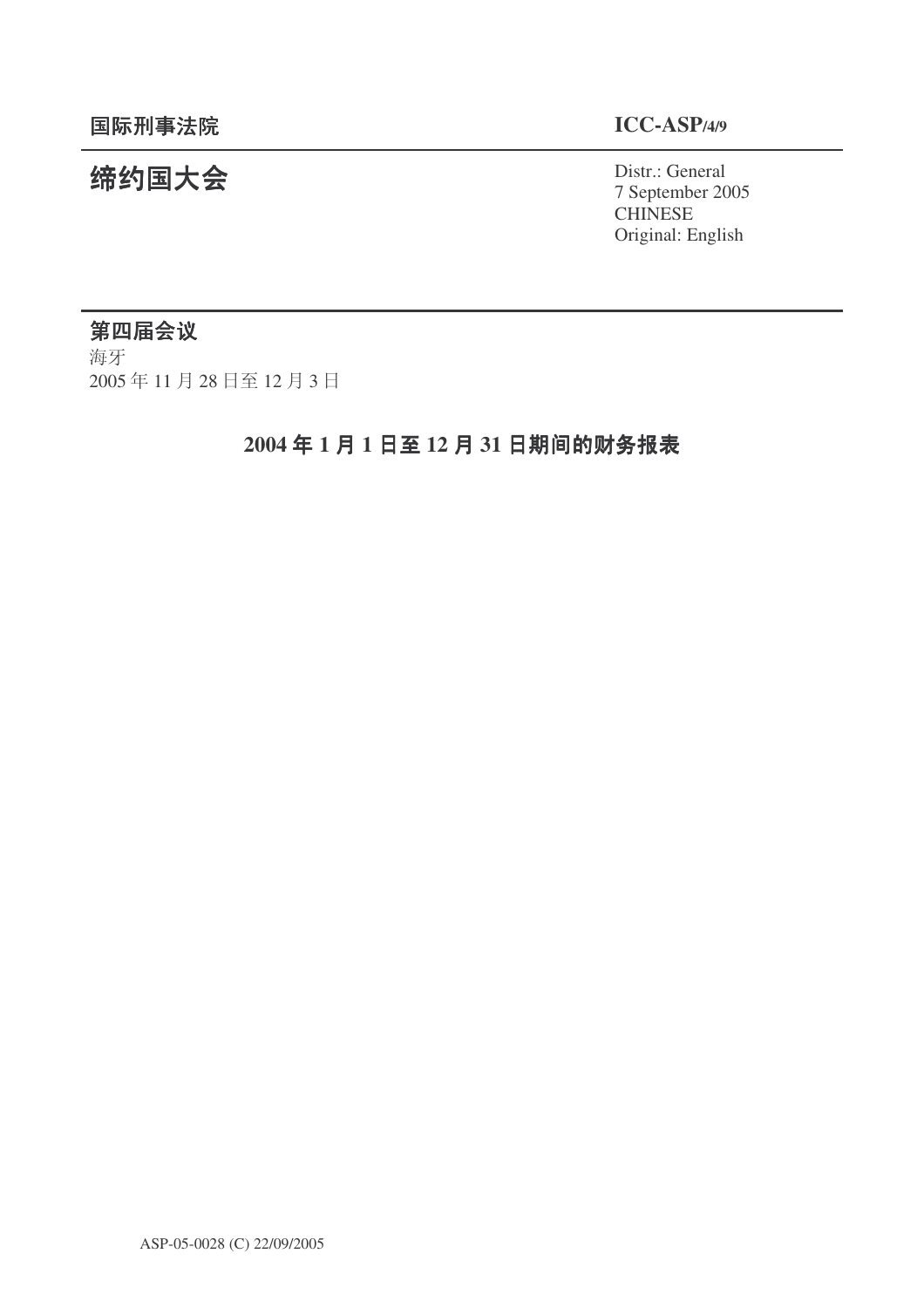ICC-ASP/4/9 Page 2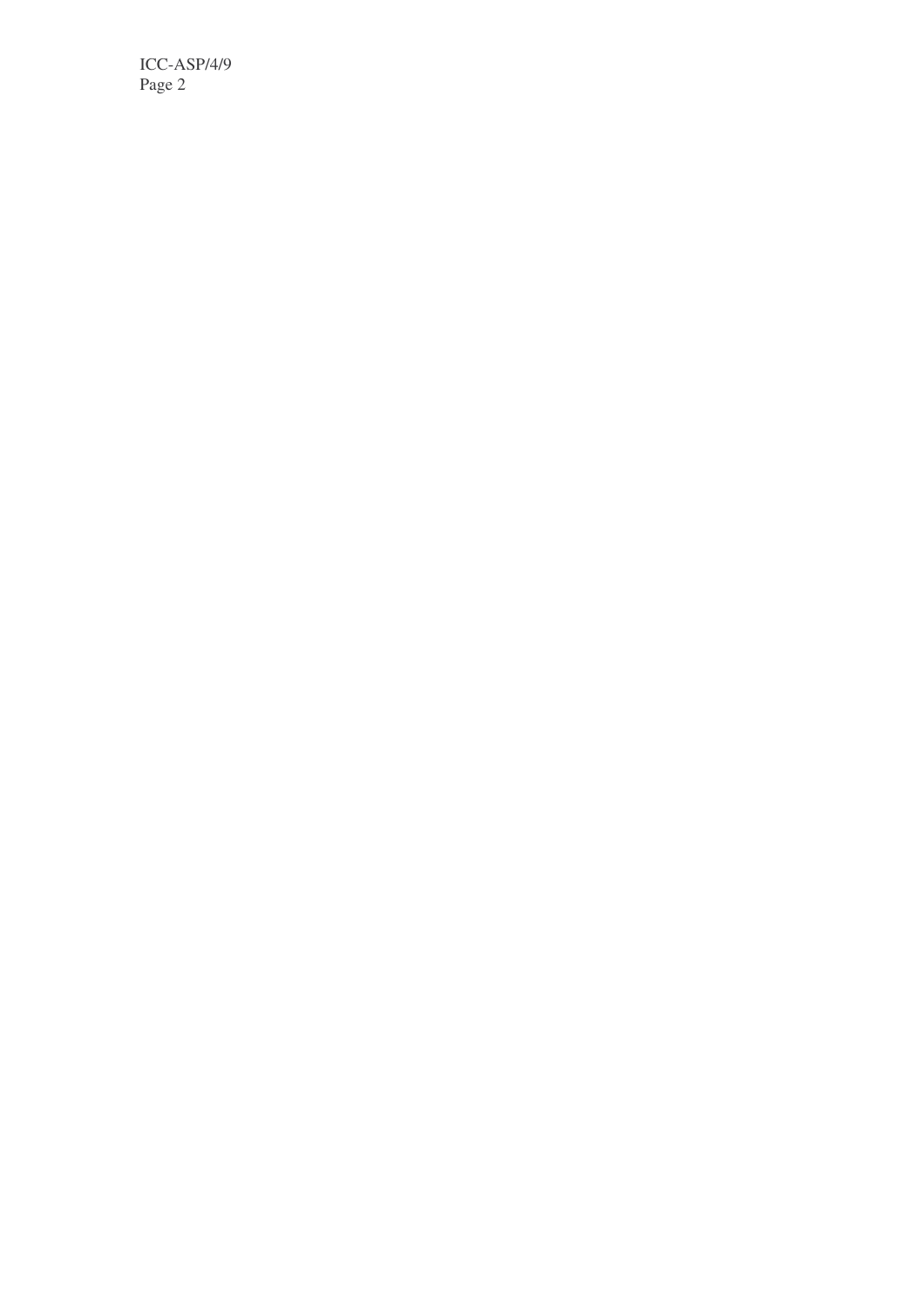## 2004年1月1日至12月31日期间的财务报表

| 送文函     |  |
|---------|--|
| 审计意见    |  |
| 报表      |  |
| 报表 I:   |  |
| 报表 II:  |  |
| 报表 III: |  |
| 报表 IV:  |  |
| 明细表 1:  |  |
| 明细表 2:  |  |
| 明细表 3:  |  |
| 明细表 4:  |  |
| 明细表 5:  |  |
| 明细表 6:  |  |
| 明细表 7:  |  |

#### 对财务报表的说明

| 1.               |  |
|------------------|--|
| 2.               |  |
| 3.               |  |
| $\overline{4}$ . |  |
|                  |  |
|                  |  |
|                  |  |
|                  |  |
| 5.               |  |
| 6.               |  |
|                  |  |
|                  |  |
| 7.               |  |
| 8.               |  |
| 9.               |  |
| 10.              |  |
| 11.              |  |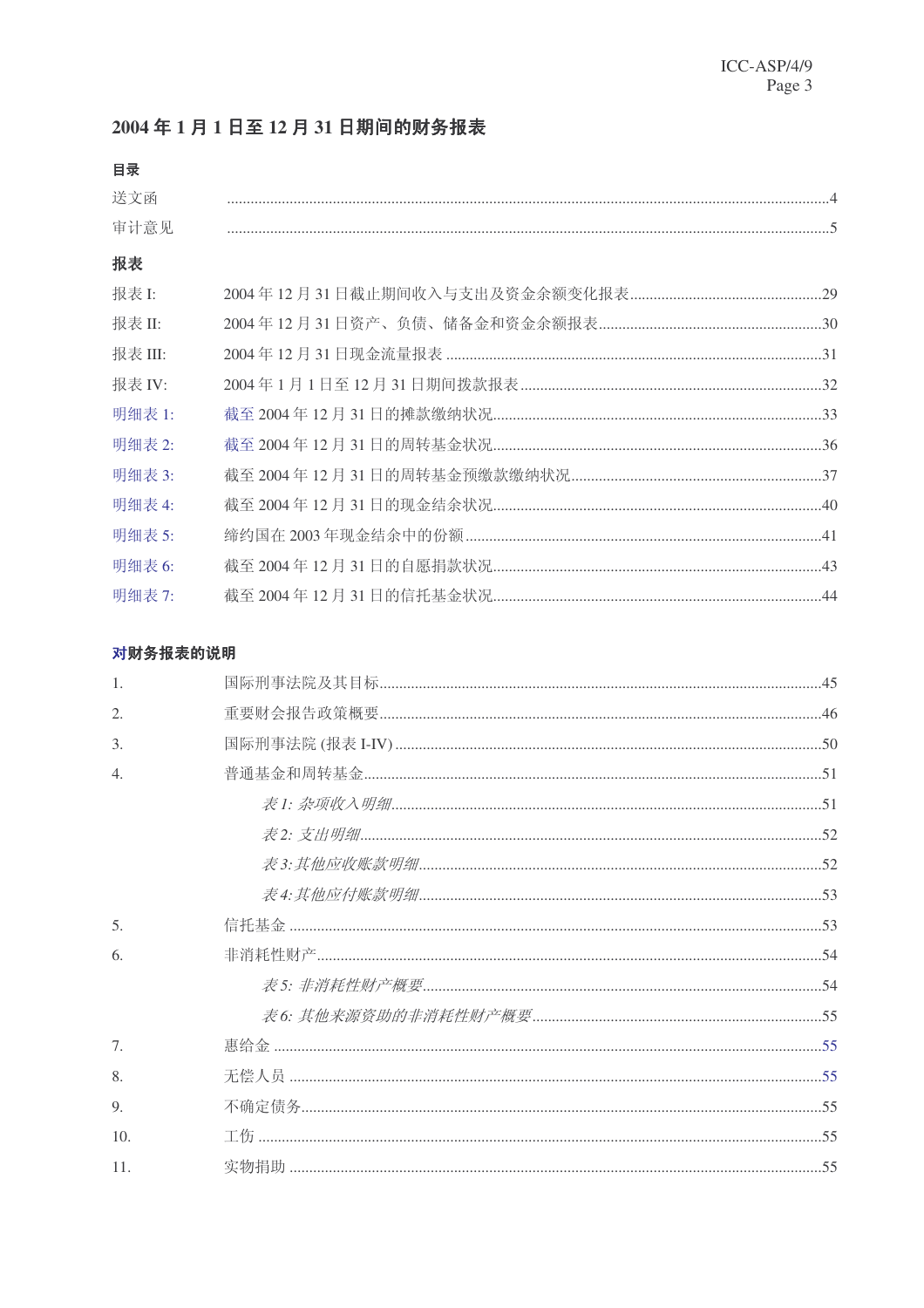## 送文函

国家审计署 主计长兼审计长 约翰•伯恩爵士 157-197 Buckingham Palace Road Victoria London SW1W 9SP United Kingdom

依照《财务条例》11.1 的规定, 我谨荣幸地呈送国际刑事法院 2004 年 1 月 1 日至 12月31日财政期间的财务报表。

> 书记官长 布鲁诺•凯沙拉(签字) 2005年6月10日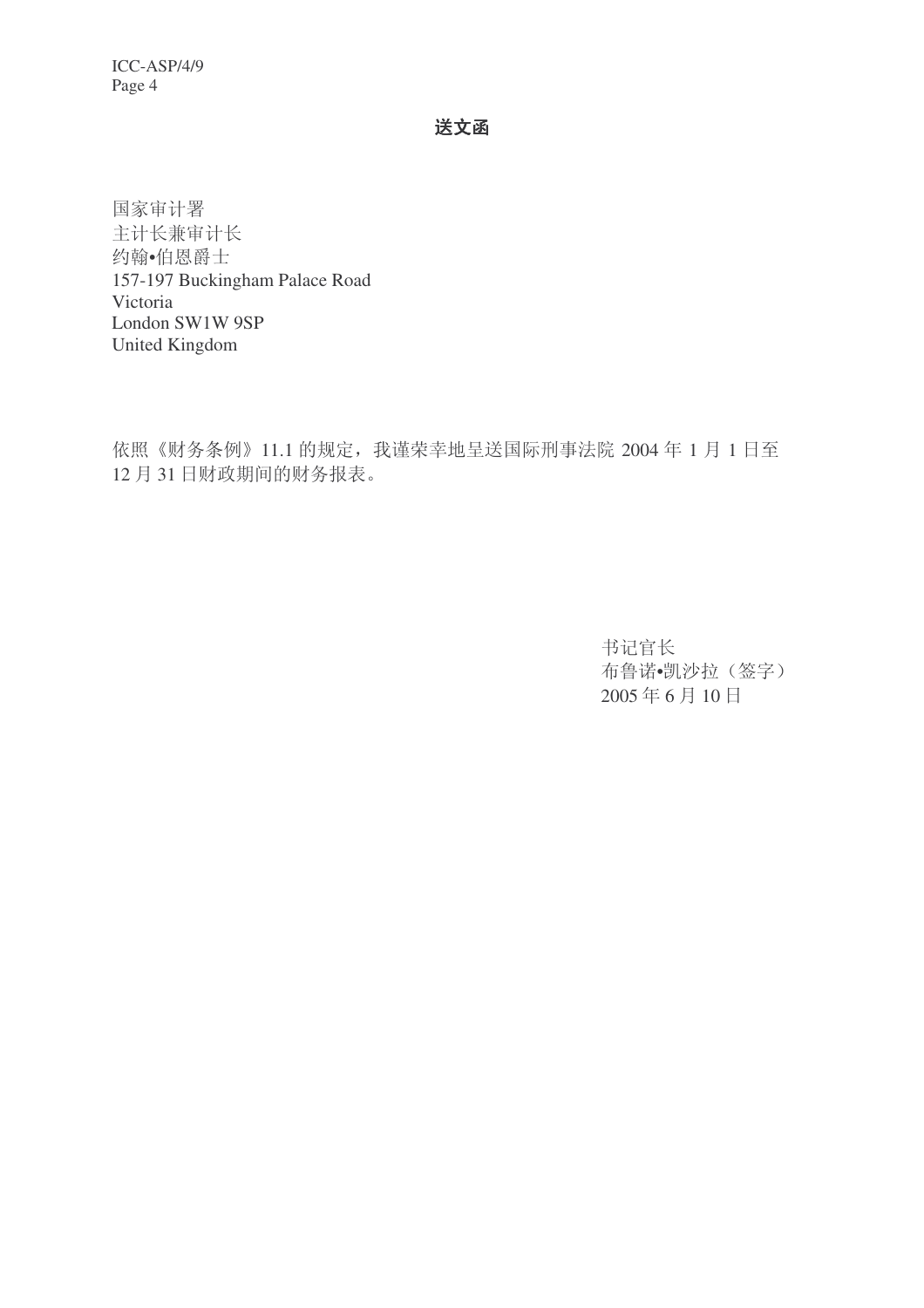## 宙计意见

#### 致国际刑事法院缔约国大会

我对所附国际刑事法院 2004 年 12 月 31 日结束的财政期间的财务报表, 包括报表 I-IV、明细表 1-7 以及支持性说明 1-10 讲行了审计。

#### 各自的责任

根据《财务条例》11.1 的规定, 提交这些财务报表是书记官长的责任。我的责任 是根据我按照《财务条例》12 所进行的审计对上述财务报表发表意见。

#### 发表意见的基础

我根据联合国、专门机构和国际原子能机构外 聘审计员小组的共同审计标准并遵 照国际审计标准进行审计。这些标准要求我制定计划并进行审计,以便对这些财务 报表是否有重大误报有合理的把握。审计包括在测试的基础上以及在审计员认为有必 要的情况下, 审查支持财务报表中的数额和所披露信息的证据。审计还包括评估所使 用的会计原则和书记官长所做的重大估计,以及评价整个财务报表的编制方式。我认 为, 我进行的审计为审计意见提供了合理的基础。

### 意见

我认为,这些财务报表按照财务报表说明第 2 点所阐述的国际刑事法院的会计政 策, 在所有实质方面均公正地表明了 2004 年 12 月 31 日的财务状况以及在那时结束的 期间的业务活动结果和现金流量。

另外,作为审计工作的一部分,我对国际刑事法院账目进行了测试,我认为我所 测试过的各笔账目在所有重大方面均符合《财务条例》并有法律依据。

根据《财务条例》12,我还就我的审计工作发表了一份长篇报告。

联合王国主计长兼审计长 外聘审计员 约翰•伯恩爵士 **2005** ᑈ **7** ᳜ **15** ᮹ 伦敦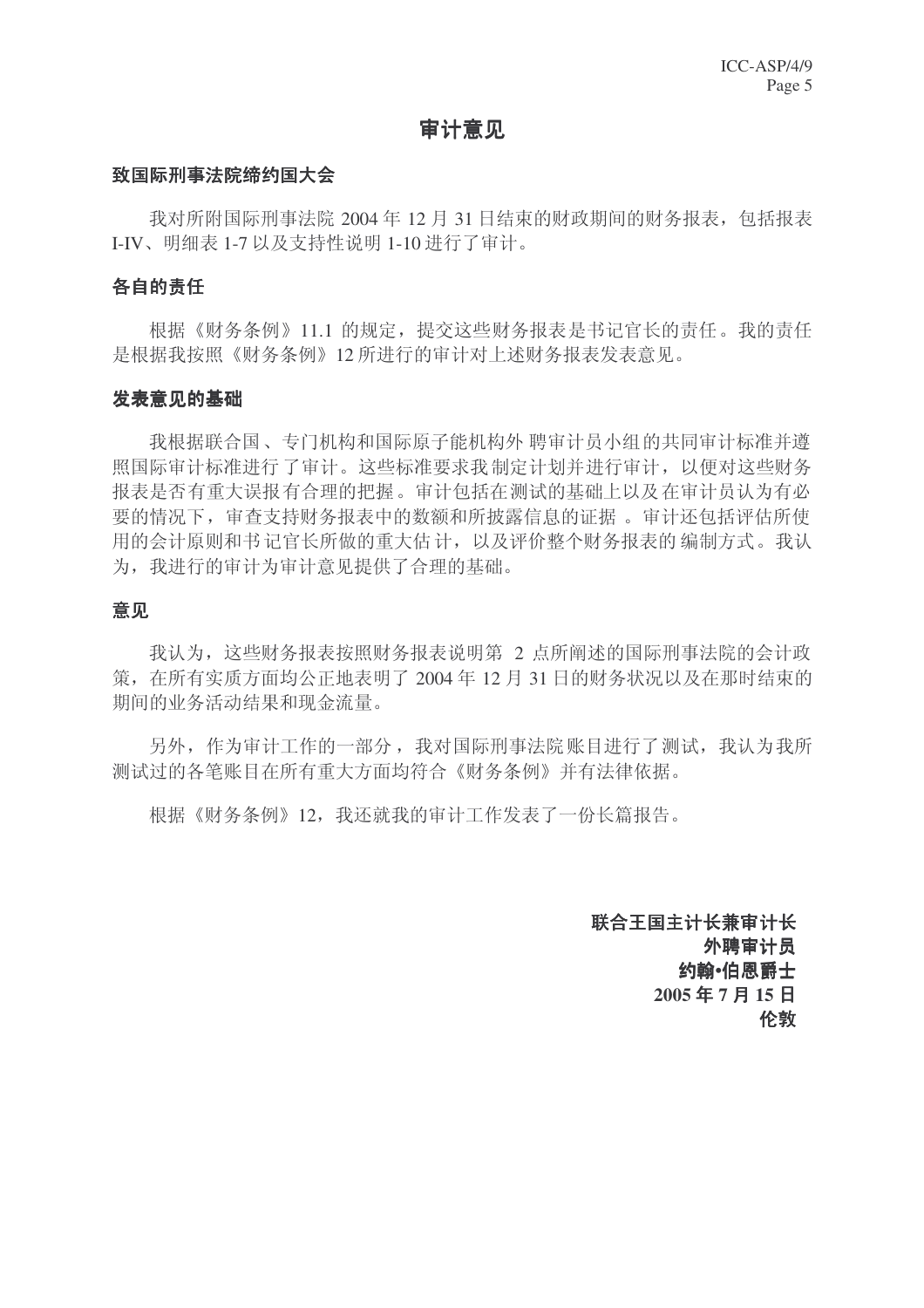ICC-ASP/4/9 Page 6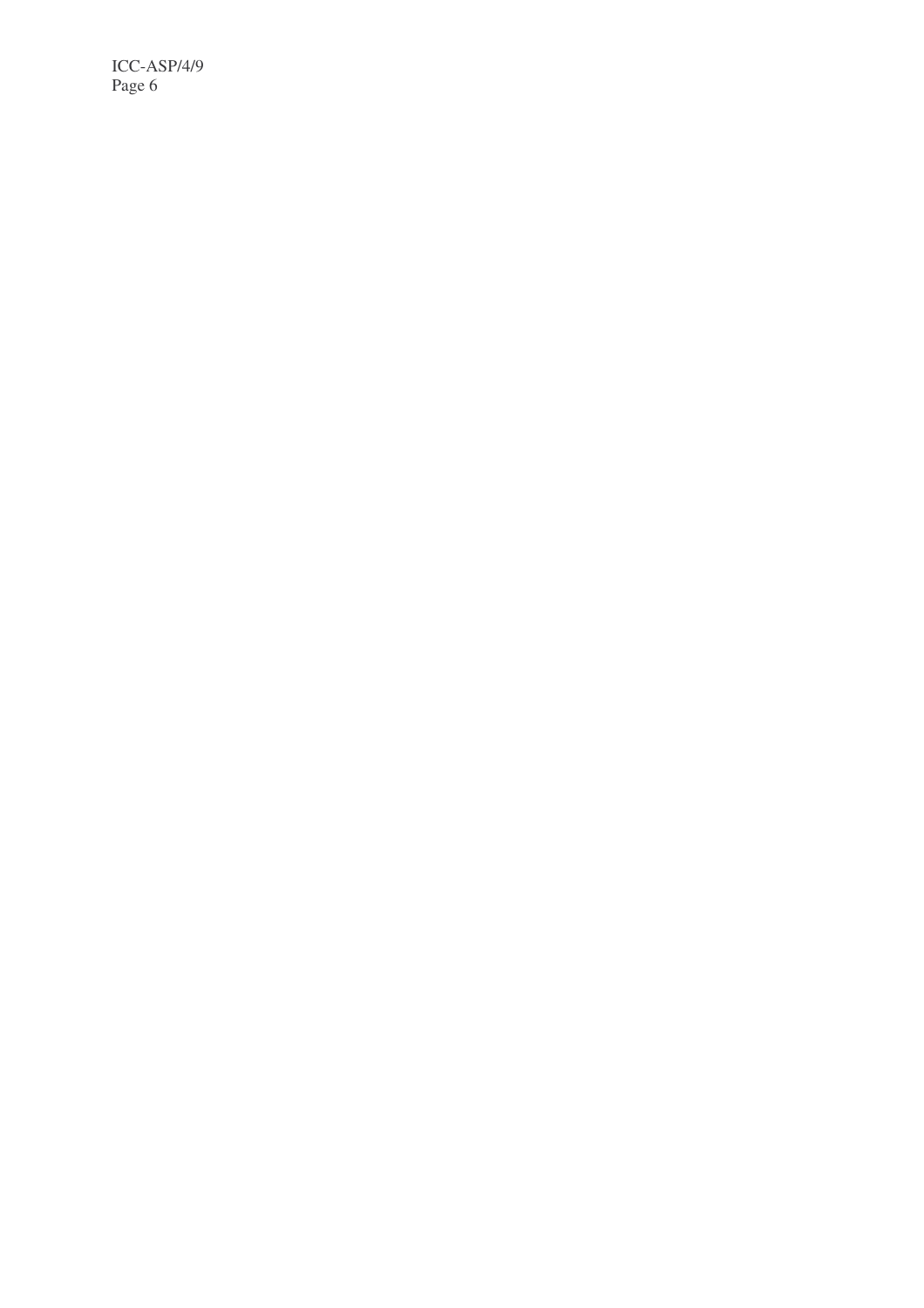

## 国际审计

联合王国国家审计署(NAO) 为国际刑事法院提供外部审计 服务。外聘审计员约翰•伯恩爵 士是由缔约国大会根据财务条 例指定的。除了核证法院的账 目之外, 根据授权他有权力向 大会报告该组织使用其资源的 经济性、有效性和效率。

国家审计署向国际组织提供外 部审计服务, 以完全独立于其 作为联合王国最高审计机构的 作用的方式进行工作。国家审 计署有一批富有献身精神、业 务合格、且具有在国际组织审 计的广泛经验的工作人员。

审计的目的是向缔约国提供独 立的保证; 使法院的财务管理 具有更大的价值;并且支持国 际刑事法院工作的目标。

# 外聘审计员的 2004 年报告

国际刑事法院

## 目录

|               | 段次    |
|---------------|-------|
| 执行摘要          | 1至10  |
| 详细的结果         |       |
| ○ 财务事项        | 11至36 |
| o 管理事项        | 37至62 |
| 。上一年建议的后续行动   | 63至64 |
| 鸣谢<br>$\circ$ | 65    |
|               |       |
| 审计范围和方针       | 附件    |

**June 2005 Reference: D14600**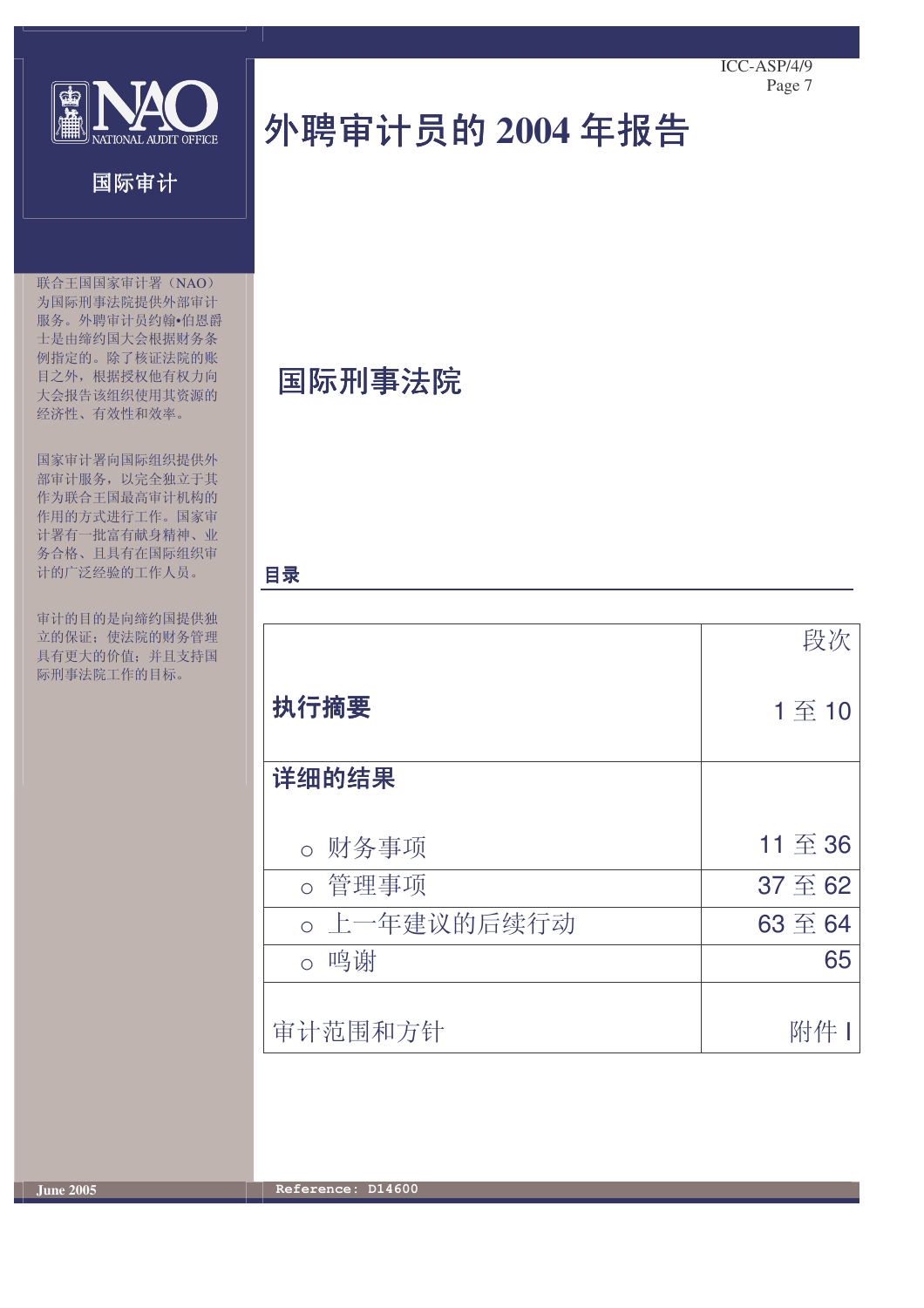## 执行摘要

本报告的这一节概述了:

- ▶ 审计的总体结果 -- 无保留的审计意见。
- ▶ 审计中出现的关键性财务事项
- ▶ 我们在审查法院的关键管理安排时发现的问题。

## 审计的总体结果

- 1. 我们的财务审计取得了令人满意的结果, 并且表明财务报表作为一个 整体在准确 性、完整性和有效性方面不存在我们认为是实质性的弱点或错误: 而且外聘审计员 对国际刑事法院 2004 年的财务报表表示了无保留的审计意见。
- 2. 外聘审计员根据财务条例, 并遵照联合国、专门机构和国际原子能机构外聘审计员 小组的共同审计标准审计了法院的账目。审计的范围和方针曾通过 详细的审计战略转达给了管理人员。本报告的附件I概述了这方面的关键内容。
- 3. 除了对财务报表的审计之外,我们还根据在法院进行的审计工作对财务和管理问题 提出了一些意见。我们还审查了法院在落实外聘审计员针对 2003 年的报告中的建 议方面所取得的进展,而且,我们还确定了一些可以进一步改进的领域。我们另外 单独发表了一份有关被害人信托基金的报告。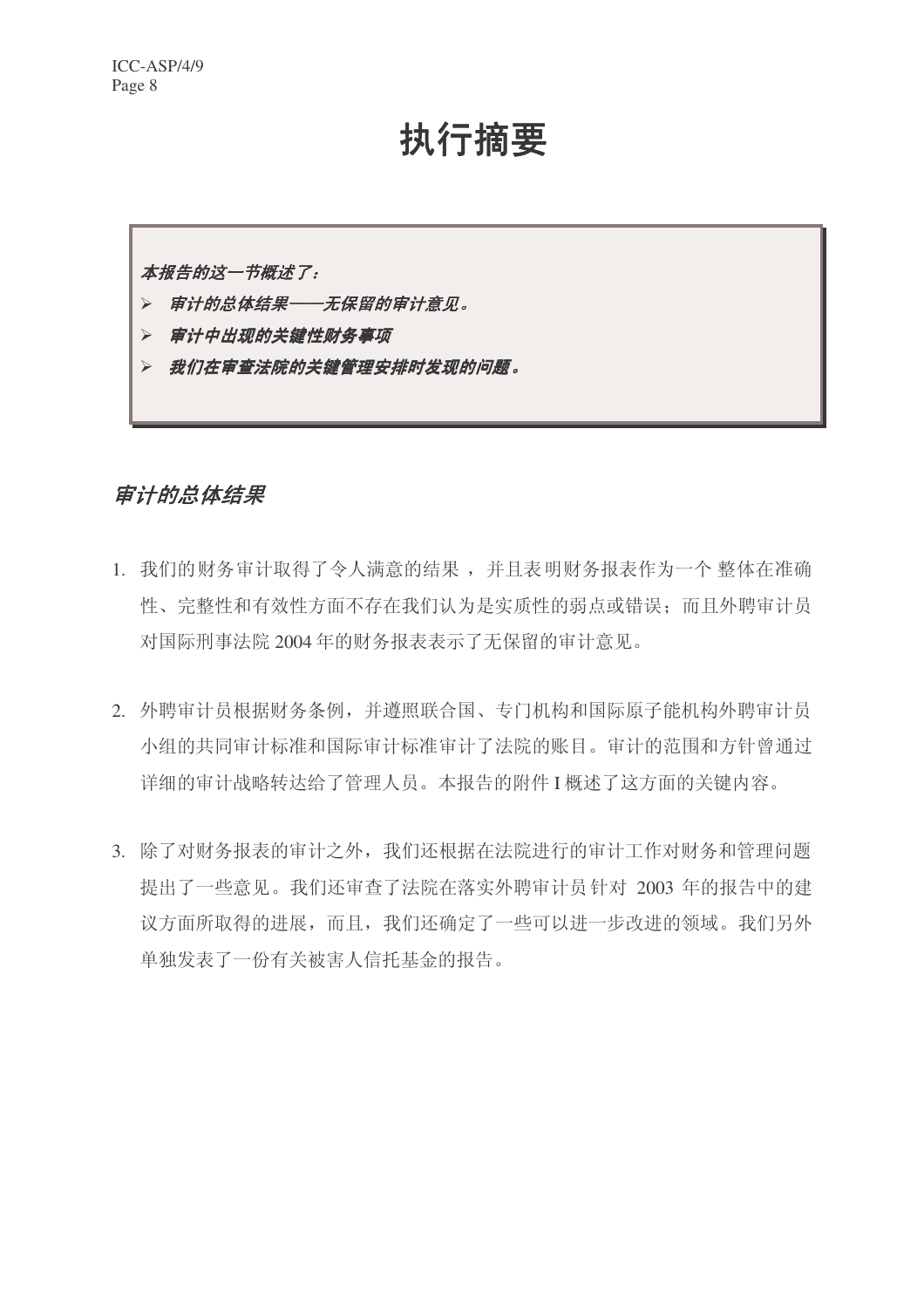## 关于财务事项

- 4. 作为我们审计工作的一部分, 我们对影响到法院的财务事项提出了一些意见。我们 注意到 2004 年 12 月 31 日已收到的缔约国摊款处于低水平 (81%), 我们鼓励各 国及时履行义务, 以防止对法院造成不利的现金流量压力。。支出大大低于预算 (81%), 这种情况以及最后一个季度很高的支出水平仍然表明缺乏计划和预算控 制。年末的偿债支出为总支出的 27%。这样的消费做法对采购控制造成了不必要的 压力,而且可以导致采购的价值很低,因此我们再次强调,有必要对采购和支出进 行适当的规划。
- 5. 鉴于资金使用不足和高水平的偿债支出, 我们对法院使用的预算控制机制和预算过 程进行了审查。我们发现, 2004 年预算控制软弱, 很少就偏差的情况向高 层管理 人员提出成文的报告。偏差情况报告对于警告预算掌管者预算和执行结果之间正在 出现重大的误差来说十分重要,而且偏差报告可由高层管理人员用来确定在哪些方 面可以更好地使用答源。我们鼓励法院建立一种良好的预算报告机制以加强对使用 法院资源的控制。
- 6. 我们发现了法院预算调剂过程中的一些问题, 并建议向缔约国报告在方案及次级方 案之间调剂的大额资源,以提高资金使用的透明度。我们的报告还谈到了使用 SAP 系统的情况, 这一系统将提高法院做出更详细的财务报告的能力。
- 7. 我们还审查了法院编制年度预算的安排,并建议改讲汇编预算设想的工作并留出尽 量多的时间编写预算文件。我们还建议采用一项更具战略性的预算工作方法,以便 预算中的目标能够衡量,而且能够在一个财政期间结束时向缔约国报告根据这些目 标而取得的业绩。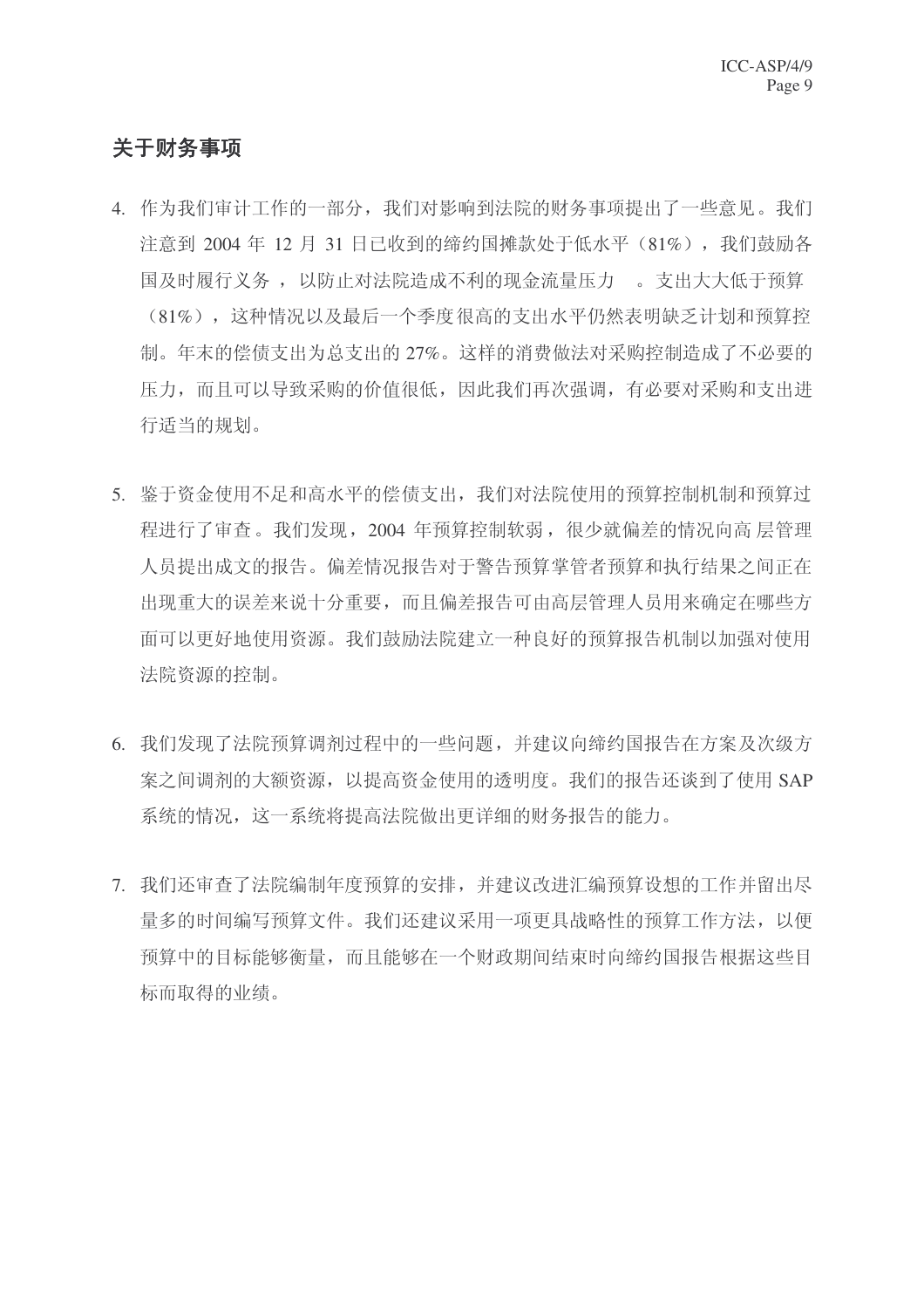## 关于管理事项

- 8. 良好的管理是在资金使用和资源管理方面向缔约国提供保证的一个组成部分。在对 管理进行审查时,我们考虑到了法院的责任、内部控制、监督和风险管理安排。我 们提出了以下关键意见:
	- 责任——缔约国大会应当考虑在法院内部资金使用的责任方面机关领导的作用 可能会相互冲突。
	- 内部控制——存在着潜在的相互冲突的财务条例, 这会削弱书记官长作为负责 保持适当内部控制的官员的责任。
	- 内部宙计——我们注意到了法院在做出审计安排方面取得的进展,而且欢迎制 定一项将于 2005 年执行的以风险为基础的审计工作计划。我们认为, 内部审计 是向管理人员提供有价值的保证的来源, 在采用新的 SAP 系统及有关控制措施 的情况下更是如此。
	- 风险管理——由于法院不断地发展壮大并将其人员派往实地, 它将越来越多地 面临新的风险。因此,我们认为,很重要的一点是法院制定一套 系统的办法, 以便为最重大的业务风险确定资源并做出优先顺序安排。
- 9. 我们的审计工作还涉及到了法院的通信技术管理。我们注意到了很多良好的做法, 但也关切地看到, 尚缺乏向高层管理人员高水平地简要报告信息技术项目进展情况 的做法。我们还注意到, 具体的信息技术计划不是以法院的核心活动目标为基准, 而且我们鼓励用户更多地参与确定其需求的活动,这一点可以通过制定一项符合业 务重点的法院整体信息技术战略来实现, 这样可以确保资源集中使用在最需要的领 h

## 前一年的建议

10. 今年这份报告中的一些意见是对外聘审计员关于 2003 年的报告中的意见的继续。 我们鼓励管理人员与预算和财务委员会交流落实外聘审计员建议的具体情况。这样 可以了解管理层的反应,并且可以使缔约国对建议的落实情况感到放心。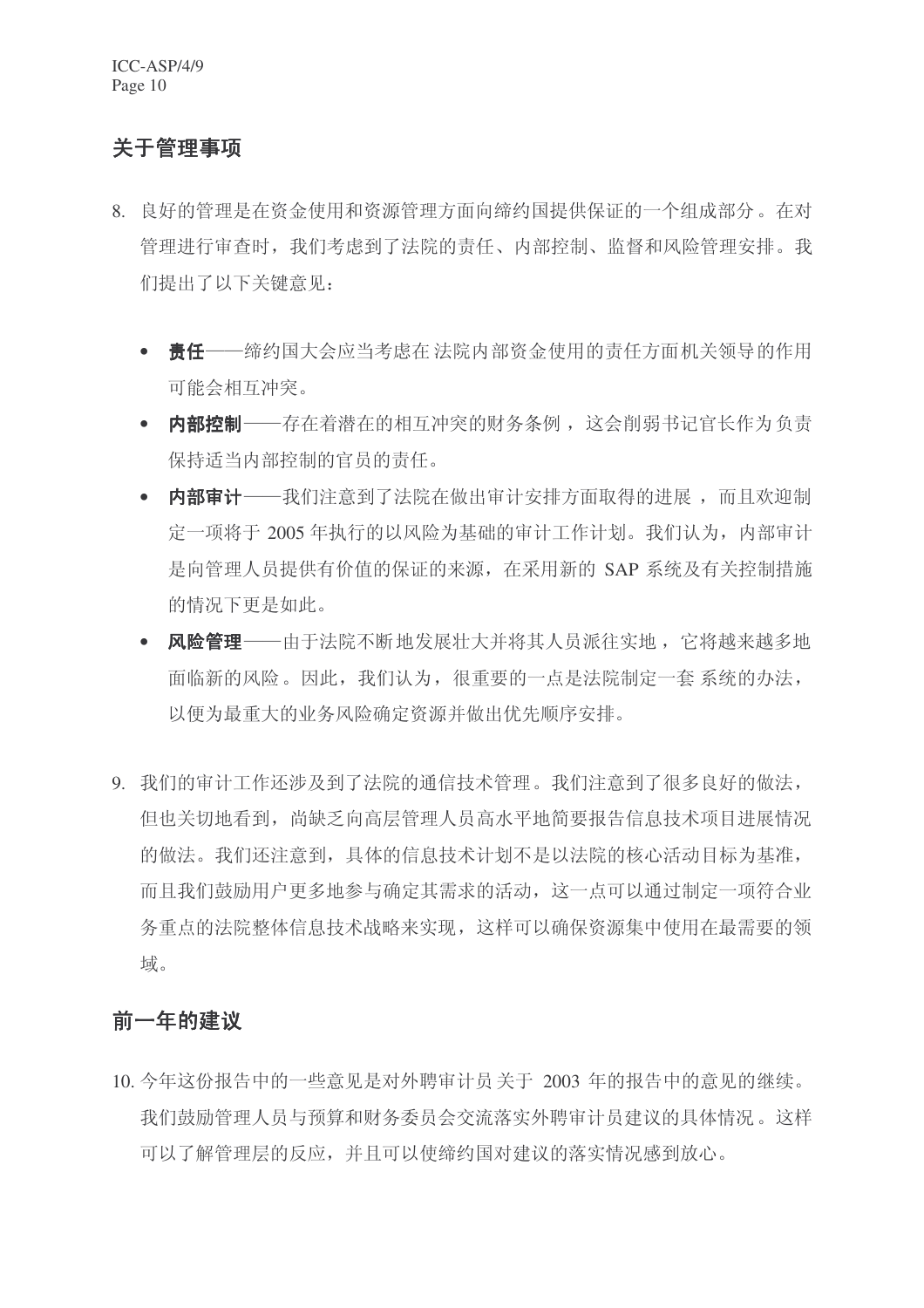## 详细的报告结果

## 财务问题

本报告的这一节包括: ▷ 对财务执行情况, 特别是法院支出的审查;

- ▶ 对一般财务管理,包括财务监测是否恰当以及对预算编制过程的审计意见;
- ▶ 对损失和特别支付的审查。

## 财务执行情况

### 财务报表

- 11. 法院再次按期提交了财务报表。我们在审计中发现编制方式略有变化,而且账目余 额有一些非实质性调整。我们再次注意到《财务条例》要求做账要符合普遍接受的 会计方法,而这些账目却是按照联合国系统的会计标准做的。我们在 2003 年就提 请缔约国注意这一意见。从总体上讲,我们再次赞赏法院及时地准备了准确的财务 报表。
- 12. 法院在第二个财政期间收支相抵后盈余 25,800,000 欧元, 现金余额为 29,700,000 欧元。在所有的主要方案领域, 法院均在批准的预算范围之内开展活动, 法院的总 体财务状况仍然良好,有足够的资产抵消估算的债务。

### 收入

13. 我们注意到, 2004 年摊款的收缴率为 81%, 比 2003 年的 90%低了很多。我们仍要 提出这样的意见,即及时收缴摊款对支持法院实现其目标至关重要。因此,我们仍 然鼓励法院定期报告摊款的收缴情况, 保持透明度并鼓励更多国家及时缴纳摊款。

### 支出

14. 在去年的报告中, 我们提到了低水平的预算使用率 (69.5%)。虽然在前一年的基 础上有所提高, 但是法院只用了 2004 年预算的 81%。这一使用不足的水平, 仍然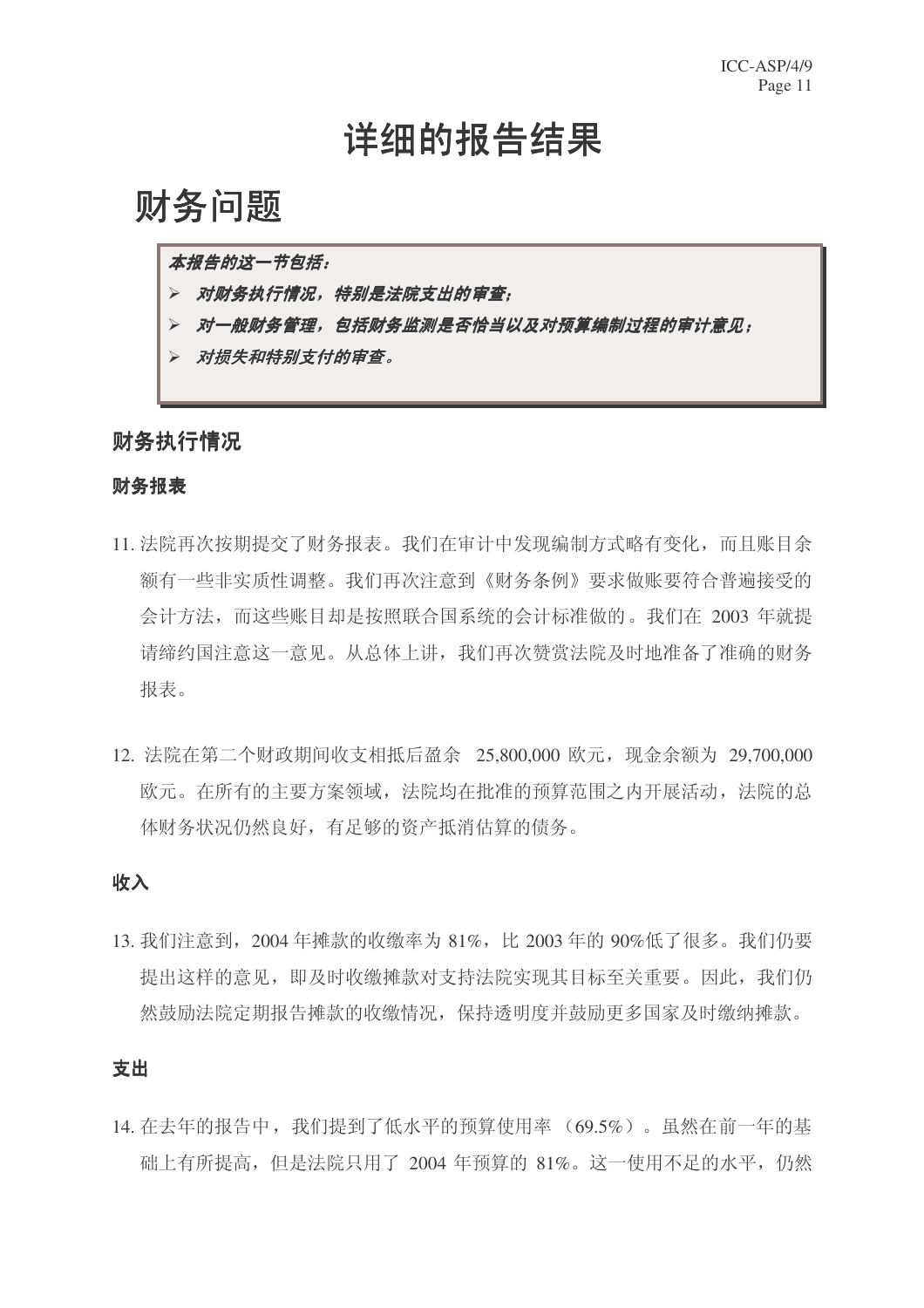突出地表明, 管理层为预算的目的而确定的资源需求与其在财政期间内充分使用这 些预算的能力之间有着很大的距离。

- 15. 在财政年度的最后一个季度, 文出的比例仍然很高, 这表明预算的 掌管者缺乏规 划。这可能是由于缺乏连贯一致的采购规划和更有效的财务监测及预算控制所造成 的。因此,我们提出了改进预算控制的建议。在年末使用预算资金的压力可能会造 成采购人员没有足够的时间来保证遵守必要的程序并得到最大的价值,而且这也给 财务人员造成了压力, 使他们在期末要处理更多的账目。
- 16. 作为审计工作的一部分, 我们审查了未偿债务, 未偿债务表明了法院在所述财务期 间已做出的合法承诺和签订的合法合同,而支付和得到货物或服务将是在下一年。 我们仍然关切地看到, 偿债支出的水平仍然很高, 为 11,700,000 欧元, 占法院总支 出的 27%左右。同其他的国际组织相比, 这是一个较高的债务水平, 我们鼓励法院 将来降低这一债务水平。图 1 显示了每月的支出情况和偿债支出的比例。



### 图 1: 2004 年法院支出情况

17. 我们审杳了 2004 年清偿 2003 年未偿债务的程度。结果显示, 17%的债务(约 1,080,000 欧元没有得到清偿,因此将要通过现金结余(财务报表的明细表 4) 返还 给缔约国。今后我们将继续监测这一情况,并将继续监测 2005 年清偿 2004 年债务

来源: 国际刑事法院拨款报告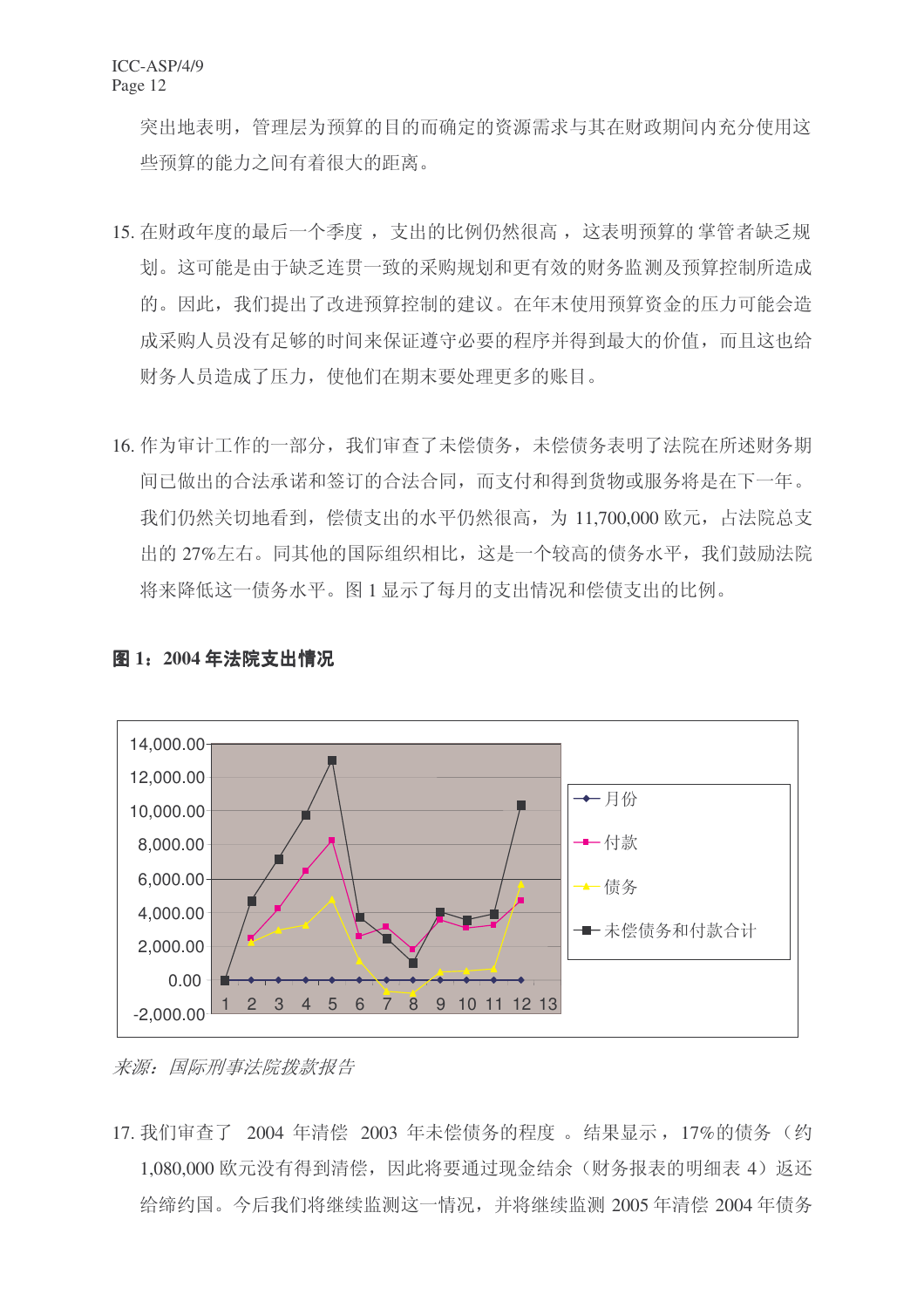的程度,因为返回债务水平很高可能表明在偿债支出方面过于谨慎,这可能意味着 资源使用不良。

建议1:我们建议法院制定谨慎的采购计划,使其能够在一年的时间内更好地利用财 务资源,避免出现目前这种应受到严格审查的高水平偿债支出。

#### 财务监测控制

- 18. 由于我们关注在开展活动的最初两年中的资源使用水平和年末债务水平, 我们审查 了法院监测和控制财务资源使用情况的安排。这是内部控制框架的一个十分重要的 部分。我们的审查包括对关键工作人员进行的审计询问以及关于这些资金使用情况 的报告安排。
- 19. 法院在 2004 年的监测控制相对较弱, 主要是依靠拨款报告 (这种报告确定已核准 的拨款和已支付的支出, 既包括现金也包括未来债务) 和可供资金掌管者使用的结 余。虽然这种信息是有用的, 但是法院在高层管理人员一级没有正式的程序来审查 财务执行情况,也没有对偏差的情况进行系统的跟踪。这种偏差报告和分析制度, 加上高层管理人员的意见和建议能更好地控制财务资源的使用情况。
- 20. 我们了解到, 在 2005 年由于 SUN 和 SAP 会计系统之间的转换, 通过 SAP 可以得 到改讲的关于非薪酬费用的报告功能。然而, 在转换目前 SUN 系统中的数据将其 上载到新的系统时出现了一个问题(特别是在薪酬和旅费方面)。因此,这一更好 的预算信息和报告工具不能得到充分的利用。我们了解到, 法院目前正在做一个接 口以有助于所需要的报告功能。很重要的一点是, 在实现了利用预算报告功能 之 后, 要系统地加以利用, 以便能够报告偏差的情况, 并就此采取行动。
- 21. 预算控制在一个受到控制的资源分配框架内能够发挥最大的作用。 在 SUN 系统 中, 没有防止超出拨款支出的机制; 但是我们了解到, SAP 系统通过防止超支将提 供更强有力的控制。法院在主要计划(包括院长会议和司法部门、书记官处、检察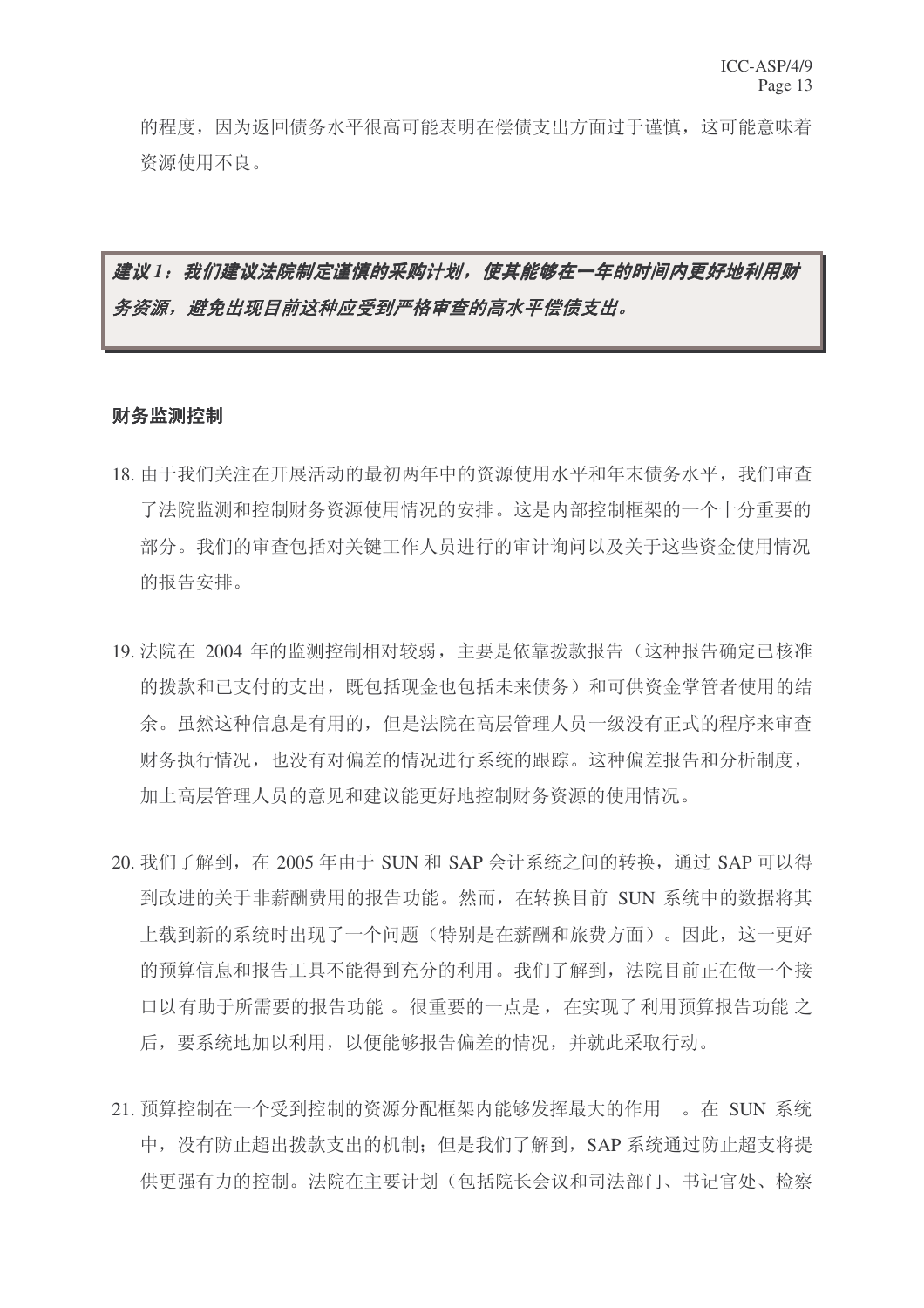官办公室、缔约国大会秘书处和办公楼)之内调剂资金的灵活性很大。书记官长有 权批准在主要方案内的方案及次级方案之间无限制地调剂资金。

22. 无限制调剂资金的权力在一个新的和一个快速发展的组织中也许是有益的。然而, 却可能降低使管理者有效并按照规划的目标使用资金的财务约束。在很多组织中, 这种自由支配预算的情况是通过对调剂资金的百分比限制和防止人员与非人员费用 之间的调剂来加以限制的。现在由缔约国来考虑对调剂预算加以限制是否有益, 也 许正当其时, 或者至少要确保重大的资源调剂要在下一年向缔约国说明。这将提供 一种透明的报告手段, 说明缔约国通过预算核准的拨款有哪些变化。

## 建议2*: 我们建议法院制定一个清晰、系统的预算控制和监测框架,以提供全面的预* 算报告和偏差分析,并支持高层管理人员对财务执行情况进行更好的监督。

*建议3:我们建议缔约国考虑限制主要方案内以及人员和非人员预算拨款之间的资金* 调剂的好处,并考虑向缔约国报告对原核准预算进行重大调剂的必要性。

## **SAP** 的使用

- 23. 法院在 2004 年开始引进一个综合财务资源应用系统 SAP, 其目的在于综合并简化 法院的财务和资源的管理程序。这一工作在 2005 年继续进行, 财务系统部分已在 1 月份完成。其他的重要部分, 如人力资源应用系统应在 7 月份可以使用。我们注 意到老的 SUN 系统仍在使用中, 这样会削弱通过 SAP 可以获得的某些功能。我们 了解到这是为了降低法院因转移数据而面临的风险,而且编制 2005 年财务报表将 继续以 SUN 作为基础。
- 24. 由于法院的具体需求, 特别是由于联合国的会计要求和根据联合国的制度对薪酬补 贴的需求, 对新的系统做了一些变动和调整。法院已经建立了一种控制机制来管理 对新的应用软件所做的任何个性化处理。这样做是为了在使系统适应业务工作而不 是工作适应标准系统的时候,减少由于经常采用新的重大信息技术而出现的费用增 长。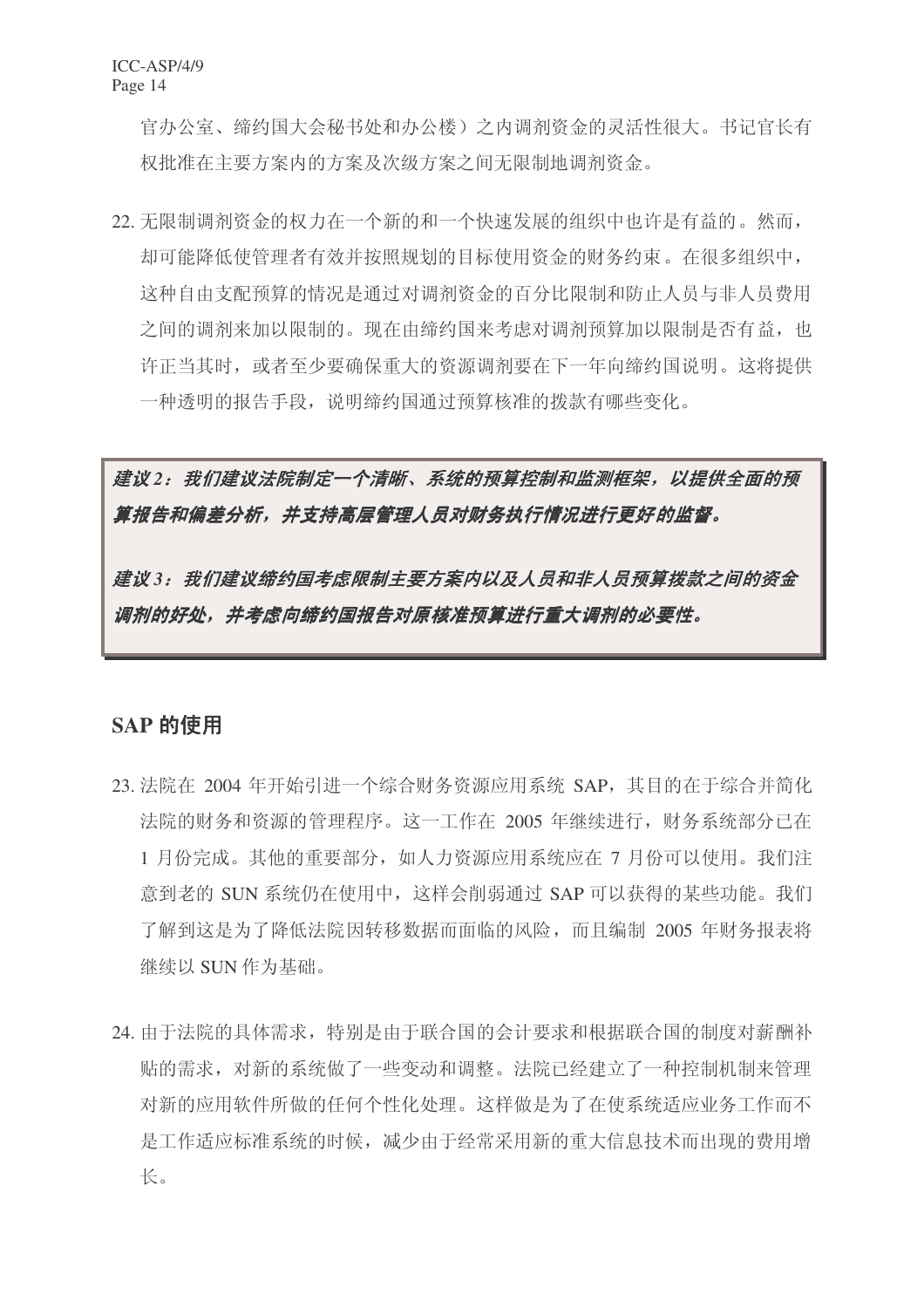25. 尽管预见到会有更多的个性化处理, 但是法院管理人员 2005 年 6 月提供的信息显 示, SAP 的项目总费用为 2,500,000 欧元, 而预算为 3,200,000 欧元。管理人员已经 确定往来账目部分将于 2005 年 11 月投入使用, 报告和预算模块在得到批准后将于 2006 年 1 月投入使用。我们将在项目完成之后审查整个项目的费用, 但是我们鼓 励管理人员在项目结束时进行一项全面的评价。

## 为资源编制预算

26. 任何新成立的组织由于不能确定其发展规模和发展速度不可避免地要面。临一些困 难。鉴于没有任何支出趋势的数据, 也没有现成的手段来准确地预计起诉和司法活 动的水平, 法院在这一方面面临着特殊的困难。我们通过审查预算指示、询问法院 的工作人员以及与预算科进行讨论,对法院的预算安排进行了简单的审查。我们确 定了我们认为法院应当考虑改善目前程序的一些领域。

#### 战略方针

- 27. 我们知道, 法院 2005 年开始为其活动制定一项正式的战略。然而我们注意到, 这 一工作是与编制预算同步进行的,而不是根据战略来决定资源和预算需求。因此预 算与商定的明确的高水平目标之间缺乏关键性的联系。特别是我们注意到只为法院 的主要方案确定了有限的目标。
- 28. 我们认为, 好的预算做法能涵盖自上而下的一整套分层次的战略目标, 以确保资源 的使用能反映本组织的重点,而且以通过中期规划确定的长期重点和资源需求作为 其补充。我们鼓励法院考虑为系统的较长时间的规划制定程序,以便使其能够向缔 约国说明待定的重点,并帮助促讲将来的预算工作。

#### 预算的编制

29. 2006 年预算编制工作吸收了预算指导委员会的意见, 该委员会中有负责编制预算 的主要方案领域和共同行政事务司的代表。我们了解到, 这个委员会举行了多次会 议。该委员会讨论了一些实质性问题,最终使预算得以编制出来,但这一过程缺乏 某种透明度,因为这些会议不需要任何正式记录或纪要。在商定一些基础性的假设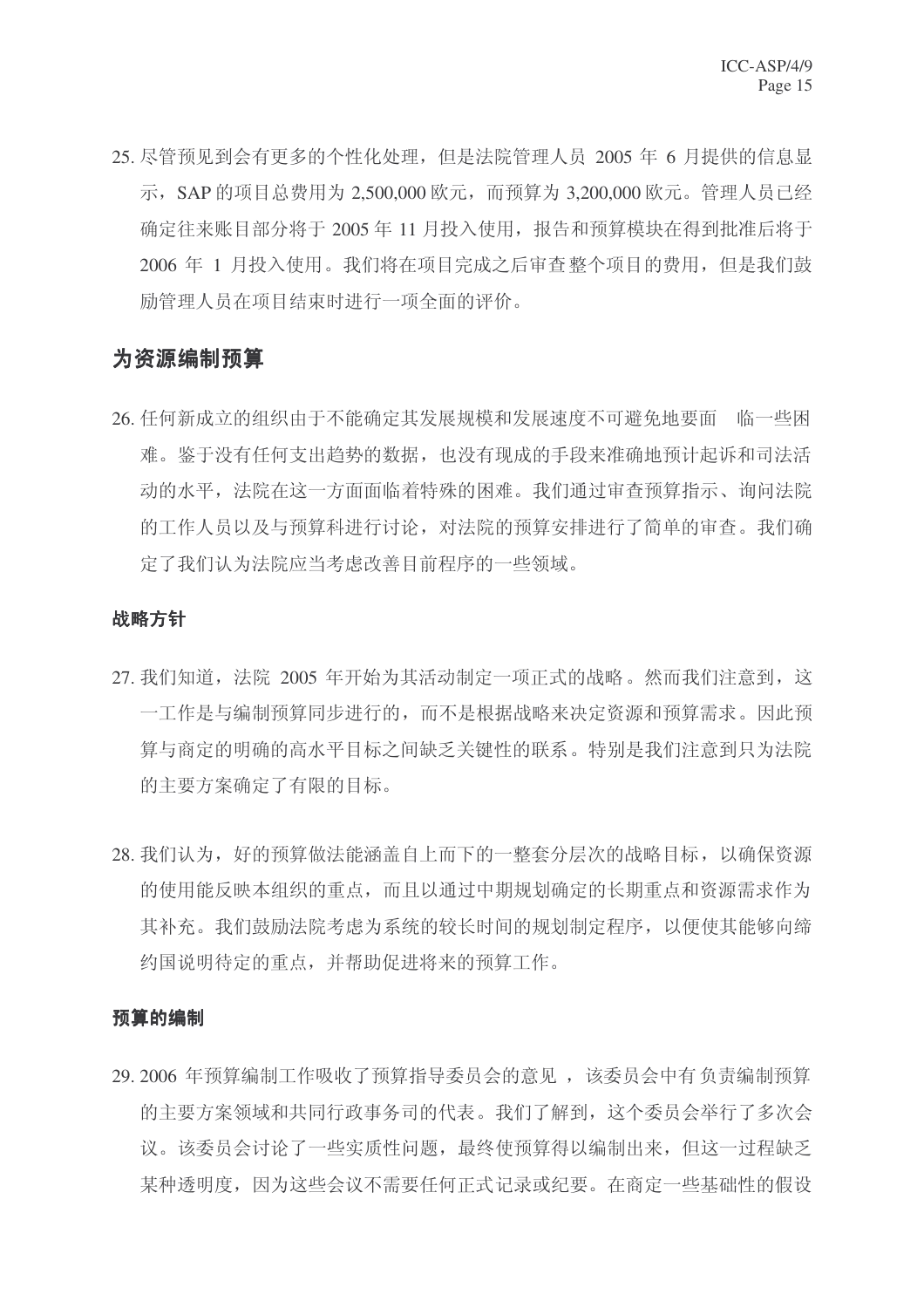和供资参数以及核心目标 上花费了大量的时间。因此核心假设和供资参数只是在 2005 年的 5 月才商定: 这样留给编写具体方案以及认真地编制整个预算并对其讲 行审议的时间很少。

- 30. 但是我们注意到批准的 2004 年预算中有一个错误, 其中使用了不正确的汇率和过 时的联合国薪酬表作为人员费用预算的基础。我们关切地注意到,采用相似的时间 表来提交预算草案以获得批准,可能会妨碍管理人员为了确保提交的预算草案的准 确性而进行必要的审议和分析。
- 31. 缔约国决定推迟举行大会以便有更多的时间来准备预算文件。但是我们注意到, 实 际上准备文件的时间表仍然同原来的一样,大会秘书处决定的内部限期为 6 月 30 日, 以便留出必要的翻译时间并在所规定的 45 天内提交给缔约国。预算和财务委 员会将在 10 月中旬举行会议, 大会将在 12 月初最终完成预算。如果出现重大修 改,这一时间安排也会给书记官处带来困难,因为在新的财政期间开始之前,在方 案之间重新分配资金的时间将是有限的。

### 预算执行目标

- 32. 从我们对最后得到的获准预算的审查中, 我们注意到次级方案的 2005 年目标和结 果缺乏一致性。这些目标和结果的可衡量程度不同: 我们所审查的大部分的目标是 很难衡量的,而且不可能清楚地确定是否达到了成功的标准。为了使目标具有意 义,目标中应当通过以下措施包括具体的特性:
	- 具体化 ——确保目标与一个具体的活动领域相一致:
	- 可衡量 ——使管理人员和缔约国能够确定和评价一个目标的实现程度:
	- 可实现 ——目标应当能够实现, 但也应当有一定的挑战性, 以鼓励改进;
	- 针对性 ——增加法院目的和目标的价值;
	- 时限性 ——确定应该实现目标的时间范围。
- 33. 我们认为, 如果在预算、资源的使用以及实际的预期产出之间有一种清楚的联系, 法院将从中受益。虽然预算文件中有目标,但是却没有报告与这些目标相关的结果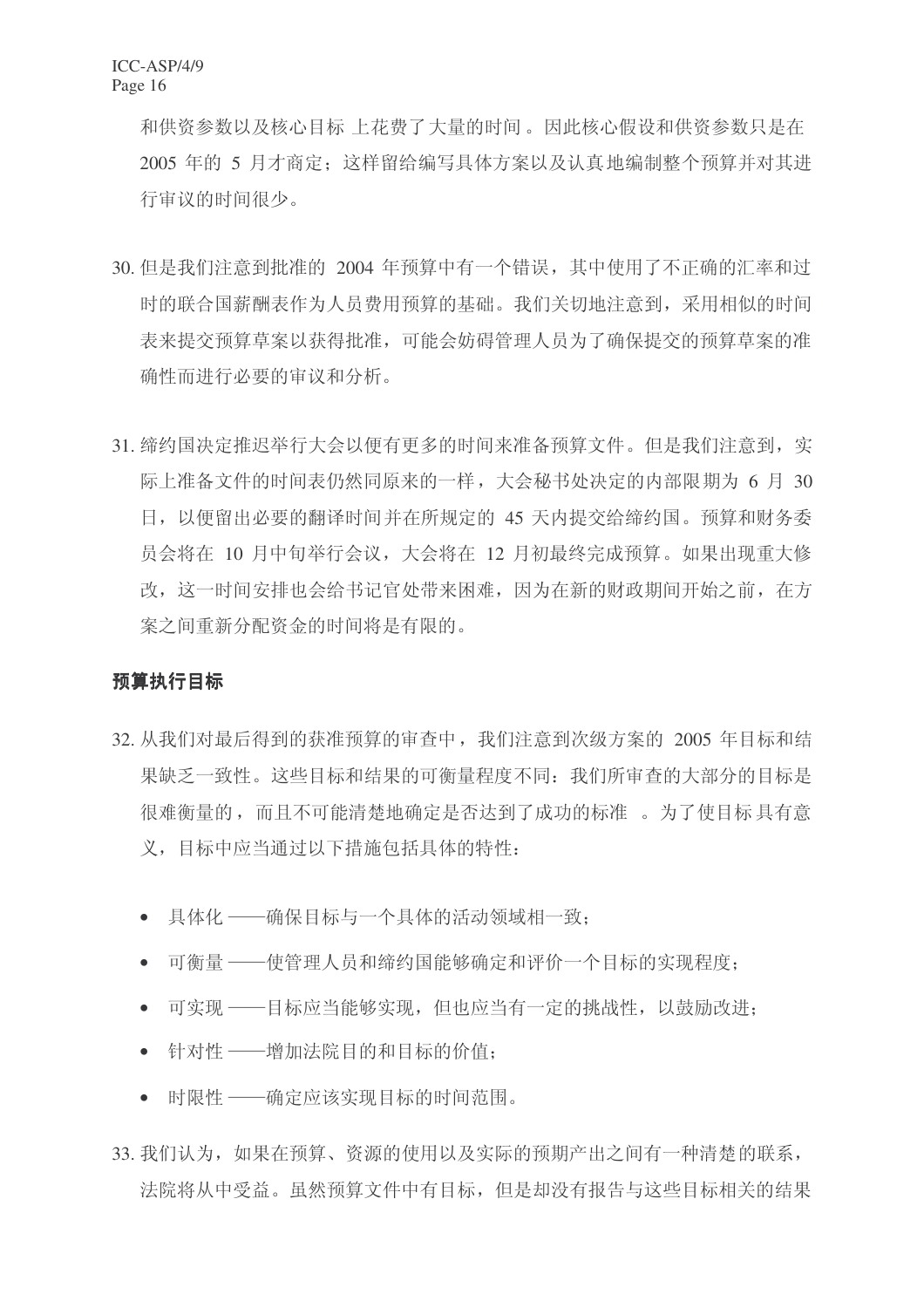或执行情况所需要的程序。如果没有向缔约国报告与目标有关的执行情况的有效常 规机制, 制定目标的意义则会削弱。国际组织通过以成果为基础的预算和管理来建 立上述评价程序(报告方案一级的执行情况)正在成为普遍的做法。

34. 这些程序有助于鼓励人们对资源负责, 并提供了衡量成功实现目标的评价措施。很 显然, 在目前的发展阶段, 法院还有一些其他的紧迫需求和挑战, 但是有效并高效 地使用资金是缔约国确定的一项重要目标 。 因此,确保透明度和负责任地使用资 源, 以及制定恰当程序支持以越来越有效的方式实现目标, 对于法院的声誉来说十 分重要。

*建议4:我们建议管理人员通过确定作为排列次级方案资源优先顺序的基础的高层次* 目标和重点,制定一项明确的预算规划战略方针。

建议5: 我们建议,应更早地商定作为预算基础的各项参数和核心假设。另外,我们 鼓励法院考虑是否有必要推迟提交预算草案的时间,为管理人员留出足够的时间进行 审议。

ᓎ䆂 *6*˖៥Ӏᓎ䆂ㅵ⧚Ҏਬ㓪ࠊ乘ㅫⱘ䖛Ё⹂ᅮᯢ⹂ⱘǃԧⱘৃ㸵䞣ⱘⳂ 标,并辅之以向缔约国报告这些目标实现情况的程序。

## 欺诈、损失、注销和惠给金

- 35. 作为外部审计的一部分, 我们审查了管理人员所报告的欺诈或推定欺诈情况。目前 尚未告知我们因欺诈或推定欺诈而出现了财务损失的情况。
- 36. 根据《财务条例》,法院需要报告财务损失和惠给金的情况。法院尚未按照《财务 条例》成立财产调查委员会,而且尚未处理自法院成立以来确定为需要注销的价值 为 13.519 欧元的资产。尚未得到有关惠给金的报告。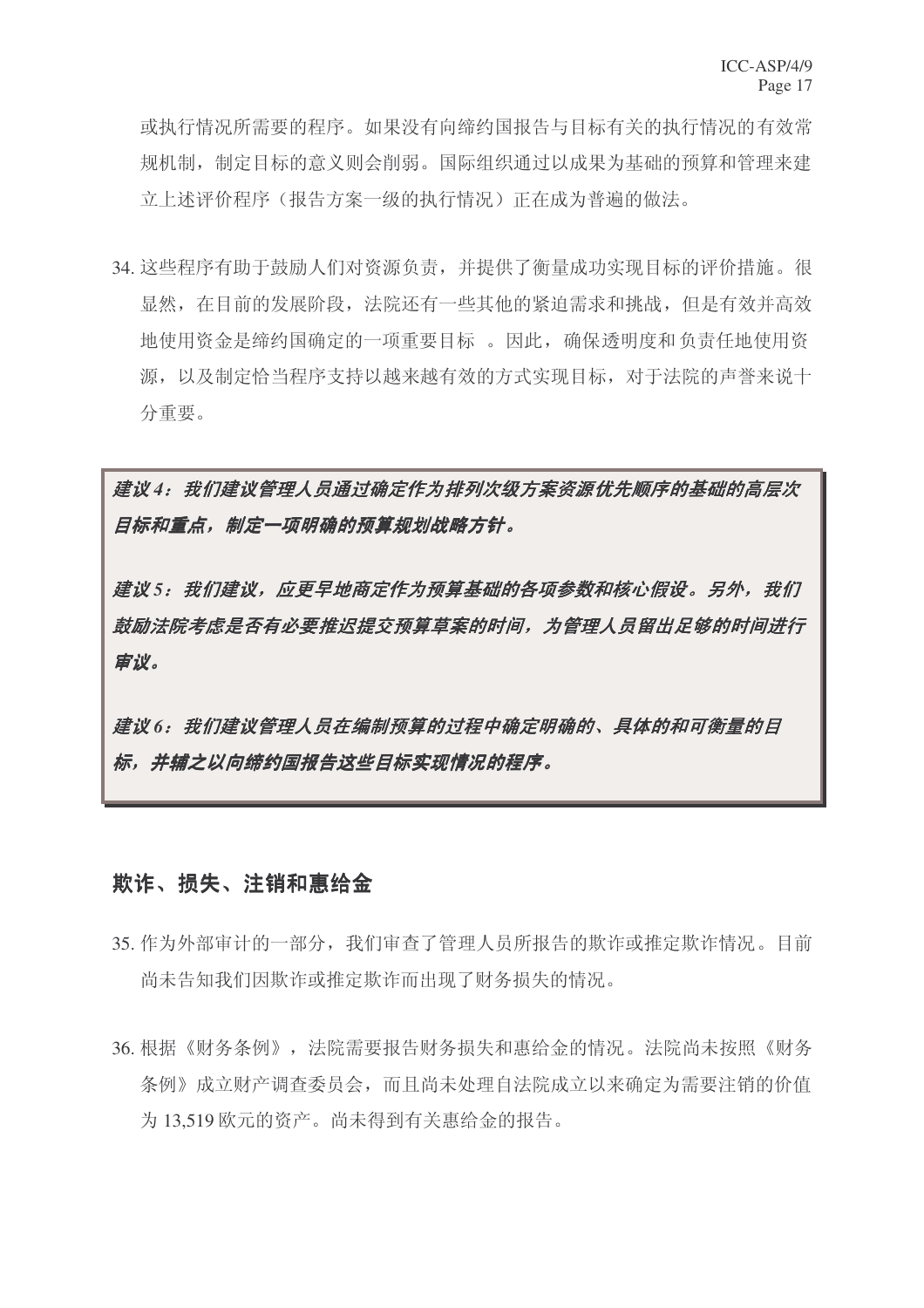建议7: 我们建议,法院现在应该按照《财务条例》采取措施成立一个财产调查委员 会。

## 管理事项

本报告的这一节评述了我们在审查以下工作时发现的关键性管理问题:

- ▶ 主要与问责制框架、内部控制和风险评估有关的法院管理安排:
- ▶ 对信息技术的管理。

## 管理

- 37. 在以前针对 2003 年的外聘审计员报告中, 我们将管理确定为一个对法院有特别重 要意义的领域,以使其能够表现出良好的做法。法院在强调管理安排的问题上取得 了讲展, 特别是在内部审计和监督方面。在国际组织内部目前取得讲展的情况下, 在透明、负责和有效监督资金管理的原则上显示出最佳做法, 对于法院来说越来越 重要。我们的工作重点放在五个将有助于法院展现出明确的问责制和具有更高透明 度的关键领域,我们曾涉及到:
	- 问责制安排:
	- 内部控制的责任:
	- 内部审计:
	- 独立的外部监督:
	- 风险管理。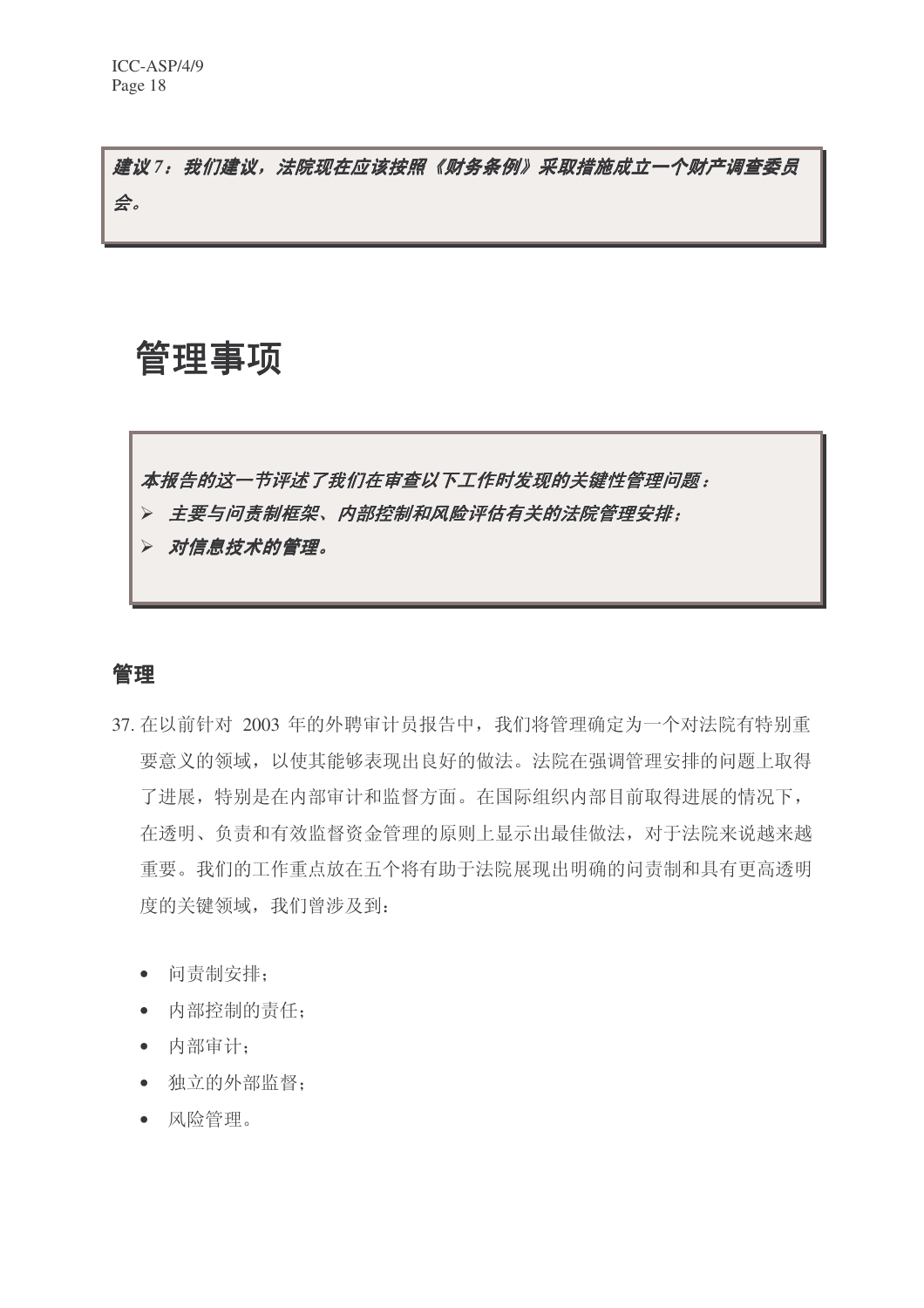### 问责制框架

- 38. 对于任何组织, 特别是使用公共资金的国际组织来说, 展示出明确的问责制是十分 重要的。由一个单独的个人负责一个组织的资源使用的原则是建立良好的问责制的 一个组成部分。我们研究了《罗马规约》、《财务条例》中规定的法院问责制机 制,而且我们发现了问责制安排中的一些潜在冲突之处。目前的规章规定:
	- 院长会议负责适当管理本法院除检察官办公室以外的工作(《罗马规约》第38 条):
	- 检察官全权负责检察官办公室的管理和行政事务(《罗马规约》第42条);
	- 在不妨碍检察官办公室权力的情况下,书记官长为本法院主要行政官员,在院 长的领导下行使职能(《罗马规约》第43条):
	- 书记官长负责维持一个有效的内部控制框架(《财务条例》条例 10)。
- 39. 从以上规定中可以看出, 法院的问责制安排不明确, 特别是缺少一名单独的有权行 使其角色所需要的职责的负责官员。我们知道检察官办公室和院长要有独立性, 然 而难以明确地看出在法院内谁负有使用资源的责任。我们还注意到, 书记官长通过 法院院长行使其权力。
- 40. 逐渐采取了补救措施, 例如协调理事会, 三个机关可以借此举行会议讨论业务问 题。然而, 以前在原规章中所没有明确规定的新的机构出现了, 即直接向大会主席 报告的秘书处, 以及向另外一个单独的理事会报告工作的被害人信托基金秘书处。 因此,很重要的一点是对责任机制进行澄清并将法院内新的责任和现在正在运行的 机构包括进去。作为最佳做法,这些安排应当清楚地界定并赋予一个单独的个人以 下的权力和正式责任:
	- 负责财务资源的使用:
	- 保证资金的有效使用: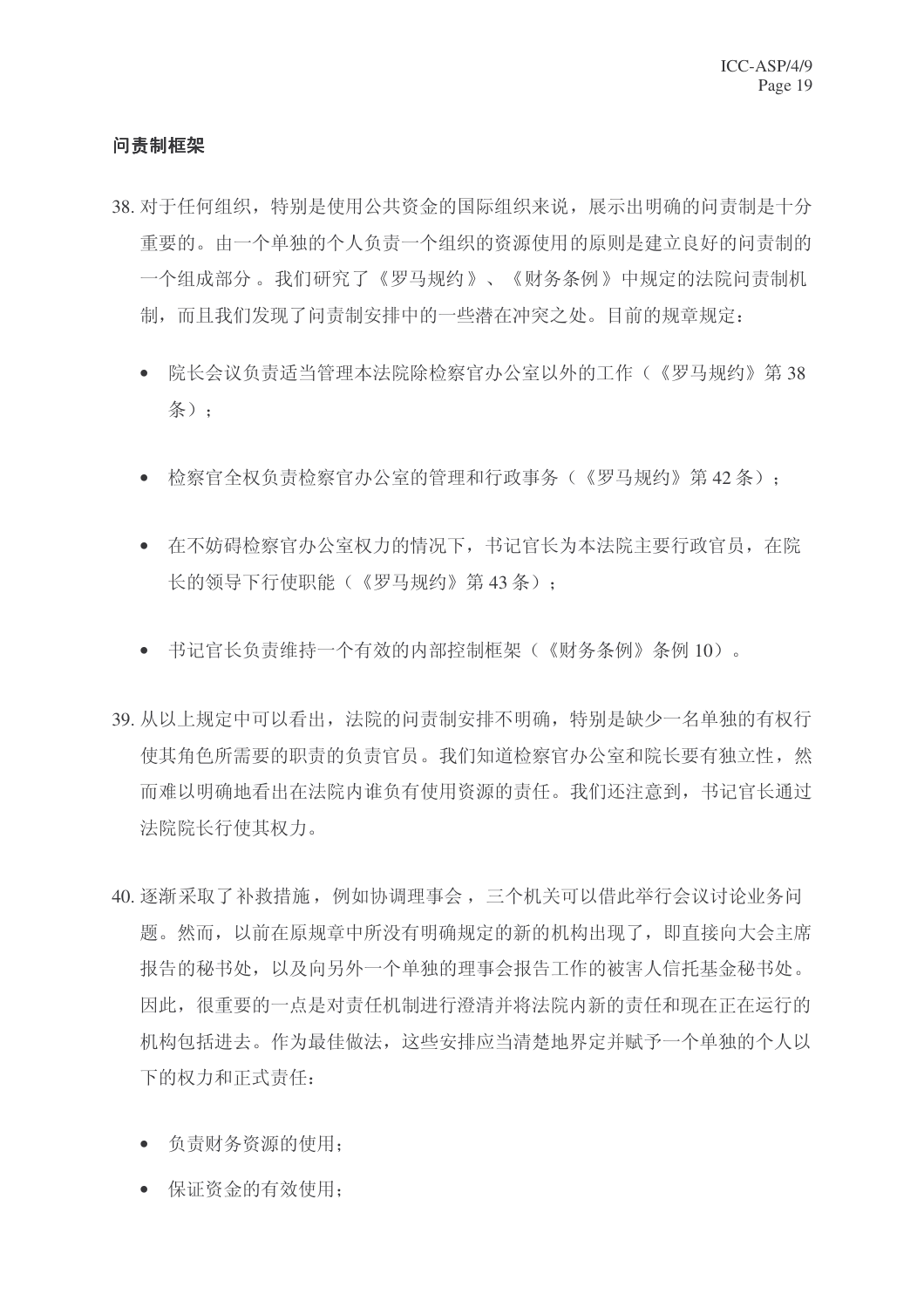• 实施一种明确的保持内部控制的机制。

## 建议 8:我们建议,大会考虑是否有必要澄清法院 机构和机关中使用财务资源的责任 ᅝᥦˈᑊᅵ䆂ҹࠡ㾘 ゴЁ᠔ϡࣙᣀⱘϢ⾬к໘ ঞ㹿ᆇҎֵᠬ䞥⾬к໘᳝݇ⱘᮄ乚 域。

#### 内部控制

- 41. 保持一个有效的内部控制框架是管理框架的一个关键组成部分,因为一个有助于减 少潜在损失或不规范行为的有效内部控制制度如果能发挥作用, 就能使缔约国感到 有了保证。尽管责任结构不清楚,但是《财务条例》10 专门将维持内部控制的工 作交给了书记官长。管理层负责建立内部控制措施并审议内部控制措施是否恰当和 有效。
- 42. 外聘审计员的工作只限于为了提供对财务报表的审计意见而审查这些控制措施是否 恰当。书记官长根据《财务细则》已确立了一项内部审计职能。我们认为, 内部审 计办公室的职能对于协助书记官长履行其职责至关重要, 内部审计办公室通过基于 风险的审计为书记官长提供具体的内部控制保证。
- 43. 为了确保对有效的内部控制措施发挥作用负起充分责任, 我们建议, 法院考虑采用 目前在这方面的最佳做法, 办法是在财务报告中加上书记官长 的特别说明, 确认 (或报告) 有效的内部控制制度一直存在并发挥着作用。这将鼓励更加重视保持有 效的控制措施并发挥其作用,并且将会更加依靠内部审计来讲行核杳——这一点本 身就会加强内部控制。这份说明通过加强管理者在内部控制方面的责任也会使缔约 国感到更加放心。
- 44. 在审计讨程中, 将会审查内部控制说明, 如果说明与审计结果和评估不一致, 外聘 审计员将做出报告。我们可以向法院举例说明这一步骤的要求,以便于法院采取这 一措施。这份说明为预算和财务委员会发挥监督职能、评估内部审计框架是否恰当 提供了具体的参考。说明的关键内容可以包括: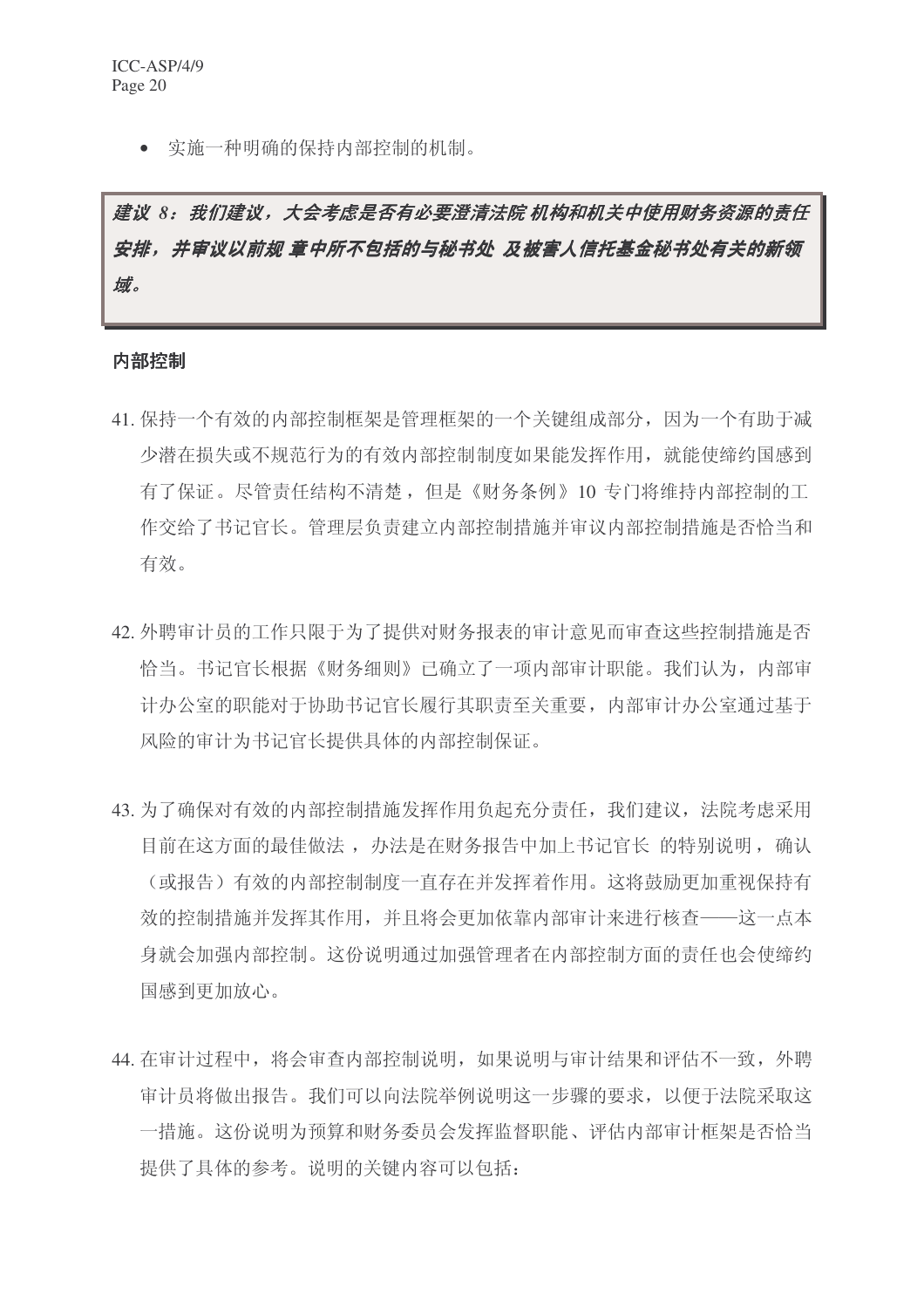- 确定法院目标和主要风险的程序;
- 内部控制战略和风险管理政策的讲展情况:
- 管理机构, 如预算和财务委员会的作用:
- 确保对风险管理和内部控制各方面的问题进行定期审议和报告的程序:
- 为了确保符合缔约国确定的具体规则或程序而使用的办法:
- 明确肯定控制环境得到了保持。

建议9*:我们建议,法院提出一份关于内部控制的年度说明作为财务报表的一部分,* 确认在相关的财务期间内,内部控制发挥了作用。

### 内部审计

- 45. 在我们以前的报告中, 我们强调指出对法院来说很重要的一点是建立一个内部审计 机构,以便提供支持、向管理人员提出建议、评估内部控制措施、提出意见并加以 改进。我们欢迎任命新的内部审计主任以及为进行内部审计已做出的安排,特别是 内部审计办公室可以向法院提供的专业经验。对于向管理人员提供保证以协助他们 保持有效的内部控制措施来说,以及对于通过这样做向缔约国提供更有力的保证来 说,我们认为内部审计的作用至关重要。这是通过年度报告来实现的,年度报告每 年将通过书记官长及预算和财务委员会提交给缔约国大会。
- 46. 我们审查了内部审计办公室 2004 年的工作, 我们同他们合作共同交流对风险的评 估和工作计划。该办公室 2004 年的主要工作是建立基本的安排并初步确定管理和 行政的风险以便为审计计划提供信息。另外, 办公室向管理人员提出了一些有关具 体业务风险的意见。
- 47. 该办公室正在制定以基于风险的审计计划, 这将使审计资源得到有效的安排。很重 要的一点是, 在同管理人员讨论这个计划之后, 应该由一个监督机构, 例如预算和 财务委员会或审计委员会进行审议,以便做出客观的审议。这将在内部审计资源的 优先安排和恰当性方面为书记官长和缔约国提供更有力的保证。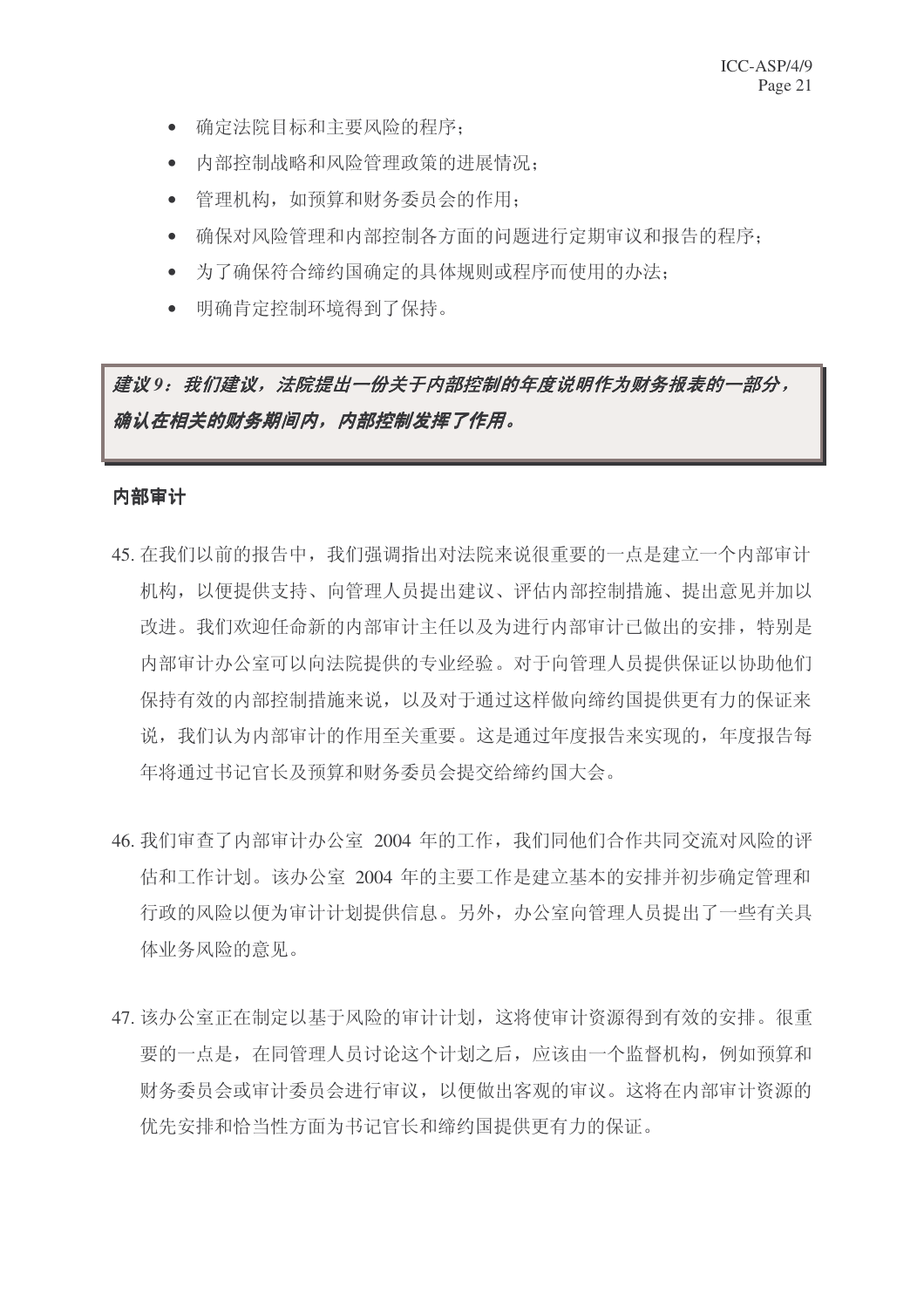48. 一旦该办公室开始按计划开展并报告工作, 我们将对 2005 年内部审计进行全面的 评估。在与该办公室的讨论中,我们对在以后两年中将统计年度与法院的财政年度 统一起来的益处取得了一致意见。这将使书记官长能够更好地考虑内部审计框架在 多大程度上支持了财务报表中的账目。

#### 审计委员会

- 49. 我们在夫年的报告中鼓励大会考虑成立一个审计委员会。 根据协调理事会通过的 《内部审计章程》, 将组成一个监督委员会, 内部和外部审计计划和报告将通过这 一委员会得到讨论。这样做主要是为了确保法院的机关之间能够商定有效的共同反 应, 在目前责任框架不明确的情况下, 这是一项重要的措施。然而, 理事会并不进 行独立的监督,因此不能就审计安排的恰当性,或管理人员落实建议的情况向缔约 国提供多少直接保证。
- 50. 在去年同预算和财务委员会的讨论中, 有一种直觉, 审计委员会与预算和财务委员 会的工作会出现重叠和重复。然而,我们认为,审计委员会的作用不同于预算和财 务委员会。审计委员会将有具体的责任, 重点在于与内部控制有关的具体领域和对 财务报表的审查。表 1 显示了审计委员会履行的一般职能以及可以带来的效益。其 中主要包括对内部控制措施的恰当性做出判断, 缔约国将能从中得到保证。关键的 一点是, 为了反映出良好的管理做法, 审计委员会将要独立于缔约国, 而且不具有 目前预算和财务委员起到的战略作用。
- 51. 审计委员会还可以在以下方面发挥有益的作用: 对将来由于法院各机关之间观点不 同而可能出现的有关审计建议落实情况的不同意见进行仲裁:确保管理人员在落实 审计建议方面采取适当的行动。重要的是, 预算和财务委员会能够履行监督的职 能,确保内部和外部审计计划恰当可行,从而提高缔约国可从审计和保证措施中得 到的保证水平。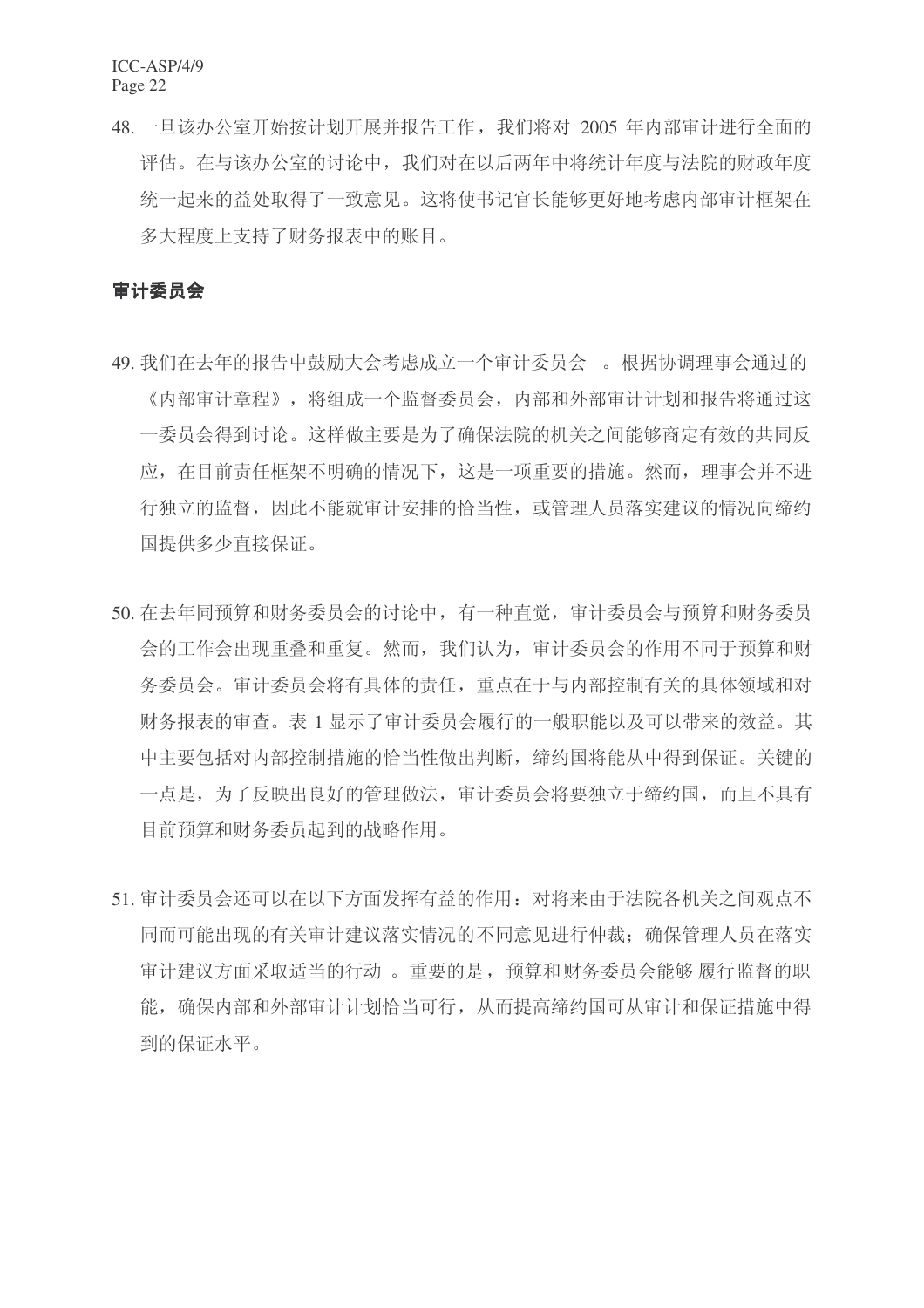### 表 1: 审计委员会的主要职能

| 管理目标      | 审计委员会的任务                                  |
|-----------|-------------------------------------------|
| 推动内部控制    | 系统地评估管理人员为保持和实施恰当有效的内部控<br>制措施而采取的行动。     |
|           | 通过其监督职能, 鼓励形成一种反欺诈文化。                     |
|           | 审议财务条例的实施情况和有效性。                          |
|           | 审议管理人员对风险的评估和采取的办法。                       |
| 协调保证的资源   | 审议内部和外部审计的计划和安排。<br>$\bullet$             |
|           | 鼓励内部和外部审计机构之间进行联系。<br>$\bullet$           |
|           | 确认审计和保证安排在全年中得到落实, 以便提供大<br>会所要求的必要保证。    |
| 监测进行审计的情况 | 确保管理人员对审计建议做出及时有效和恰当的反<br>$\bullet$<br>应。 |
|           | 根据财务条例的要求监测财务报表的提交及其内容。                   |
|           | 确认审计建议得到了落实。                              |

52. 审计委员会的一个主要好处是, 它由人数不多的独立和客观的成员组成, 他们可以 进行具体的监督,而且把实际经验运用在具体的审计问题上。他们一般一年召开三 次会议, 并向大会提供纪要和年度报告, 作为他们审议内部控制措施以及对经过审 计的财务报表的意见的记录。我们认为审计委员会有助于预算和财务委员会将精力 集中于更具战略性的事项例如预算,而同时为管理人员提供一种支持他们保持和加 强内部挖制框架的有益机制。

建议 10: 我们建议,预算和财务委员会以及大会考虑设立一个审计委员会,其恰当的 职责是审议内部控制措施是否 适当并定期 就内部和外部审计职能的作用 提供客观保 iE.

#### 风险管理

53. 我们在去年的报告中谈到了法院风险管理的好处。现在系统地评估和管理风险的必 要性对于法院来说更加重要, 因为法院有了发展而且在安全和警卫问题最为重要的 地区开展了实地业务活动。自从去年报告以来, 内部审计办公室就这一问题编写了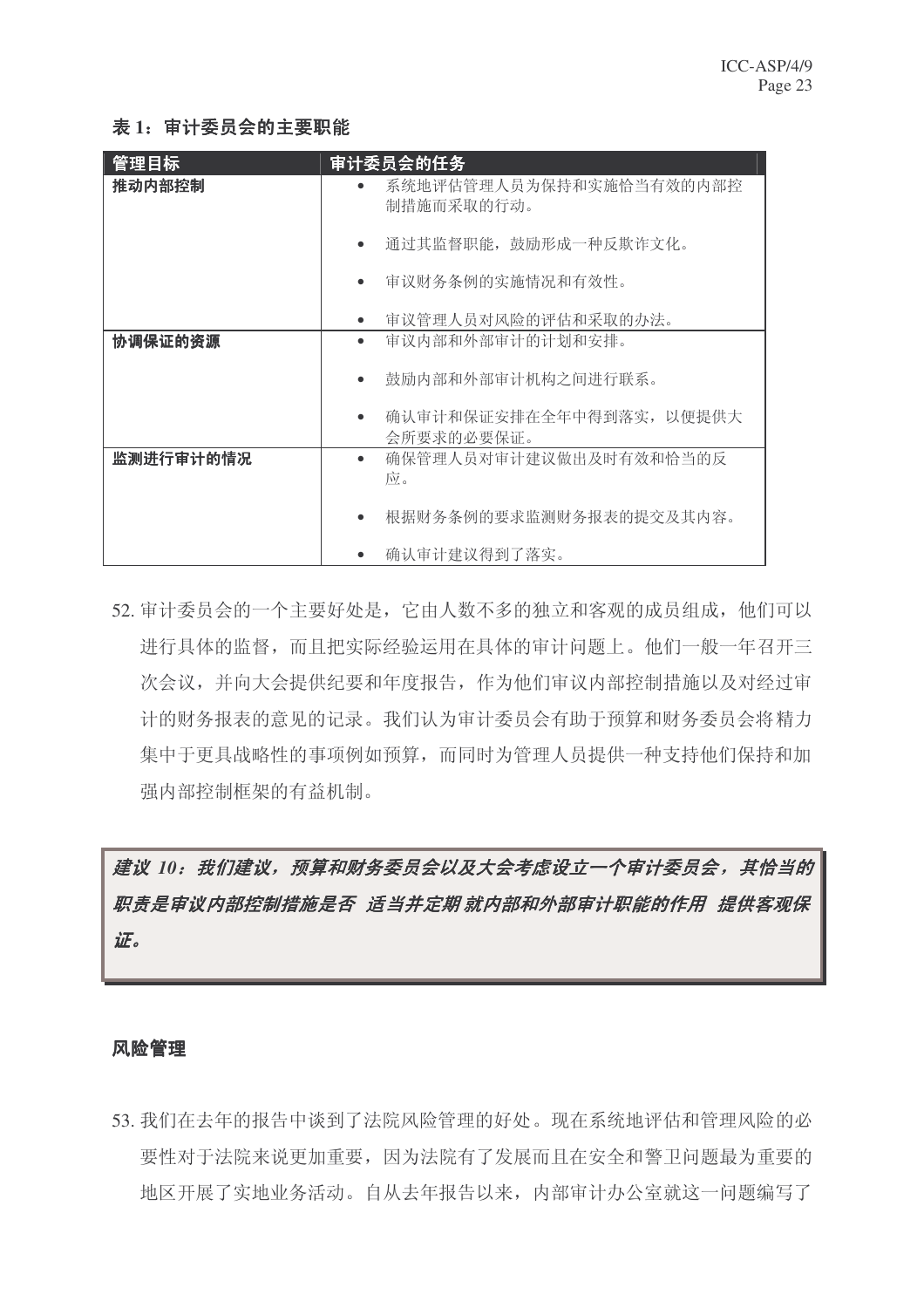自己的文件, 在文件中找出了他们认为法院面临的风险。这是一个有益的起点, 然 而, 重要的是要由管理人员负责并讲行风险管理, 把它作为法院工作的一部分, 以 便确保风险管理有针对性并是强有力的,而且这样可以加强与确定的风险有关的责 任和问责制。

54. 内部审计可以通过提供对适宜性和有效性的保证, 使风险管理工作受益。内部审计 办公室通讨这种做法可以为管理人员提供一种保证,即决院的风险管理程序完全可 以确定相关的风险,特别是在战略的层面上,而且正在制定减轻风险的措施。我们 建议, 管理人员为确定和管理整个法院业务风险建立一个系统的框架, 而且应该开 始评估这些风险的潜在可能性及其影响。通过这种分析,他们能够更好地按优先顺 序安排其资源来应对最重大的风险,并使大家因为看到其他风险正在得到适当的管 理而感到宽慰。

## 建议11:我们建议法院建立一项系统的风险评估和管理程序,以帮助管理者找出并控 制业务风险。

## 对信息技术的管理

- 55. 在审计中, 我们更新了关于法院信息技术环境的评估, 而且还注意到了由一名外聘 顾问所做的详细评估中的意见, 这次评估是受书记官长的委托, 目的在于找出信息 技术方面的风险。我们赞赏由外部人员审查这些领域的做法, 管理人员可以通过这 种方法在主要的风险领域方面获得保证。
- 56. 法院已成立了一个 高级别的信息技术系统委员会, 负责监督、协调和监测信息技 术。该委员会定期举行会议,其详细和具体的报告放在法院的内联网上。然而,目 前还缺乏概述有关项目费用和时间安排的高层次的报告和分析工作。虽然提供了有 关信息, 但是缺乏高层次的监测和报告。我们鼓励高层管理人员对此进行审议。
- 57. 法院目前还没有一个由高层管理人员批准并得到用户认可的整体信息技术战略。信 息技术系统委员会能够给法院带来的一项关键好处就是指导并批准一项由用户需求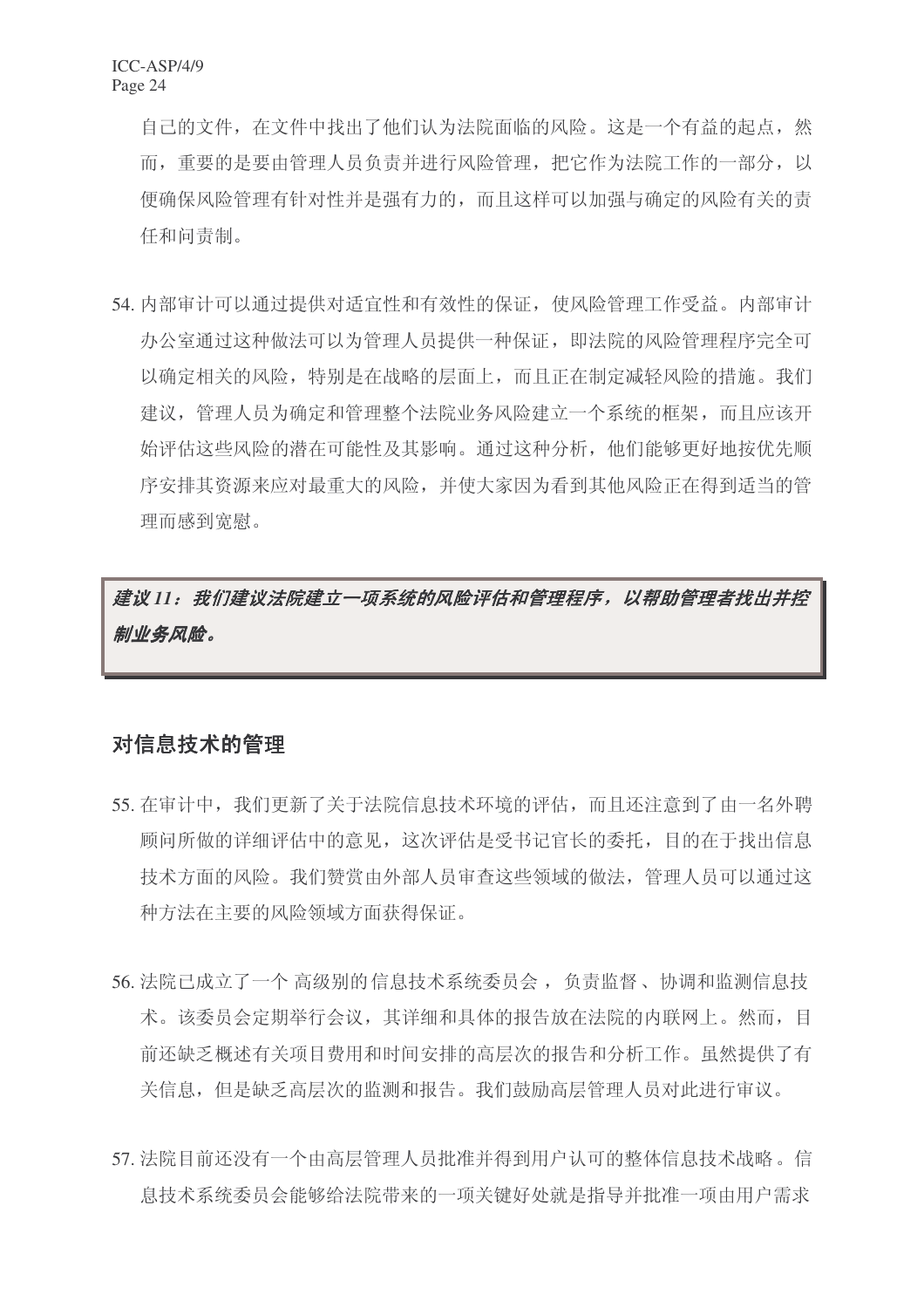驱动的整体信息技术战略。在缺乏这一明确的指导的情况下, 法院信息技术和通信 科提出计划和新的技术,然后由用户讨论和修改。然而,这种方法存在着风险,即 信息技术系统与法院整体目的和目标之间的联系可能不是很清楚。更具有战略性的 方法将使管理人员确保用于信息技术采购的资源根据具体的业务需求和重点而决 定, 因此更有可能在新的信息技术的成本效益方面提供保证。

- 58. 制定一项战略计划能使管理人员更有效地监督信息技术方面的进展情况, 讲而为缔 约国提供更强有力的保证,即资源正在得到有效的利用。我们注意到了外聘顾问支 持这一看法的意见,并发现用户没有充分地参与提出采用新的信息技术,从而造成 关键业务系统缺乏归属的风险,以及因此而产生的系统可能不能满足实际要求和用 户需要的风险。
- 59. 信息技术和通信科编写了一份涵盖 2005-2006 年的两年计划文件, 已获得信息技术 系统委员会的批准。这些计划确定了信息技术和通信科将要完成的详细的各种开发 任务,而且有预定完成日期。然而,我们注意到,计划文件没有清楚地表明重点, 特别是项目成本,而这些是确保货币达到其价值的重要因素。我们鼓励法院确保在 这种战略计划中估算采用新信息技术的费用,以便于更好地审查和考虑成本效益, 而这一点目前正是这一较长期计划中所缺乏的。
- 60. 总而言之, 重要的是要确保信息技术工作以协调的方式往前发展, 而且按照法院的 战略重点排出优先次序。计划和战略得到高层管理人员的认可和有效监测也十分重 要, 其目的是评估采用新的信息技术的成本效益。

## 信息技术安全问题

61. 在我们审计时, 法院还没有一项得到批准的综合信息技术安全政策。在缺少正式的 政策的情况下, 信息技术和通信科谨慎地开展了几个提高安全性的项目, 以解决外 聘顾问的报告中所指出的问题, 其中包括在网络中更新存储的数据, 以便能够讲行 硬件加密。信息技术和通信科正在试验一种基于电子钥匙的认证程序, 以替代视窗 计算机操作系统中使用的标准用户身份和口令控制步骤,以便伸掘通过口令登陆的 程序,并防止或减少工作人员之间使用同一口令的风险。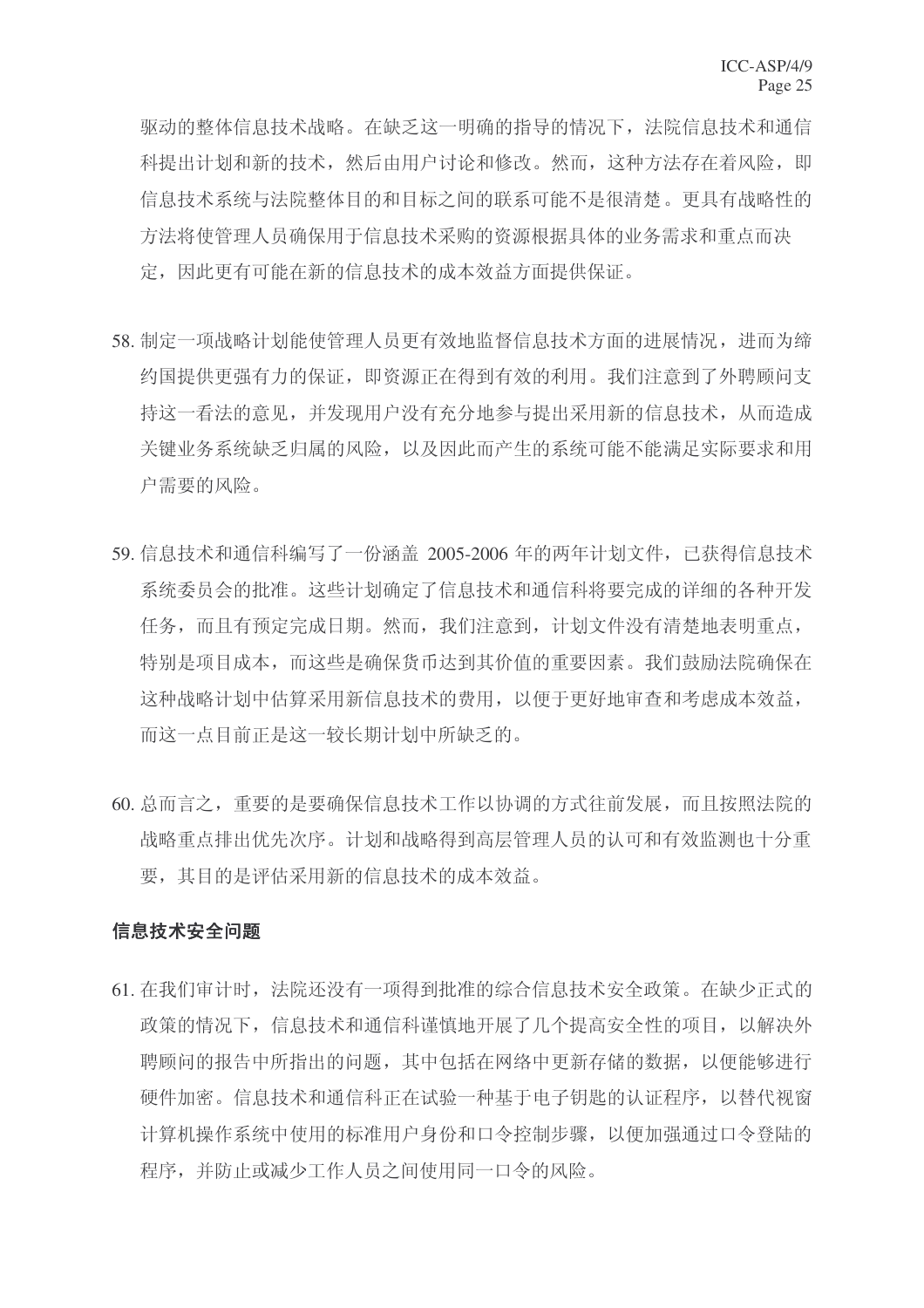62. 法院正在做出一些正式的信息技术安全安排, 但是在缺乏全面的信息技术安全政策 和明确的管理战略的情况下, 尚不清楚这些安全措施如何与法院的业务需求融为一 体。这样, 这些措施可能会超出已确定的风险和用户的需求, 因此不能为法院的需 求提供最经济的解决办法。

*建议 12:我们建议,法院的信息技术战略应当与其核心业务目标相一致,而且排列出* 优先顺序的必要性以及对成本效益的考虑应当纳入信息技术规划工作。另外,我们鼓 励更多地向高层管理人员提出高层次的简明扼要的报告以有助于对资源的良好管理和 控制。

## 前一年的建议

- 63. 法院通过内部审计办公室已开始建立跟踪落实外部审计建议的情况的机制。为了改 进责任安排, 我们建议, 法院每年向预算和财务委员会提供进展情况的最新信息。 通过这种审查和监督,大会将能够获得更有力的保证,即管理人员正在落实审计建 议, 从而加强法院内部的管理工作。
- 64. 作为审计工作的一部分, 我们审议了管理人员落实和处理前次审计建议的情况。在 几种情况下,我们对 2004 年审查所得出的结果与前一年报告中的结果是一样的。 因此, 我们鼓励管理人员考虑如何才能使这些建议得到最好的全面落实。

建议13: 我们建议管理人员起草一份详细的行动计划,检查和监测正在如何处理外部 审计的建议。这应该成为正在进行的一项工作的一部分,而且需要由预算和财务委员 会进行监督,以便加强法院已有的管理安排。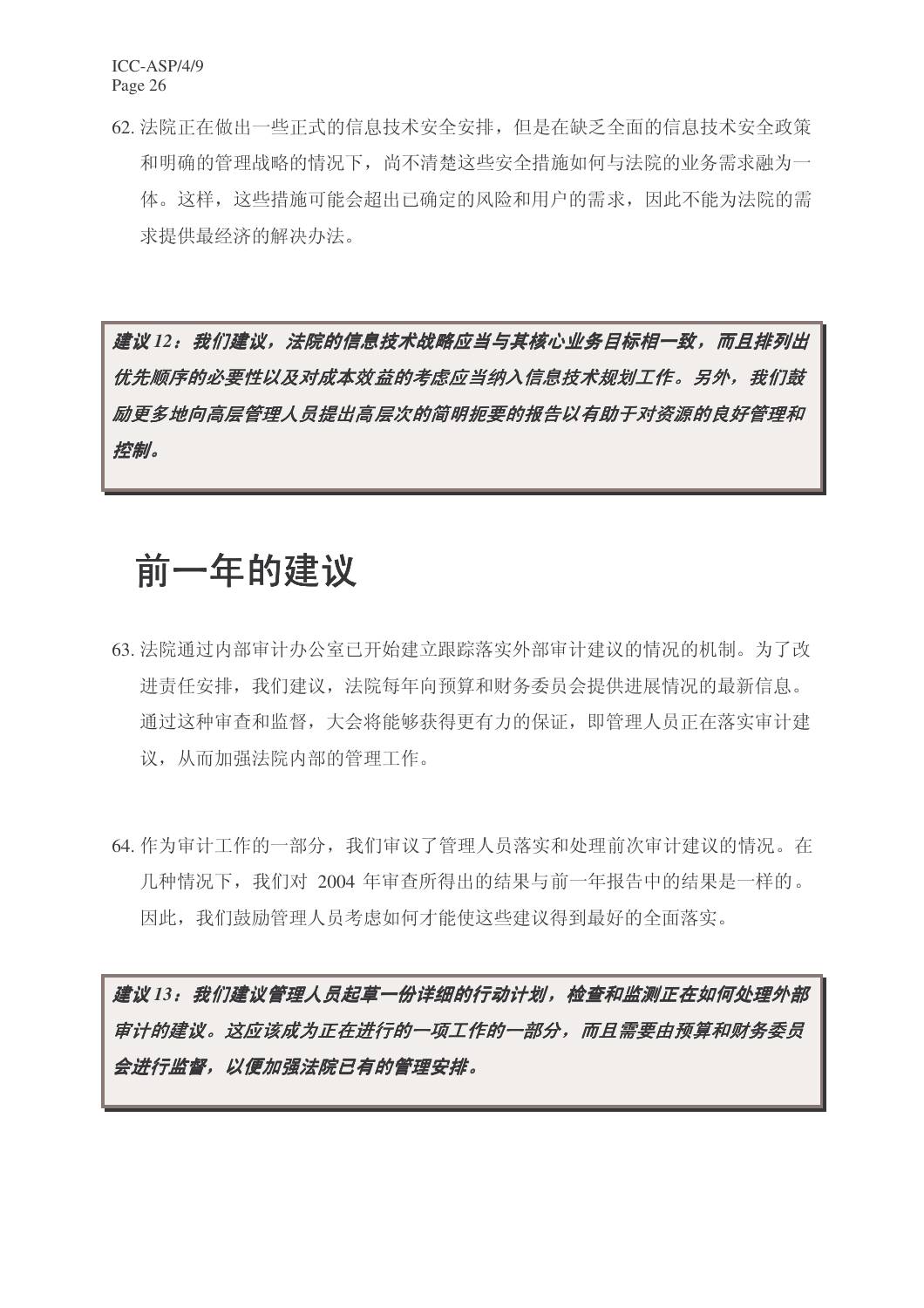## 鸣谢

65. 我们感谢法院及其所有的机关特别是书记官长及他的工作人员在我们审计过程中给 予的协助与合作。

> 联合王国主计长兼审计长 外聘审计员 约翰•伯恩爵士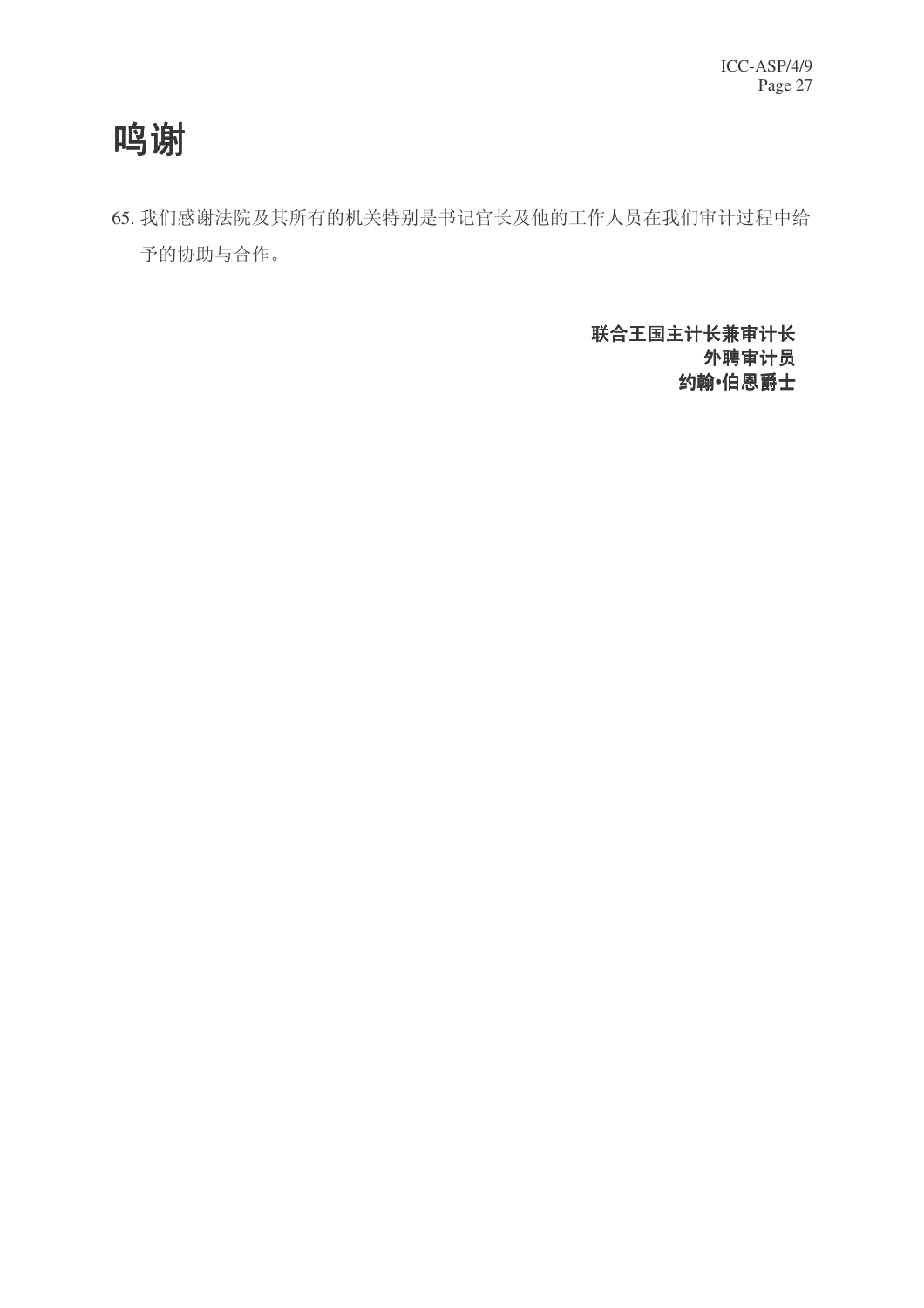## 附件 **I**

## 审计范围和方针

财务审计的主要目的是使外聘审计员能够就下列事项形成一种意见: 2004 年财务报表中记 录的支出是否为了缔约国大会核准的目的: 收入和支出是否依照法院的《财务条例》适当地 进行了归类和记录: 以及财务报表是否公正地反映了 2004 年 12 月 31 日的财务状况。这一 基础、假设和审计风险在一份"审计战略"文件中进行了详细的审议和总结并向管理层进行 了概述: 这一文件于 2004 年 12 月完稿。

## 审计方针

这一检查是在试验的基础上进行的, 其中财务报表的所有方面都经过对所记录的财务事项的 实质性测试。我们也对法院进行的主要内部控制进行了测试,目的是提供一种审计意见。最 后, 进行了一次审查以确保财务报表准确地反映了法院的账目记录并公正地进行了介绍。

审计检查包括了一项一般性审查和我们认为在当时情况下必要的对账目和其他支持性证据的 测试。我们审计程序的设计主要是为了对法院的财务报表形成一种意见。因此,我们的工作 未涉及对法院的预算、财务信息系统和内部控制所有方面的详细审查,而且其结果不应被看 作是对这些问题的一种全面意见。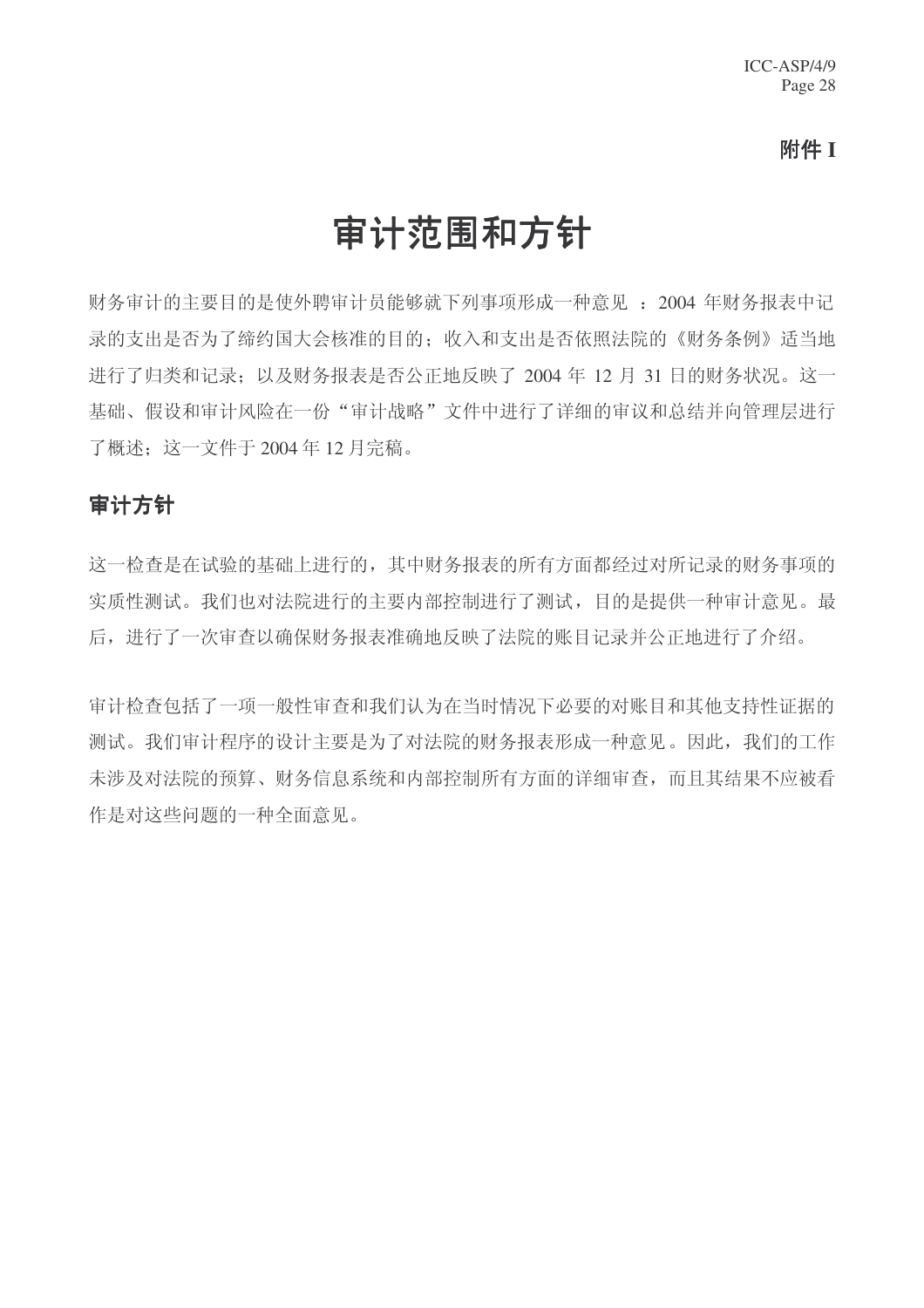## 国际刑事法院  $2004$  年 12 月 31 日截止期间收入与支出及资金余额变化报表

|                 |                          |                          | ( 千欧元) |        |                          |           |        |                          |
|-----------------|--------------------------|--------------------------|--------|--------|--------------------------|-----------|--------|--------------------------|
|                 | 普通基金和周转基金                |                          | 见说明    | 信托基金   |                          | 见说明       |        | 合计                       |
|                 | 2004                     | 2002-2003                |        | 2004   | 2002-2003                |           | 2004   | 2002-2003                |
| 收入              |                          |                          |        |        |                          |           |        |                          |
| 各国摊款            | 53,072                   | 30,894                   | 4.1    |        |                          |           | 53,072 | 30,894                   |
| 自愿捐助            | $\sim$                   | $\sim$                   |        | 1,235  | 71                       | 5.1       | 1,235  | 71                       |
| 利息收入            | 719                      | 520                      | 4.2    | 20     | $\sim$                   | 5.2       | 739    | 520                      |
| 其他/杂项收入         | 82                       | $\mathbf{1}$             | 4.3    | $\sim$ | $\overline{\phantom{a}}$ |           | 82     | 1                        |
| 收入合计            | 53,873                   | 31,415                   |        | 1,255  | 71                       |           | 55,128 | 31,486                   |
| 支出              |                          |                          |        |        |                          |           |        |                          |
| 已付支出            | 31,714                   | 14,137                   | 4.4    | 590    | $\sim$                   | <b>S7</b> | 32,304 | 14,137                   |
| 未偿债务            | 11,796                   | 7,342                    | 4.4    | 48     | $\sim$                   | S7        | 11,844 | 7,342                    |
| 支出合计            | 43,510                   | 21,479                   |        | 638    | $\bar{ }$                |           | 44,148 | 21,479                   |
| 收支相抵后盈余/(缺额)    | 10,363                   | 9,936                    |        | 617    | 71                       |           | 10,980 | 10,007                   |
| 前期债务的结余或取消      | 1,075                    | $\overline{\phantom{a}}$ | 4.5    | $\sim$ | $\sim$                   |           | 1,075  | $\sim$                   |
| 给捐助者的退还款        | $\overline{\phantom{a}}$ | $\overline{\phantom{a}}$ |        | (5)    | ÷.                       | 5.3, S6   | (5)    | $\overline{\phantom{a}}$ |
| 周转基金的净增额        | 2,509                    | 1,916                    | 4.6    | $\sim$ | ÷,                       |           | 2,509  | 1,916                    |
| 财政周期开始时的资金余额    | 11,852                   | $\sim$                   |        | 71     | $\overline{\phantom{a}}$ |           | 11,923 | $\sim$                   |
| 2004年12月31日资金余额 | 25,799                   | 11,852                   |        | 683    | 71                       |           | 26,482 | 11,923                   |

首席财务干事 签字 (M Kashou')……………………………………………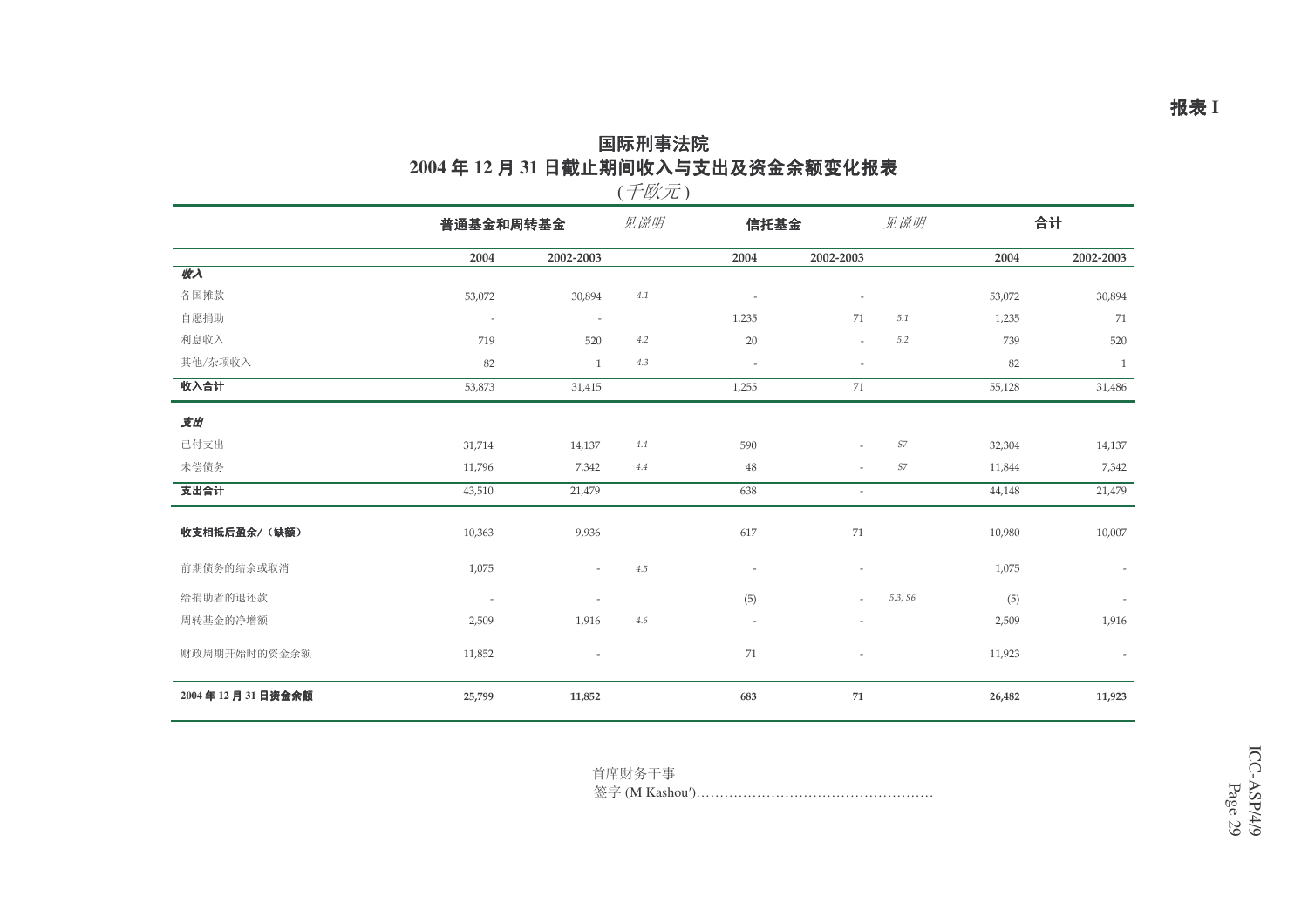## 国际刑事法院  $2004$  年 12 月 31 日资产、负债、储备金和资金余额报表

 $(\mathcal{F} \cancel{\mathbb{K}} \mathcal{\bar{H}})$ 

|               | 普通基金和周转基金                |                                                                    | 见说明  | 信托基金                     |                          | 见说明 | 合计                       |           |
|---------------|--------------------------|--------------------------------------------------------------------|------|--------------------------|--------------------------|-----|--------------------------|-----------|
|               | 2004                     | 2002-2003                                                          |      | 2004                     | 2002-2003                |     | 2004                     | 2002-2003 |
| 资产            |                          |                                                                    |      |                          |                          |     |                          |           |
| 现金和定期存款       | 29,673                   | 17,227                                                             |      | 904                      | 206                      |     | 30,577                   | 17,433    |
| 应收各国摊款        | 10,258                   | 2,997                                                              | 4.7  | $\sim$                   | $\overline{\phantom{a}}$ |     | 10,258                   | 2,997     |
| 应收自愿捐助        |                          | $\sim$                                                             |      | 10                       | 220                      | 5.1 | 10                       | 220       |
| 其他应收捐助        | 218                      | 149                                                                | 4.8  | $\sim$                   | $\overline{\phantom{a}}$ |     | 218                      | 149       |
| 基金间应收账款余额     | 5                        | 2,530                                                              | 4.9  | $\overline{\phantom{a}}$ | 30                       |     | 5                        | 2,560     |
| 其他应收账款        | 1,522                    | 760                                                                | 4.10 | $\overline{4}$           | ÷,                       | 5.4 | 1,526                    | 760       |
| 递延费用-教育补助金    | 106                      | 56                                                                 | 4.11 | $\sim$                   | $\overline{\phantom{a}}$ |     | 106                      | 56        |
| 资产合计          | 41,782                   | 23,719                                                             |      | 918                      | 456                      |     | 42,700                   | 24,175    |
| 负债            |                          |                                                                    |      |                          |                          |     |                          |           |
|               |                          |                                                                    | 4.12 |                          |                          |     |                          |           |
| 预收摊款/付款       | 3,880                    | 3,426                                                              |      | 165                      | 385                      | 5.5 | 4,045                    | 3,811     |
| 未偿债务          | 11,796                   | 6,342                                                              |      | 48                       | $\overline{\phantom{a}}$ |     | 11,844                   | 6,342     |
| 基金间应收账款余额     | $\overline{\phantom{a}}$ | $\sim$                                                             |      | 22                       |                          | 5.6 | 22                       | $\sim$    |
| 未实现的兑换收益/亏损   | $\overline{\phantom{a}}$ | 1,000                                                              |      | $\sim$                   | $\overline{\phantom{a}}$ |     | $\overline{\phantom{a}}$ | 1,000     |
| 其他应付账款        | 307                      | 1,099                                                              | 4.13 | $\sim$                   |                          |     | 307                      | 1,099     |
| 负债合计          | 15,983                   | 11,867                                                             |      | 235                      | 385                      |     | 16,218                   | 12,252    |
| 储备金和资金余额      |                          |                                                                    |      |                          |                          |     |                          |           |
| 周转基金          | 4,425                    | 1,916                                                              |      |                          |                          |     | 4,425                    | 1,916     |
| 未缴付摊款储备金      | 1,843                    | $\sim$                                                             | 4.14 |                          |                          |     | 1,843                    |           |
| 累计盈余          | 19,531                   | 9,936                                                              | S4   | 683                      | 71                       |     | 20,214                   | 10,007    |
|               |                          |                                                                    |      |                          |                          |     |                          |           |
| 储备金和资金余额合计    | 25,799                   | 11,852                                                             |      | 683                      | 71                       |     | 26,482                   | 11,923    |
| 负债、储备金和资金余额合计 | 41,782                   | 23,719<br>$\Delta L$ that $L$ $\leftrightarrow$ $\rightarrow$ that |      | 918                      | 456                      |     | 42,700                   | 24,175    |

首席财务干事

ㅒᄫ(M Kashou) …………………………………………….

报表 II Page 30<br>
Sang 2017<br>
Sang 2017<br>
Sang 2017 Page 30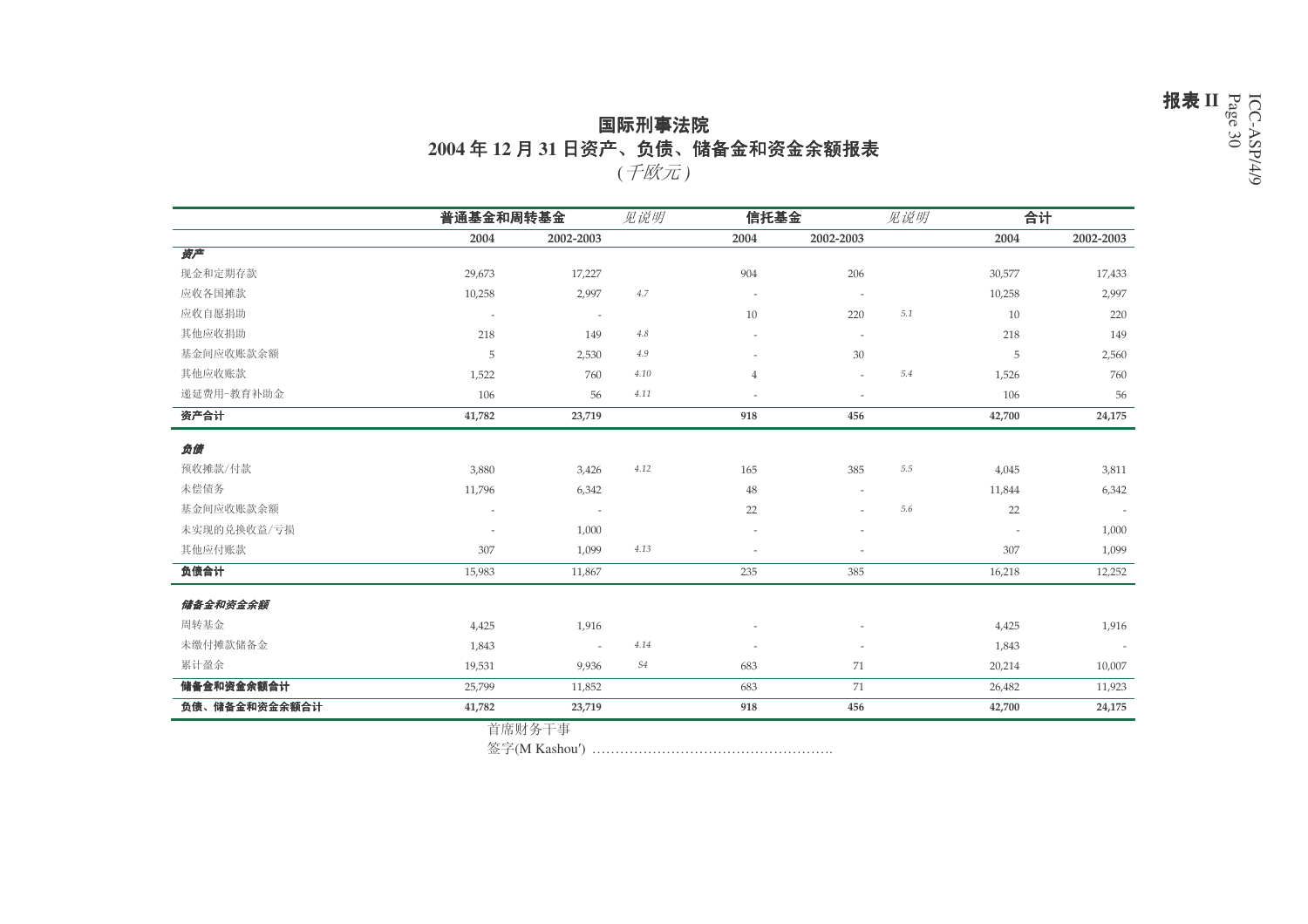## 国际刑事法院  $2004$  年 12 月 31 日现金流量报表 ( ヂ欧元 )

|                           |         | 普通基金和周转基金 | 信托基金  |                          | 合计       |                          |
|---------------------------|---------|-----------|-------|--------------------------|----------|--------------------------|
|                           | 2004    | 2002-2003 | 2004  | 2002-2003                | 2004     | 2002-2003                |
| 业务活动产生的现金流量               |         |           |       |                          |          |                          |
| 收支相抵后净盈余/(缺额) (报表 I)      | 10,363  | 9,936     | 617   | 71                       | 10,980   | 10,007                   |
| 应收摊款(增加)/减少               | (7,330) | (3, 146)  | 210   | (220)                    | (7, 120) | (3,366)                  |
| 基金间应收账款余额(增加)/减少          | 2,525   | (2,530)   | 30    | (30)                     | 2,555    | (2,560)                  |
| 其他应收账款(增加)/减少             | (762)   | (760)     | (4)   |                          | (766)    | (760)                    |
| 递延费用(增加)/减少               | (50)    | (56)      |       |                          | (50)     | (56)                     |
| 预收摊款增加/(减少)               | 454     | 3,426     | (220) | 385                      | 234      | 3,811                    |
| 未偿债务增加/(减少)               | 5,454   | 6,342     | 48    |                          | 5,502    | 6,342                    |
| 未实现的兑换亏损增加/(减少)           | (1,000) | 1,000     |       |                          | (1,000)  | 1,000                    |
| 基金间应付账款余额增加/(减少)          |         |           | 22    | $\overline{\phantom{a}}$ | 22       | $\overline{\phantom{a}}$ |
| 应付账款增加/(减少)               | (792)   | 1,099     |       |                          | (792)    | 1,099                    |
| 减去: 利息收入                  | (719)   | (520)     | (20)  |                          | (739)    | (520)                    |
| 业务活动产生的净现金                | 8,143   | 14,791    | 683   | 206                      | 8,826    | 14,997                   |
| 投资和筹资活动产生的现金流量            |         |           |       |                          |          |                          |
| 加上: 利息收入                  | 719     | 520       | 20    | ÷,                       | 739      | 520                      |
| 投资和筹资活动产生的净现金             | 719     | 520       | 20    | $\overline{\phantom{a}}$ | 739      | 520                      |
| 其他来源产生的现金流量               |         |           |       |                          |          |                          |
| 周转基金净增加/(减少)              | 2,509   | 1,916     |       |                          | 2,509    | 1,916                    |
| 前期债务的节余或取消                | 1,075   | $\sim$    |       | $\overline{\phantom{a}}$ | 1.075    |                          |
| 给捐助者的退还款                  | $\sim$  | ÷,        | (5)   | Ĭ.                       | (5)      |                          |
| 其他来源产生的净现金                | 3,584   | 1,916     | (5)   | $\overline{\phantom{0}}$ | 3,579    | 1,916                    |
| 现金和定期存款净增加/(减少)           | 12,446  | 17,227    | 698   | 206                      | 13,144   | 17,433                   |
| 财政期间开始时的现金和定期存款           | 17,227  | $\sim$    | 206   | $\sim$                   | 17,433   | $\sim$                   |
| 2004年12月31日现金和定期存款(报表 II) | 29,673  | 17,227    | 904   | 206                      | 30,577   | 17,433                   |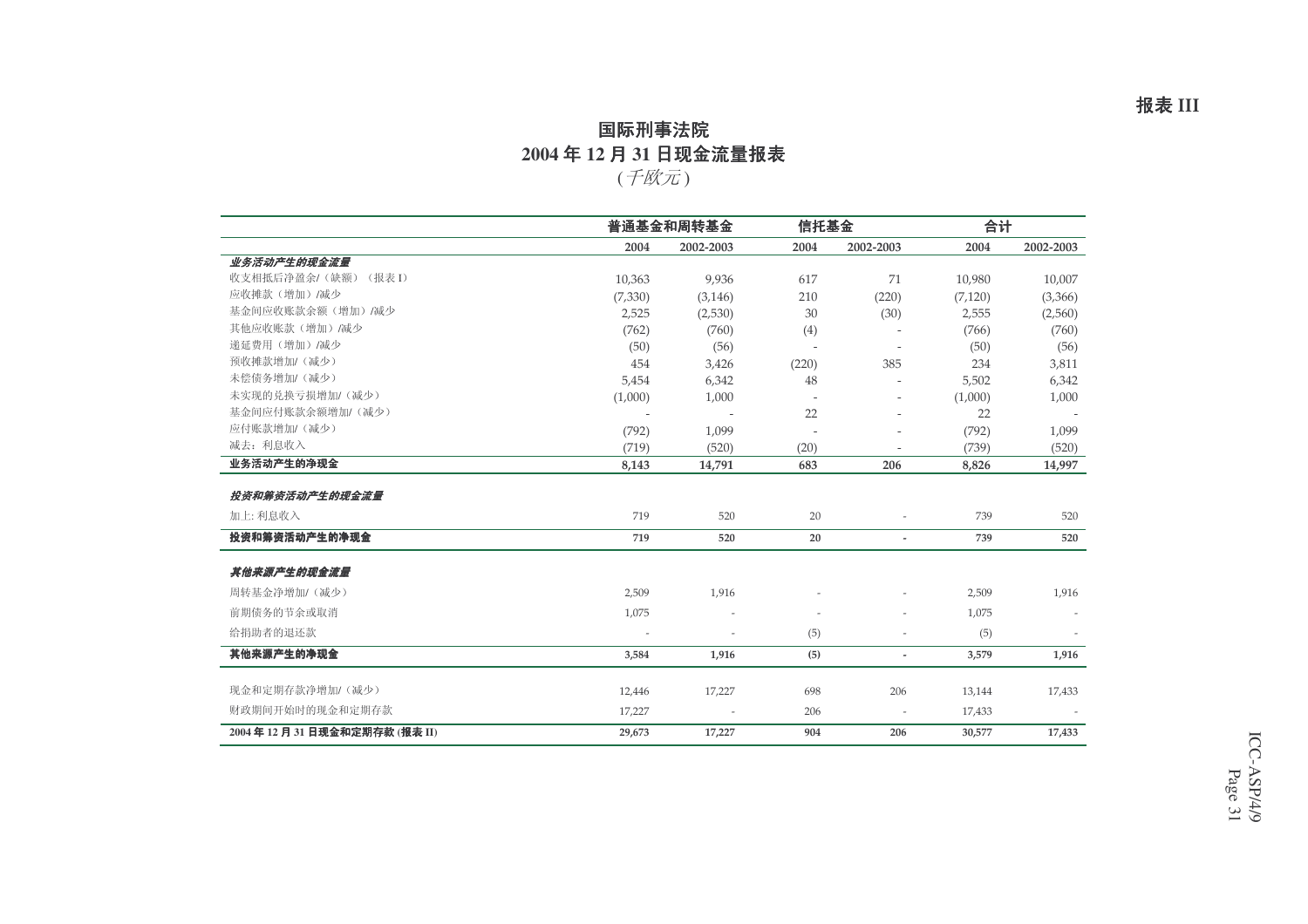## 国际刑事法院  $2004$  年 1 月 1 日至 12 月 31 日期间拨款报表 ( ヂ欧元 )

| 方案       | 核定拨款   | 付款     | 未偿债务   | 支出合计   | 未支配余额 |
|----------|--------|--------|--------|--------|-------|
| 院长会议和分庭  | 5,781  | 4,556  | 38     | 4,594  | 1,187 |
| 检察官办公室   | 14,041 | 5,799  | 2,200  | 7,999  | 6,042 |
| 书记官处     | 30,651 | 19,472 | 9,501  | 28,973 | 1,678 |
| 缔约国大会秘书处 | 2,599  | 1,887  | 57     | 1,944  | 655   |
| 合计       | 53,072 | 31,714 | 11,796 | 43,510 | 9,562 |

报表 IV ICC-ASP/4/9 Page 32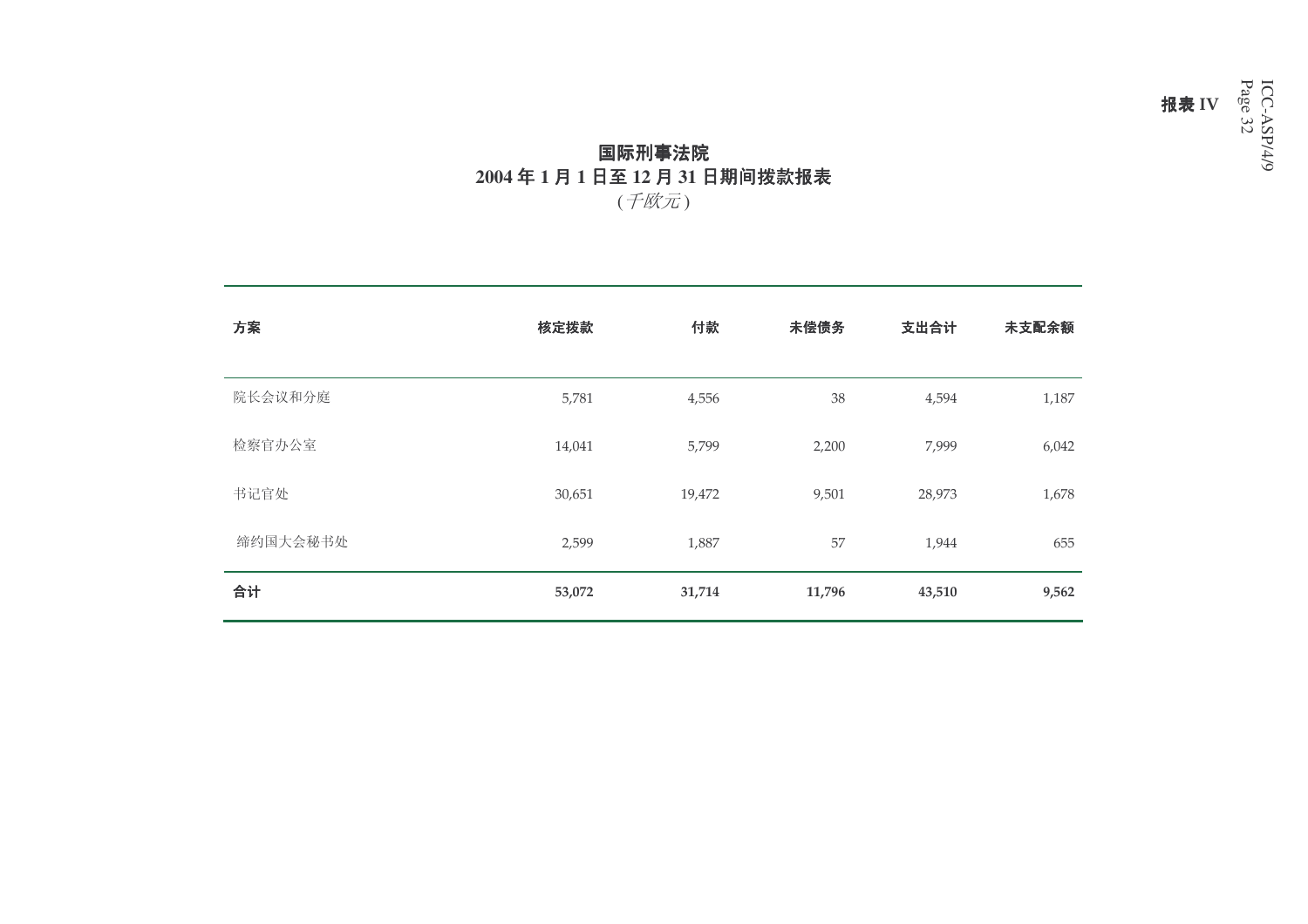## **国际刑事法院截至 2004年12月31日的摊款缴纳状况**

| 缔约国        | 截至 2004年<br>1月1日未缴<br>纳的摊款 | 已收摊款                     | 未缴纳的<br>摊款               | 应缴摊款      | 2003年盈余                  | 已收摊款                     | 未缴纳的<br>摊款     | 未缴纳的摊<br>款合计   | 2004年缴款<br>后的盈余 | 已收与 2005年<br>相关的摊款 |
|------------|----------------------------|--------------------------|--------------------------|-----------|--------------------------|--------------------------|----------------|----------------|-----------------|--------------------|
|            |                            | 以前各年                     |                          |           | 2004年                    |                          |                |                |                 |                    |
| 阿富汗        | $\sim$                     | $\sim$                   |                          | 2,195     | 152                      | 81                       | 1,962          | 1,962          |                 |                    |
| 阿尔巴尼亚      | 1,034                      | 1,034                    |                          | 5,489     |                          | 5,489                    |                |                |                 |                    |
| 安道尔        | $\overline{4}$             |                          | $\overline{4}$           | 5,488     |                          |                          | 5,488          | 5,492          |                 |                    |
| 安提瓜和巴布达    | 1,236                      | $\sim$                   | 1,236                    | 3,293     |                          |                          | 3,293          | 4,529          |                 |                    |
| 阿根廷        | 628,799                    | 369,282                  | 259,517                  | 1,049,305 |                          |                          | 1,049,305      | 1,308,822      | ÷               |                    |
| 澳大利亚       | 2,558                      | 2,558                    |                          | 1,747,378 | $\sim$                   | 1,747,456                |                |                | 78              |                    |
| 奥地利        |                            |                          | $\overline{a}$           | 942,838   | $\sim$                   | 764,325                  | 178,513        | 178,513        |                 |                    |
| 巴巴多斯       | $\sim$                     | $\sim$                   |                          | 10,976    | 102                      | 10,875                   |                |                | $\mathbf{1}$    |                    |
| 比利时        | 1,502                      | 1,502                    | $\sim$                   | 1,173,333 | ÷,                       | 488,627                  | 684,706        | 684,706        |                 |                    |
| 伯利兹        | 617                        | $\sim$                   | 617                      | 1,098     | $\overline{\phantom{a}}$ | $\sim$                   | 1,098          | 1,715          | $\sim$          |                    |
| 贝宁         | 195                        | 195                      | $\sim$                   | 2,195     | $\sim$                   | 2,195                    | $\overline{0}$ | $\overline{0}$ |                 |                    |
| 玻利维亚       | 4,943                      | 3,048                    | 1,895                    | 9,878     |                          | $\sim$                   | 9,878          | 11,773         |                 |                    |
| 波斯尼亚一黑塞哥维那 | $\sim$                     |                          | $\sim$                   | 3,293     | ÷,                       | 3,293                    | $\sim$         |                |                 |                    |
| 博茨瓦纳       | 85                         |                          | 85                       | 13,171    |                          | $\sim$                   | 13,171         | 13,256         |                 |                    |
| 巴西         | 1,429,595                  | $\overline{\phantom{a}}$ | 1,429,595                | 1,671,644 |                          | $\overline{\phantom{a}}$ | 1,671,644      | 3,101,239      |                 |                    |
| 保加利亚       |                            |                          |                          | 18,659    | $\sim$                   | 10,202                   | 8,457          | 8,457          |                 |                    |
| 布基纳法索      |                            |                          |                          | 1,098     |                          |                          | 1,098          | 1,098          |                 |                    |
| 布隆迪        |                            |                          |                          | 91        |                          |                          | 91             | 91             |                 |                    |
| 柬埔寨        | $\overline{2}$             | $\overline{2}$           |                          | 2,195     |                          | 1,594                    | 601            | 601            |                 |                    |
| 加拿大        |                            |                          |                          | 3,087,546 | $\sim$                   | 3,087,686                |                | $\sim$         | 140             |                    |
| 中非共和国      | 617                        | $\sim$                   | 617                      | 1,098     | ÷.                       |                          | 1,098          | 1,715          |                 |                    |
| 哥伦比亚       | 105,886                    | 105,886                  | $\overline{\phantom{a}}$ | 170,128   |                          | 39,263                   | 130,865        | 130,865        |                 |                    |
| 刚果         | $\sim$                     | $\sim$                   |                          | 457       |                          | $\sim$                   | 457            | 457            |                 |                    |
| 哥斯达黎加      | 12,357                     | 4,660                    | 7,697                    | 32,928    |                          | $\sim$                   | 32,928         | 40,625         |                 |                    |
| 克罗地亚       | $\sim$                     | $\sim$                   | $\sim$                   | 40,611    | $\overline{\phantom{a}}$ | 49,857                   |                | $\sim$         | 9,246           |                    |
| 塞浦路斯       | $\sim$                     | $\sim$                   | $\sim$                   | 42,806    | ÷,                       | 42,808                   |                |                | $\overline{2}$  |                    |
| 刚果民主共和国    | 2,472                      | 2,026                    | 446                      | 3,293     |                          | $\sim$                   | 3,293          | 3,739          | $\sim$          |                    |
| 丹麦         | $\sim$                     |                          | $\sim$                   | 788,076   | L,                       | 833,412                  |                | $\sim$         | 45,336          |                    |
| 吉布提        | ÷.                         |                          |                          | 1,098     |                          | $\sim$                   | 1,098          | 1,098          |                 |                    |
| 多米尼加       | 617                        | $\sim$                   | 617                      | 1,098     |                          | $\sim$                   | 1,098          | 1,715          | $\sim$          |                    |
| 厄瓜多尔       | 15,446                     | 15,446                   |                          | 20,854    | $\overline{a}$           | 9,031                    | 11,823         | 11,823         |                 |                    |
| 爱沙尼亚       | $\sim$                     | $\overline{a}$           | $\sim$                   | 13,171    | $\sim$                   | 13,172                   |                |                | $\mathbf{1}$    |                    |
| 斐济         | 1,823                      | 1,823                    |                          | 4,390     |                          | 4,389                    | $\mathbf{1}$   | $\mathbf{1}$   |                 |                    |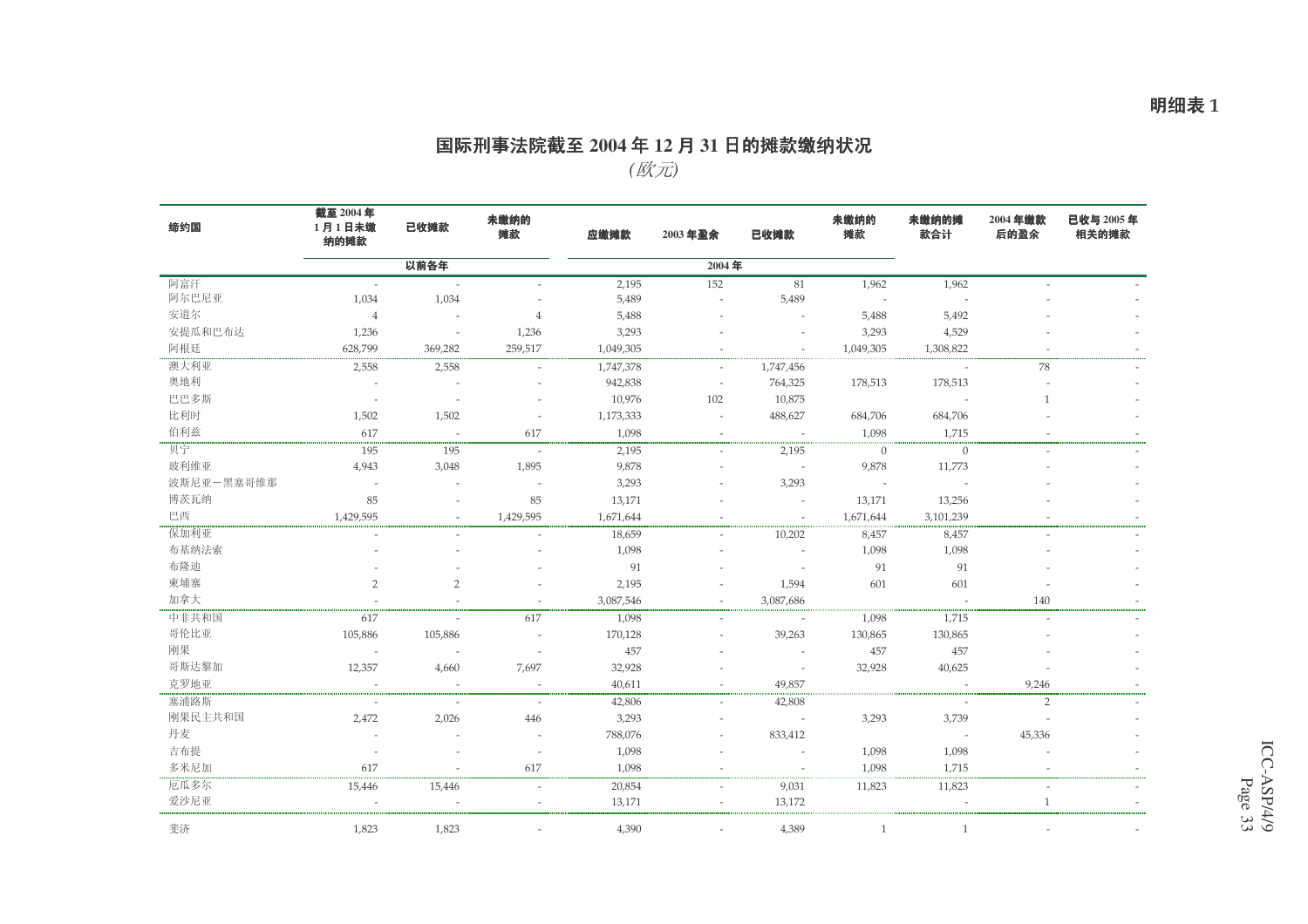| 缔约国   | 截至 2004年<br>1月1日未缴<br>纳的摊款 | 已收摊款                     | 未缴纳的<br>摊款               | 应缴摊款      | 2003年盈余                  | 已收摊款                     | 未缴纳的<br>摊款     | 未缴纳的摊<br>款合计   | 2004年缴款<br>后的盈余          | 已收与 2005年<br>相关的摊款 |
|-------|----------------------------|--------------------------|--------------------------|-----------|--------------------------|--------------------------|----------------|----------------|--------------------------|--------------------|
|       |                            | 以前各年                     |                          |           | 2004年                    |                          |                |                |                          |                    |
| 芬兰    | $\sim$                     | $\sim$                   |                          | 585,020   | $\sim$                   | 585,049                  |                | $\sim$         | 29                       |                    |
| 法国    | $\sim$                     | $\sim$                   | ÷,                       | 6,618,523 | $\sim$                   | 6,618,820                |                | $\sim$         | 297                      |                    |
| 加蓬    | 8,650                      | 8,650                    |                          | 9,878     |                          | 4,246                    | 5,632          | 5,632          |                          |                    |
| 冈比亚   | 617                        | 617                      | $\overline{a}$           | 1,097     |                          | $\sim$                   | 1,097          | 1,097          |                          |                    |
| 格鲁吉亚  | 191                        | $\sim$                   | 191                      | 3,293     | $\sim$                   | $\sim$                   | 3,293          | 3,484          | $\sim$                   |                    |
| 德国    | $\sim$                     | $\sim$                   |                          | 9,507,403 | $\sim$                   | 9,507,733                |                |                | 330                      |                    |
| 加纳    | 3,089                      | 3,089                    |                          | 4,390     |                          |                          | 4,390          | 4,390          | $\sim$                   |                    |
| 希腊    | $\sim$                     |                          | $\sim$                   | 581,728   | 167,857                  | 612,342                  |                | $\sim$         | 198,471                  |                    |
| 几内亚   | 1,148                      | $\sim$                   | 1,148                    | 3,293     | $\sim$                   | $\sim$                   | 3,293          | 4,441          | $\sim$                   |                    |
| 圭亚那   | $\sim$                     | $\overline{\phantom{a}}$ | $\overline{a}$           | 91        |                          | $\sim$                   | 91             | 91             |                          |                    |
| 洪都拉斯  | 2,931                      | $\sim$                   | 2,931                    | 5,488     |                          | $\sim$                   | 5,488          | 8,419          |                          |                    |
| 匈牙利   |                            |                          | $\overline{\phantom{a}}$ | 138,297   |                          | 138,302                  |                |                | 5                        |                    |
| 冰岛    | $\overline{\phantom{a}}$   |                          | $\sim$                   | 37,318    |                          | 37,321                   |                |                | 3                        | 47,839             |
| 爱尔兰   | $\sim$                     | ÷                        | $\overline{a}$           | 384,160   | $\sim$                   | 384,178                  |                |                | 18                       | 492,466            |
| 意大利   | 6,732                      | 6,732                    | $\sim$                   | 5,361,771 | $\sim$                   | 2,247,570                | 3,114,201      | 3,114,201      |                          |                    |
| 约旦    | 11                         | 11                       |                          | 12,074    |                          | 12,074                   | $\sim$         |                |                          |                    |
| 拉脱维亚  | $\sim$                     |                          |                          | 16,464    |                          | 16,465                   |                |                | $\mathbf{1}$             |                    |
| 莱索托   | 617                        | 39                       | 578                      | 1,098     |                          | $\overline{\phantom{a}}$ | 1,098          | 1,676          |                          |                    |
| 利比里亚  | $\sim$                     | $\sim$                   | $\overline{a}$           | 91        |                          | $\overline{\phantom{a}}$ | 91             | 91             |                          |                    |
| 列支敦士登 | 59                         | 59                       | $\sim$                   | 5,488     | $\overline{\phantom{a}}$ | 5,487                    | $\overline{1}$ | <sup>1</sup>   |                          | 7,034              |
| 立陶宛   | ÷,                         | $\sim$                   | $\overline{\phantom{a}}$ | 26,342    |                          | 17,759                   | 8,583          | 8,583          |                          |                    |
| 卢森堡   | 17,679                     | 17,679                   | $\sim$                   | 84,515    |                          | 84,519                   |                | $\sim$         | $\overline{4}$           |                    |
| 马拉维   | 998                        | $\sim$                   | 998                      | 1,098     |                          | $\sim$                   | 1,098          | 2,096          |                          |                    |
| 马里    | $\overline{2}$             | $\overline{2}$           |                          | 2,195     |                          | 1,998                    | 197            | 197            |                          |                    |
| 马耳他   | $\overline{a}$             | $\sim$                   | ÷.                       | 15,366    | $\sim$                   | 554                      | 14,812         | 14,812         |                          |                    |
| 马绍尔群岛 | 1                          | 1                        | ÷,                       | 1,098     |                          | 797                      | 301            | 301            |                          |                    |
| 毛里求斯  |                            |                          |                          | 12,074    | $\sim$                   | 8,765                    | 3,309          | 3,309          |                          | $\sim$             |
| 蒙古    |                            |                          |                          | 1,098     | 310                      | 788                      | $\sim$         |                |                          | 618                |
| 纳米比亚  | 267                        | 267                      |                          | 6,586     | $\sim$                   | 6,586                    | $\sim$         | $\sim$         |                          |                    |
| 瑙鲁    | 617                        | 617                      | $\overline{a}$           | 1,098     | $\sim$                   | $\mathbf{1}$             | 1,097          | 1,097          | $\sim$                   |                    |
| 荷兰    | ÷,                         |                          | ÷,                       | 1,854,943 | $\overline{\phantom{a}}$ | 1,855,028                |                | ÷,             | 85                       | 2,377,908          |
| 新西兰   | $\sim$                     |                          | $\sim$                   | 242,569   |                          | 242,581                  |                | $\overline{a}$ | 12                       | 310,958            |
| 尼日尔   | 617                        |                          | 617                      | 1,098     |                          | $\sim$                   | 1,098          | 1,715          |                          |                    |
| 尼日利亚  | $\sim$                     | $\sim$                   | $\sim$                   | 46,099    | $\sim$                   | $\sim$                   | 46,099         | 46,099         | $\overline{\phantom{a}}$ |                    |
| 挪威    | $\overline{\phantom{a}}$   |                          | $\overline{a}$           | 745,270   | $\sim$                   | 745,305                  |                |                | 35                       |                    |
| 巴拿马   | 725                        |                          | 725                      | 20,854    |                          | L.                       | 20,854         | 21,579         |                          |                    |
| 巴拉圭   | 9,885                      |                          | 9,885                    | 13,171    |                          | J.                       | 13,171         | 23,056         |                          |                    |
| 秘鲁    | 73,065                     |                          | 73,065                   | 100,979   |                          |                          | 100,979        | 174,044        |                          |                    |
| 波兰    |                            |                          |                          | 505,993   |                          |                          |                |                | 23                       | 388,492            |
|       |                            |                          |                          |           |                          | 506,016                  |                |                |                          |                    |

ICC-ASP/4/9 Page 34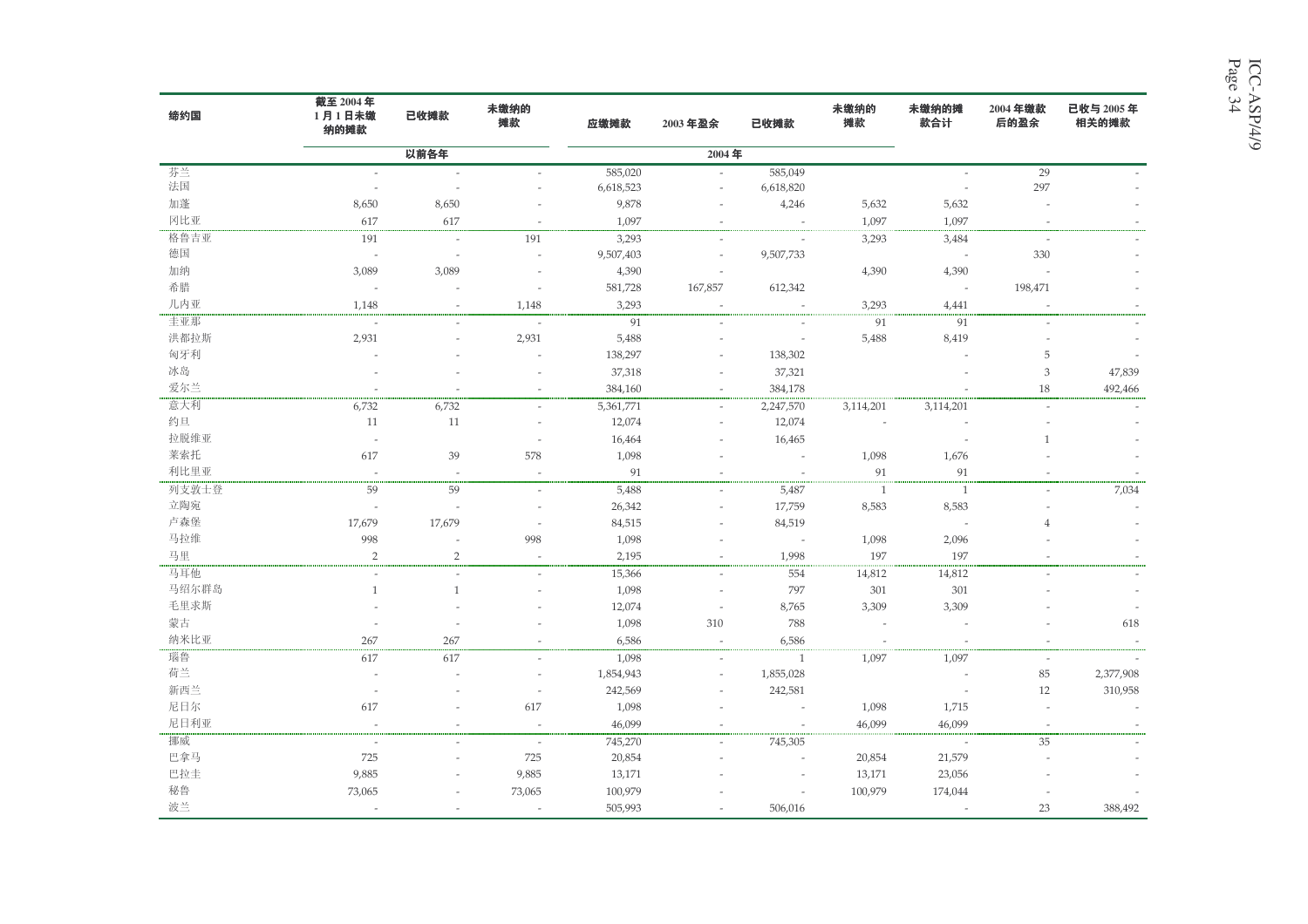| 缔约国         | 截至 2004年<br>1月1日未缴<br>纳的摊款 | 已收摊款      | 未缴纳的<br>摊款     | 应缴摊款       | 2003年盈余 | 已收摊款         | 未缴纳的<br>摊款     | 未缴纳的摊<br>款合计 | 2004年缴款<br>后的盈余 | 已收与 2005年<br>相关的摊款 |
|-------------|----------------------------|-----------|----------------|------------|---------|--------------|----------------|--------------|-----------------|--------------------|
|             |                            | 以前各年      |                |            | 2004年   |              |                |              |                 |                    |
| 葡萄牙<br>     |                            |           |                | 515.872    |         | 515.896      |                |              | 24              |                    |
| 大韩民国        | 390.745                    | 390,745   |                | 1,971,288  |         | 1,148,126    | 823,162        | 823,162      |                 |                    |
| 罗马尼亚        | 23,024                     | 23,024    |                | 65,856     |         | 23,132       | 42,724         | 42,724       |                 |                    |
| 圣文森特和格林纳丁斯  |                            |           |                | 1,098      |         | 798          | 300            | 300          |                 |                    |
| 萨摩亚         | 11                         | 11        |                | 1,098      |         | 1,097        | $\overline{1}$ |              |                 |                    |
| 圣马力诺        |                            |           |                | 3.293      |         |              | 3,293          | 3,293        |                 |                    |
| 寒内加尔        | 104                        | 104       |                | 5,488      |         | 3,888        | 1,600          | 1.600        |                 |                    |
| 塞尔维亚和黑山     | 9.188                      | 9,188     |                | 20,854     |         | 6,869        | 13,985         | 13,985       |                 |                    |
| 塞拉利昂        | 617                        | 617       |                | 1.098      |         | $\mathbf{1}$ | 1.097          | 1.097        |                 |                    |
| 斯洛伐克        |                            |           |                | 55,978     |         | 55,978       |                |              |                 |                    |
| 斯洛文尼亚       | 14.452                     | 14.452    |                | 90.003     |         |              | 90,003         | 90.003       |                 |                    |
| 南非          | 38,826                     | 38,826    |                | 320,499    |         | <br>309,301  | 11,198         | 11,198       |                 |                    |
| 西班牙         |                            |           |                | 2,765,950  |         | 2,766,074    |                |              | 124             |                    |
| 瑞典          |                            |           |                | 1,095,404  |         | 1,095,454    |                |              | 50              |                    |
| 瑞士          |                            |           |                | 1,313,826  |         | 1,313,884    |                |              | 58              |                    |
| 塔吉克斯坦       | 617                        |           | 617            | 1.098      |         |              | 1.098          | 1.715        |                 |                    |
| 前南斯拉夫马其顿共和国 |                            |           |                | 6,586      |         | 2,534        | 4,052          | 4,052        |                 |                    |
| 东帝汶         | $\mathbf{1}$               |           |                | 1,098      |         |              | 1,098          | 1,099        |                 |                    |
| 特立尼达和多巴哥    | 21                         | 21        |                | 24,147     |         | 17,678       | 6,469          | 6,469        |                 |                    |
| 乌干达         |                            |           |                | 6,586      |         | 612          | 5,974          | 5,974        |                 |                    |
| 联合王国        |                            |           |                | 6,724,989  |         | 6.725.293    |                |              | 304             |                    |
| 坦桑尼亚联合共和国   | 2,155                      | 2,155     |                | 6,586      |         |              | 6,586          | 6,586        |                 |                    |
| 乌拉圭         | 49,586                     | $\sim$    | 49,586         | 52,685     |         |              | 52,685         | 102,271      |                 |                    |
| 委内瑞拉        | 128,829                    | 128,827   | $\overline{2}$ | 187,689    |         |              | 187,689        | 187,691      |                 |                    |
| 赞比亚         | 842                        | 842       |                | 2,195      |         | 1,778        | 417            | 417          |                 |                    |
| 合计(97个缔约国)  | 2,996,707                  | 1,154,037 | 1,842,670      | 53,071,846 | 168,421 | 44,742,432   | 8,415,670      | 10,258,340   | 254,677         | 3,625,315          |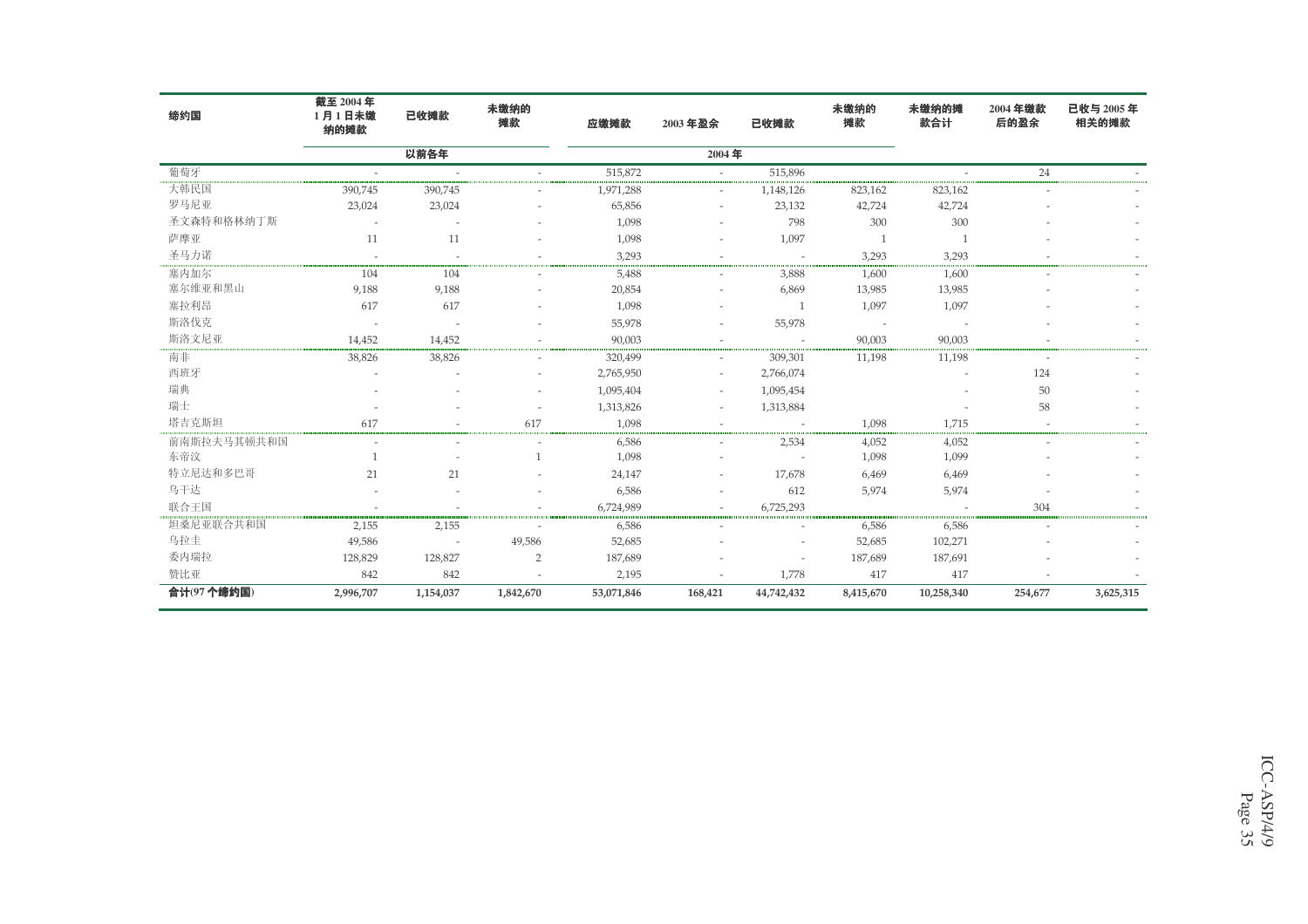## 国际刑事法院 截至 2004 年 12 月 31 日的周转基金状况

|                        | 2004      | 2002-2003 |
|------------------------|-----------|-----------|
| 财政期间期初结余               | 1,766,284 |           |
| 已收款/(退还款)<br>从缔约国收到的缴款 | 2,440,886 | 1,766,284 |
| 撤销                     |           |           |
| 截至 12 月 31 日的结余        | 4,207,170 | 1,766,284 |
|                        |           |           |
| 确立的水平                  | 4,425,000 | 1,915,700 |
| 扣除: 缔约国应缴款(明细表 3)      | 217,830   | 149,416   |
| 12月31日的结余              | 4,207,170 | 1,766,284 |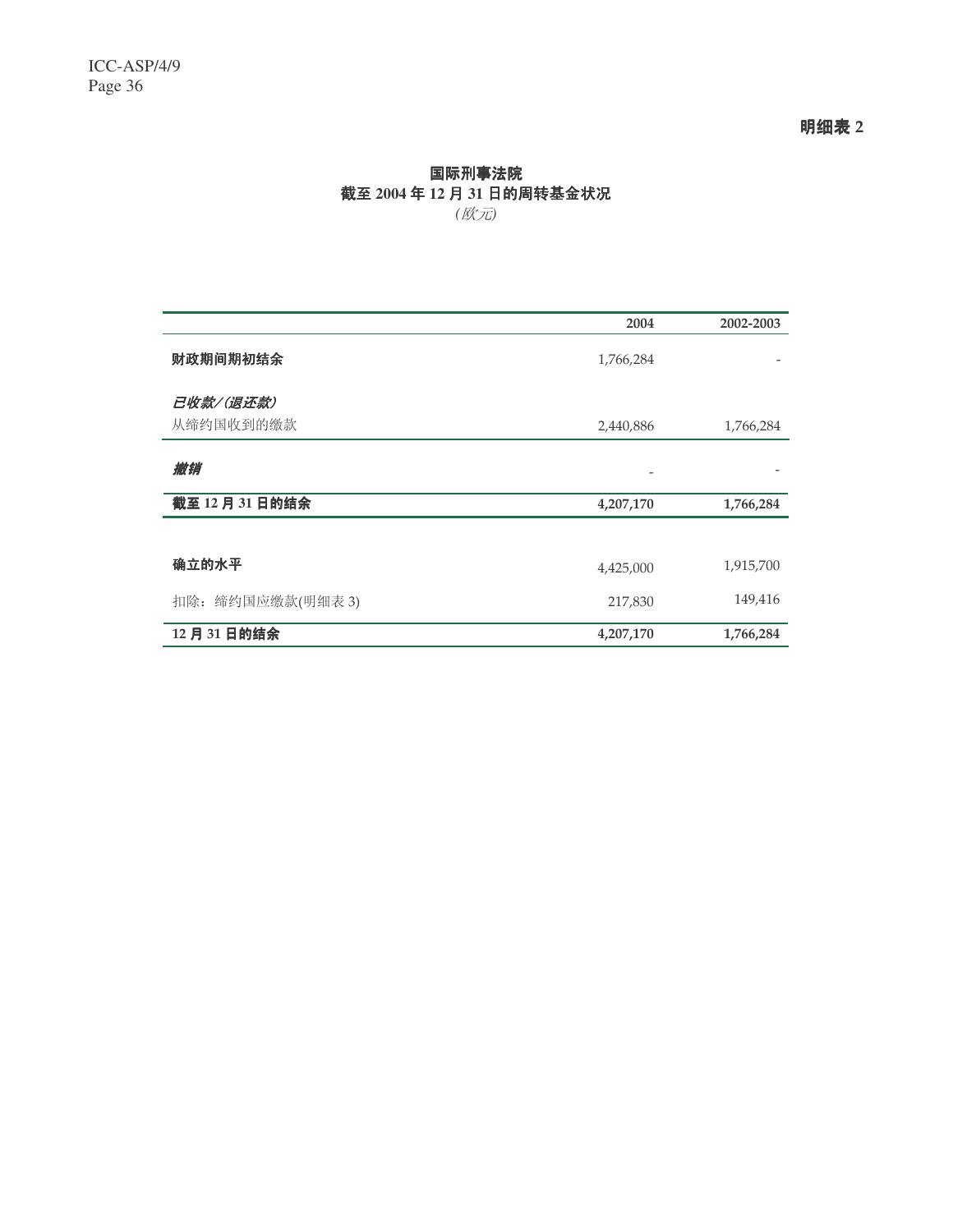## 明细表 3

## 国际刑事法院 截至 2004 年 12 月 31 日的周转基金预缴款缴纳状况

| 缔约国        | 周转基金    | 累积缴款    | 未缴款     |
|------------|---------|---------|---------|
| 阿富汗        | 183     | 183     |         |
| 阿尔巴尼亚      | 458     | 458     |         |
| 安道尔        | 458     | 151     | 307     |
| 安提瓜和巴布达    | 275     |         | 275     |
| 阿根廷        | 87,481  | 43,741  | 43,740  |
| 澳大利亚       | 145,678 | 145,678 |         |
| 奥地利        | 78,604  | 78,604  |         |
| 巴巴多斯       | 915     | 915     |         |
| 比利时        | 97,820  | 97,820  |         |
| 伯利兹        | 92      |         | 92      |
| 贝宁         | 183     | 183     |         |
| 玻利维亚       | 824     | 302     | 522     |
| 波斯尼亚一黑塞哥维那 | 275     | 275     |         |
| 博茨瓦纳       | 1,098   | 377     | 721     |
| 巴西         | 139,365 |         | 139,365 |
| 保加利亚       | 1,556   | 1,556   |         |
| 布基纳法索      | 183     |         | 183     |
| 布隆迪        | 92      |         | 92      |
| 柬埔寨        | 183     | 183     |         |
| 加拿大        | 257,408 | 257,408 |         |
| 中非共和国      | 92      |         | 92      |
| 哥伦比亚       | 14,184  | 14,184  |         |
| 刚果         | 92      |         | 92      |
| 哥斯达黎加      | 2,745   | 755     | 1,990   |
| 克罗地亚       | 3,386   | 3,386   |         |
| 塞浦路斯       | 3,569   | 3,569   |         |
| 刚果民主共和国    | 275     | 151     | 124     |
| 丹麦         | 65,701  | 65,701  |         |
| 吉布提        | 92      | 81      | 11      |
| 多米尼加       | 92      |         | 92      |
| 厄瓜多尔       | 1,739   | 1,739   |         |
| 爱沙尼亚       | 1,098   | 1,098   |         |
| 斐济         | 366     | 366     |         |
| 芬兰         | 48,772  | 48,772  |         |
| 法国         | 551,786 | 551,786 |         |
| 加蓬         | 824     | 824     |         |
| 冈比亚        | 92      | 38      | 54      |
| 格鲁吉亚       | 275     |         | 275     |
| 德国         | 792,632 | 792,632 |         |
| 加纳         | 366     | 189     | 177     |
| 希腊         | 48,498  | 48,498  |         |
| 几内亚        | 275     |         | 275     |
| 圭亚那        | 92      |         | 92      |
| 洪都拉斯       | 458     |         | 458     |
| 匈牙利        | 11,530  | 11,530  |         |
| 冰岛         | 3,111   | 3,111   |         |
| 爱尔兰        | 32,026  | 32,026  |         |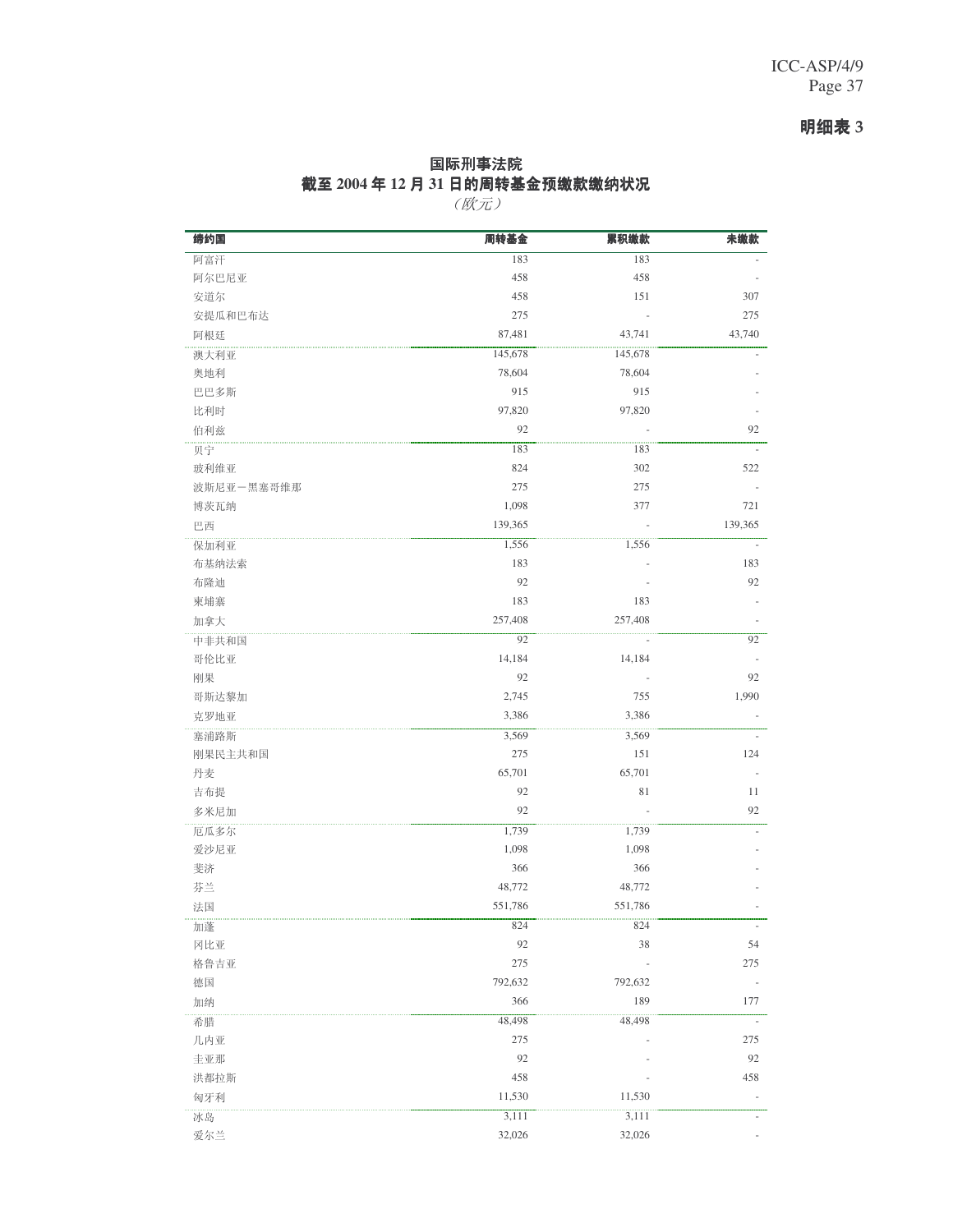| 缔约国          | 周转基金    | 累积缴款    | 未缴款   |
|--------------|---------|---------|-------|
| 意大利          | 447,010 | 447,010 |       |
| 约旦           | 1,007   | 1,007   |       |
| 拉脱维亚         | 1,373   | 1,373   |       |
| 莱索托          | 92      | 38      | 54    |
| 利比里亚         | 92      |         | 92    |
| 列支敦士登        | 458     | 458     |       |
| 立陶宛          | 2,196   | 2,196   |       |
| 卢森堡          | 7,046   | 7,046   |       |
| 马拉维          | 92      |         | 92    |
| 马里           | 183     | 183     |       |
| 马耳他          | 1,281   | 1,281   |       |
| 马绍尔群岛        | 92      | 92      |       |
| 毛里求斯         | 1,007   | 1,007   |       |
| 蒙古           | 92      | 92      |       |
| 纳米比亚         | 549     | 549     |       |
| 瑙鲁           | 92      | 38      | 54    |
| 荷兰           | 154,646 | 154,646 |       |
| 新西兰          | 20,222  | 20,222  |       |
| 尼日尔          | 92      |         | 92    |
| 尼日利亚         | 3,843   | 3,326   | 517   |
| 挪威           | 62,132  | 62,132  |       |
| 巴拿马          | 1,739   | 679     | 1,060 |
| 巴拉圭          | 1,098   |         | 1,098 |
| 秘鲁           | 8,419   |         | 8,419 |
| 波兰           | 42,185  | 42,185  |       |
| 葡萄牙          | 43,007  | 43,007  |       |
| 大韩民国         | 164,346 | 164,346 |       |
| 罗马尼亚         | 5,490   | 5,490   |       |
| 圣文森特和格林纳丁斯   | 92      | 92      |       |
| 萨摩亚          | 92      | 92      |       |
| 圣马力诺         | 275     | 112     | 163   |
| 塞内加尔         | 458     | 458     |       |
| 塞尔维亚和黑山      | 1,739   | 1,739   |       |
| 塞拉利昂         | 92      | 38      | 54    |
| 斯洛伐克         | 4,667   | 4,667   |       |
| 斯洛文尼亚        | 7,504   | 3,057   | 4.447 |
|              | 26,720  | 26,720  |       |
| 南非<br>西班牙    | 230,596 | 230,596 |       |
|              | 91,323  | 91,323  |       |
| 瑞典           |         |         |       |
| 瑞士           | 109,533 | 109,533 |       |
| 塔吉克斯坦        | 92      |         | 92    |
| 前南斯拉夫的马其顿共和国 | 549     | 549     |       |
| 东帝汶          | 92      | 38      | 54    |
| 特立尼达和多巴哥     | 2,013   | 2,013   |       |
| 乌干达          | 549     | 549     |       |
| 联合王国         | 560,662 | 560,662 |       |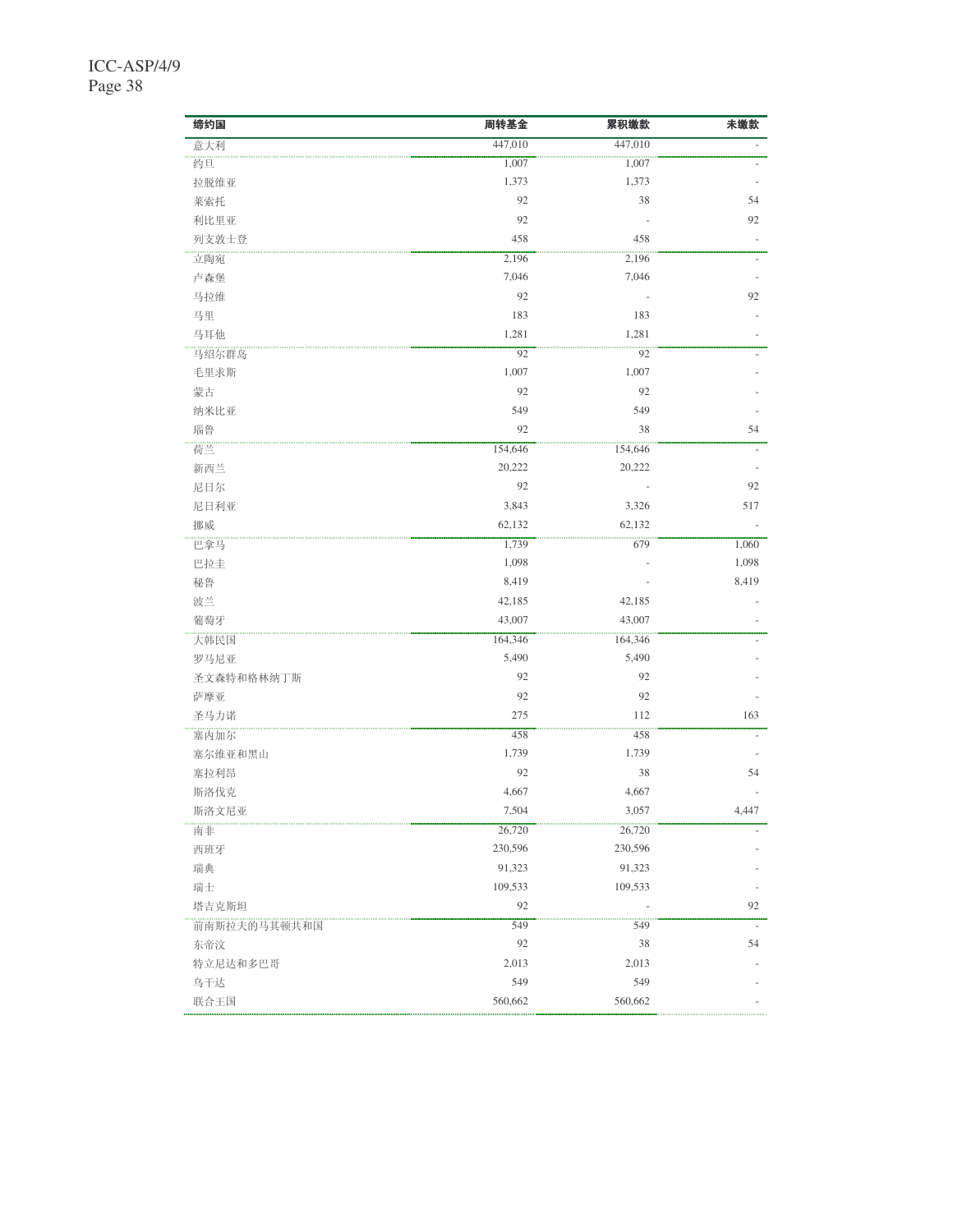| <br>坦桑尼亚联合共和国 | 549       | 151       | 398     |
|---------------|-----------|-----------|---------|
| 乌拉圭           | 4.392     | ۰         | 4.392   |
| 委内瑞拉          | 15.648    | 7.925     | 7.723   |
| 赞比亚           | 183       | 183       | ۰       |
| 合计(97个缔约国)    | 4,425,000 | 4,207,170 | 217,830 |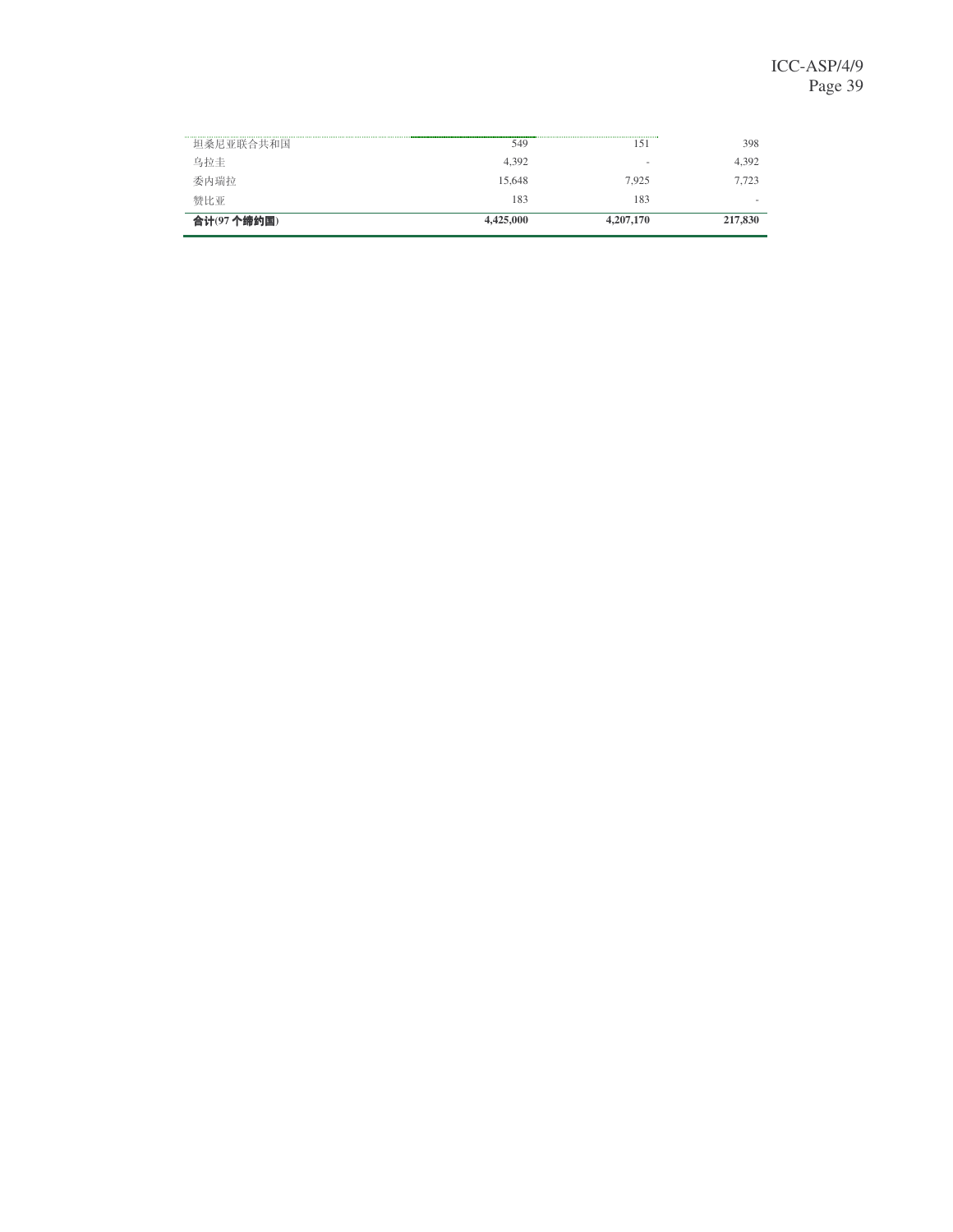|                        | 2004       | 2002-2003  |
|------------------------|------------|------------|
| 当年                     |            |            |
| 盈余                     |            |            |
| 已收摊款                   | 44,656,176 | 27,896,793 |
| 杂项收入                   | 800,881    | 521,009    |
|                        | 45,457,057 | 28,417,802 |
| 费用                     |            |            |
| 已付支出                   | 31,713,889 | 14,136,589 |
| 未偿债务                   | 11,796,228 | 7,341,614  |
|                        | 43,510,117 | 21,478,203 |
| 暂时现金盈余/(亏损)            | 1,946,940  | 6,939,599  |
| 应收摊款                   | 8,415,670  | 2,996,707  |
| 收支相抵后盈余/(缺额)<br>(报表 I) | 10,362,610 | 9,936,306  |
| 前一年暂时盈余/(亏损)处置         |            |            |
| 前一年暂时盈余/(亏损)           | 6,939,599  |            |
| 加上: 收到的以前时期的摊款         | 1,154,037  |            |
| 前期债务的结余或取消             | 1,074,931  |            |
| 前一年的现金盈余/(亏损)          | 9,168,567  |            |
| 现金盈余合计(报表II)           | 19,531,177 | 9,936,306  |

## **国际刑事法院截至 2004年 12 月 31 日的现金结余状况**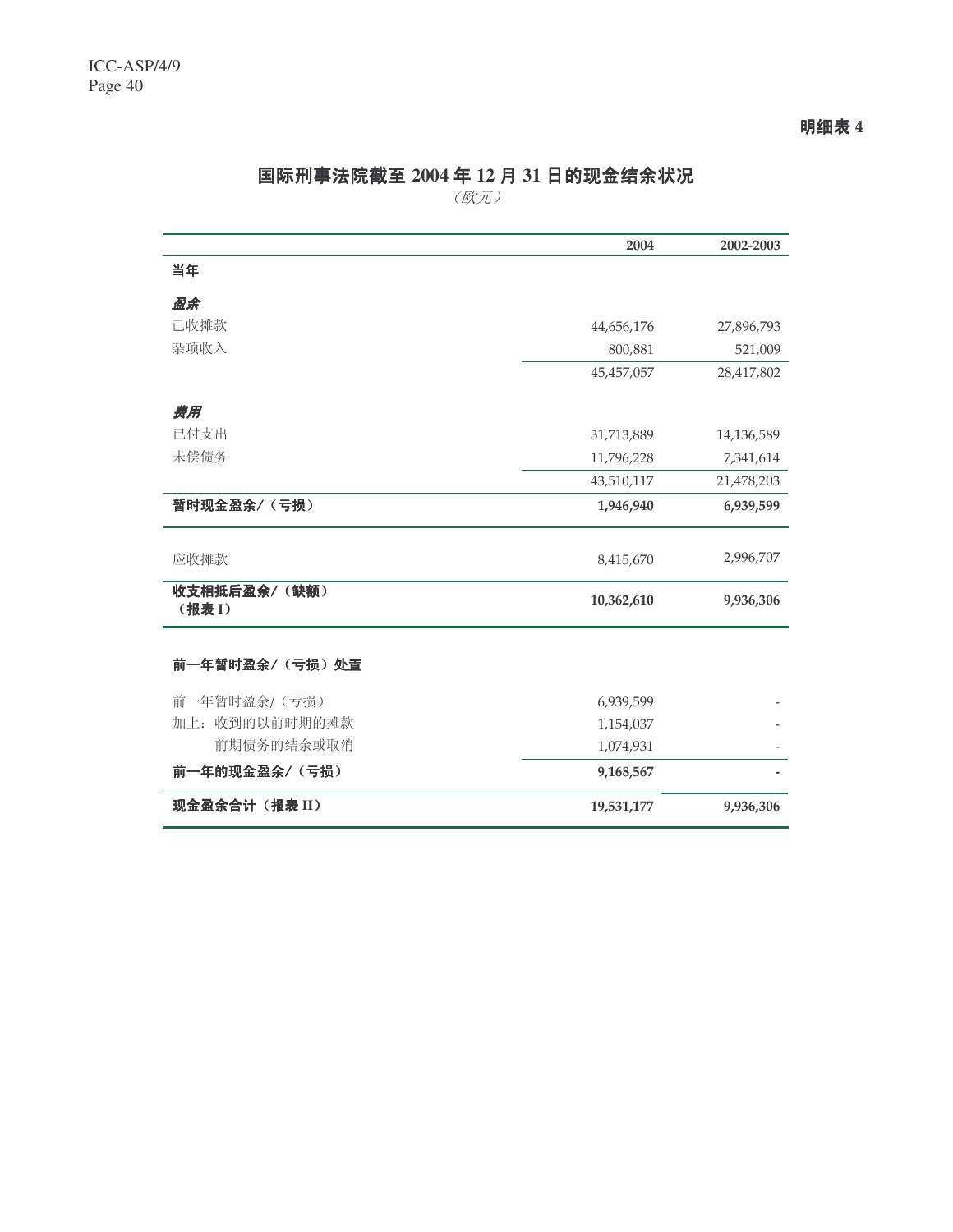## 明细表 5

## 国际刑事法院 缔约国在 2003 年现金结余中的份额

| 阿富汗<br>0.00132<br>121<br>阿尔巴尼亚<br>0.00446<br>409<br>安道尔<br>0.00793<br>727<br>安提瓜和巴布达<br>0.00397<br>364<br>阿根廷<br>1.92121<br>176,148<br>澳大利亚<br>3.22582<br>295,760<br>奥地利<br>1.87760<br>172,149<br>巴巴多斯<br>0.01487<br>1,363<br>比利时<br>2.23844<br>205,233<br>伯利兹<br>0.00198<br>182<br>贝宁<br>0.00397<br>364<br>玻利维亚<br>1,454<br>0.01586<br>波斯尼亚一黑塞哥维那<br>0.00793<br>727<br>博茨瓦纳<br>0.01983<br>1,818<br>巴西<br>4.73860<br>434,461<br>保加利亚<br>2,363<br>0.02577<br>柬埔寨<br>0.00397<br>364<br>加拿大<br>5.07169<br>465,000<br>中非共和国<br>0.00198<br>182<br>哥伦比亚<br>0.39852<br>36,538<br>哥斯达黎加<br>0.03965<br>3,636<br>克罗地亚<br>0.07732<br>7,090<br>塞浦路斯<br>0.07534<br>6,908<br>刚果民主共和国<br>0.00793<br>727<br>丹麦<br>136,156<br>1.48503<br>吉布提<br>0.00182<br>167<br>多米尼加<br>0.00198<br>182<br>厄瓜多尔<br>0.04957<br>4,545<br>爱沙尼亚<br>0.01983<br>1,818<br>斐济<br>0.00793<br>727<br>芬兰<br>1.03496<br>94,891<br>法国<br>12.82000<br>1,175,409<br>加蓬<br>0.02776<br>2,545<br>冈比亚<br>0.00198<br>182<br>格鲁吉亚<br>0.00083<br>76<br>德国<br>19.36878<br>1,775,839<br>加纳<br>0.00991<br>909<br>希腊<br>1.06866<br>97,981<br>几内亚<br>0.00496<br>454<br>洪都拉斯<br>0.00991<br>909<br>匈牙利<br>21,814<br>0.23792<br>冰岛<br>5,999<br>0.06543<br>爱尔兰<br>0.58291<br>53,444<br>意大利<br>10.04177<br>920,686<br>约旦<br>1,454<br>0.01586 | 缔约国 | 2003年摊款比额 | 盈余 $a/$ |
|------------------------------------------------------------------------------------------------------------------------------------------------------------------------------------------------------------------------------------------------------------------------------------------------------------------------------------------------------------------------------------------------------------------------------------------------------------------------------------------------------------------------------------------------------------------------------------------------------------------------------------------------------------------------------------------------------------------------------------------------------------------------------------------------------------------------------------------------------------------------------------------------------------------------------------------------------------------------------------------------------------------------------------------------------------------------------------------------------------------------------------------------------------------------------------------------------------------------------------------------------------------------------|-----|-----------|---------|
|                                                                                                                                                                                                                                                                                                                                                                                                                                                                                                                                                                                                                                                                                                                                                                                                                                                                                                                                                                                                                                                                                                                                                                                                                                                                              |     |           |         |
|                                                                                                                                                                                                                                                                                                                                                                                                                                                                                                                                                                                                                                                                                                                                                                                                                                                                                                                                                                                                                                                                                                                                                                                                                                                                              |     |           |         |
|                                                                                                                                                                                                                                                                                                                                                                                                                                                                                                                                                                                                                                                                                                                                                                                                                                                                                                                                                                                                                                                                                                                                                                                                                                                                              |     |           |         |
|                                                                                                                                                                                                                                                                                                                                                                                                                                                                                                                                                                                                                                                                                                                                                                                                                                                                                                                                                                                                                                                                                                                                                                                                                                                                              |     |           |         |
|                                                                                                                                                                                                                                                                                                                                                                                                                                                                                                                                                                                                                                                                                                                                                                                                                                                                                                                                                                                                                                                                                                                                                                                                                                                                              |     |           |         |
|                                                                                                                                                                                                                                                                                                                                                                                                                                                                                                                                                                                                                                                                                                                                                                                                                                                                                                                                                                                                                                                                                                                                                                                                                                                                              |     |           |         |
|                                                                                                                                                                                                                                                                                                                                                                                                                                                                                                                                                                                                                                                                                                                                                                                                                                                                                                                                                                                                                                                                                                                                                                                                                                                                              |     |           |         |
|                                                                                                                                                                                                                                                                                                                                                                                                                                                                                                                                                                                                                                                                                                                                                                                                                                                                                                                                                                                                                                                                                                                                                                                                                                                                              |     |           |         |
|                                                                                                                                                                                                                                                                                                                                                                                                                                                                                                                                                                                                                                                                                                                                                                                                                                                                                                                                                                                                                                                                                                                                                                                                                                                                              |     |           |         |
|                                                                                                                                                                                                                                                                                                                                                                                                                                                                                                                                                                                                                                                                                                                                                                                                                                                                                                                                                                                                                                                                                                                                                                                                                                                                              |     |           |         |
|                                                                                                                                                                                                                                                                                                                                                                                                                                                                                                                                                                                                                                                                                                                                                                                                                                                                                                                                                                                                                                                                                                                                                                                                                                                                              |     |           |         |
|                                                                                                                                                                                                                                                                                                                                                                                                                                                                                                                                                                                                                                                                                                                                                                                                                                                                                                                                                                                                                                                                                                                                                                                                                                                                              |     |           |         |
|                                                                                                                                                                                                                                                                                                                                                                                                                                                                                                                                                                                                                                                                                                                                                                                                                                                                                                                                                                                                                                                                                                                                                                                                                                                                              |     |           |         |
|                                                                                                                                                                                                                                                                                                                                                                                                                                                                                                                                                                                                                                                                                                                                                                                                                                                                                                                                                                                                                                                                                                                                                                                                                                                                              |     |           |         |
|                                                                                                                                                                                                                                                                                                                                                                                                                                                                                                                                                                                                                                                                                                                                                                                                                                                                                                                                                                                                                                                                                                                                                                                                                                                                              |     |           |         |
|                                                                                                                                                                                                                                                                                                                                                                                                                                                                                                                                                                                                                                                                                                                                                                                                                                                                                                                                                                                                                                                                                                                                                                                                                                                                              |     |           |         |
|                                                                                                                                                                                                                                                                                                                                                                                                                                                                                                                                                                                                                                                                                                                                                                                                                                                                                                                                                                                                                                                                                                                                                                                                                                                                              |     |           |         |
|                                                                                                                                                                                                                                                                                                                                                                                                                                                                                                                                                                                                                                                                                                                                                                                                                                                                                                                                                                                                                                                                                                                                                                                                                                                                              |     |           |         |
|                                                                                                                                                                                                                                                                                                                                                                                                                                                                                                                                                                                                                                                                                                                                                                                                                                                                                                                                                                                                                                                                                                                                                                                                                                                                              |     |           |         |
|                                                                                                                                                                                                                                                                                                                                                                                                                                                                                                                                                                                                                                                                                                                                                                                                                                                                                                                                                                                                                                                                                                                                                                                                                                                                              |     |           |         |
|                                                                                                                                                                                                                                                                                                                                                                                                                                                                                                                                                                                                                                                                                                                                                                                                                                                                                                                                                                                                                                                                                                                                                                                                                                                                              |     |           |         |
|                                                                                                                                                                                                                                                                                                                                                                                                                                                                                                                                                                                                                                                                                                                                                                                                                                                                                                                                                                                                                                                                                                                                                                                                                                                                              |     |           |         |
|                                                                                                                                                                                                                                                                                                                                                                                                                                                                                                                                                                                                                                                                                                                                                                                                                                                                                                                                                                                                                                                                                                                                                                                                                                                                              |     |           |         |
|                                                                                                                                                                                                                                                                                                                                                                                                                                                                                                                                                                                                                                                                                                                                                                                                                                                                                                                                                                                                                                                                                                                                                                                                                                                                              |     |           |         |
|                                                                                                                                                                                                                                                                                                                                                                                                                                                                                                                                                                                                                                                                                                                                                                                                                                                                                                                                                                                                                                                                                                                                                                                                                                                                              |     |           |         |
|                                                                                                                                                                                                                                                                                                                                                                                                                                                                                                                                                                                                                                                                                                                                                                                                                                                                                                                                                                                                                                                                                                                                                                                                                                                                              |     |           |         |
|                                                                                                                                                                                                                                                                                                                                                                                                                                                                                                                                                                                                                                                                                                                                                                                                                                                                                                                                                                                                                                                                                                                                                                                                                                                                              |     |           |         |
|                                                                                                                                                                                                                                                                                                                                                                                                                                                                                                                                                                                                                                                                                                                                                                                                                                                                                                                                                                                                                                                                                                                                                                                                                                                                              |     |           |         |
|                                                                                                                                                                                                                                                                                                                                                                                                                                                                                                                                                                                                                                                                                                                                                                                                                                                                                                                                                                                                                                                                                                                                                                                                                                                                              |     |           |         |
|                                                                                                                                                                                                                                                                                                                                                                                                                                                                                                                                                                                                                                                                                                                                                                                                                                                                                                                                                                                                                                                                                                                                                                                                                                                                              |     |           |         |
|                                                                                                                                                                                                                                                                                                                                                                                                                                                                                                                                                                                                                                                                                                                                                                                                                                                                                                                                                                                                                                                                                                                                                                                                                                                                              |     |           |         |
|                                                                                                                                                                                                                                                                                                                                                                                                                                                                                                                                                                                                                                                                                                                                                                                                                                                                                                                                                                                                                                                                                                                                                                                                                                                                              |     |           |         |
|                                                                                                                                                                                                                                                                                                                                                                                                                                                                                                                                                                                                                                                                                                                                                                                                                                                                                                                                                                                                                                                                                                                                                                                                                                                                              |     |           |         |
|                                                                                                                                                                                                                                                                                                                                                                                                                                                                                                                                                                                                                                                                                                                                                                                                                                                                                                                                                                                                                                                                                                                                                                                                                                                                              |     |           |         |
|                                                                                                                                                                                                                                                                                                                                                                                                                                                                                                                                                                                                                                                                                                                                                                                                                                                                                                                                                                                                                                                                                                                                                                                                                                                                              |     |           |         |
|                                                                                                                                                                                                                                                                                                                                                                                                                                                                                                                                                                                                                                                                                                                                                                                                                                                                                                                                                                                                                                                                                                                                                                                                                                                                              |     |           |         |
|                                                                                                                                                                                                                                                                                                                                                                                                                                                                                                                                                                                                                                                                                                                                                                                                                                                                                                                                                                                                                                                                                                                                                                                                                                                                              |     |           |         |
|                                                                                                                                                                                                                                                                                                                                                                                                                                                                                                                                                                                                                                                                                                                                                                                                                                                                                                                                                                                                                                                                                                                                                                                                                                                                              |     |           |         |
|                                                                                                                                                                                                                                                                                                                                                                                                                                                                                                                                                                                                                                                                                                                                                                                                                                                                                                                                                                                                                                                                                                                                                                                                                                                                              |     |           |         |
|                                                                                                                                                                                                                                                                                                                                                                                                                                                                                                                                                                                                                                                                                                                                                                                                                                                                                                                                                                                                                                                                                                                                                                                                                                                                              |     |           |         |
|                                                                                                                                                                                                                                                                                                                                                                                                                                                                                                                                                                                                                                                                                                                                                                                                                                                                                                                                                                                                                                                                                                                                                                                                                                                                              |     |           |         |
|                                                                                                                                                                                                                                                                                                                                                                                                                                                                                                                                                                                                                                                                                                                                                                                                                                                                                                                                                                                                                                                                                                                                                                                                                                                                              |     |           |         |
|                                                                                                                                                                                                                                                                                                                                                                                                                                                                                                                                                                                                                                                                                                                                                                                                                                                                                                                                                                                                                                                                                                                                                                                                                                                                              |     |           |         |
|                                                                                                                                                                                                                                                                                                                                                                                                                                                                                                                                                                                                                                                                                                                                                                                                                                                                                                                                                                                                                                                                                                                                                                                                                                                                              |     |           |         |
|                                                                                                                                                                                                                                                                                                                                                                                                                                                                                                                                                                                                                                                                                                                                                                                                                                                                                                                                                                                                                                                                                                                                                                                                                                                                              |     |           |         |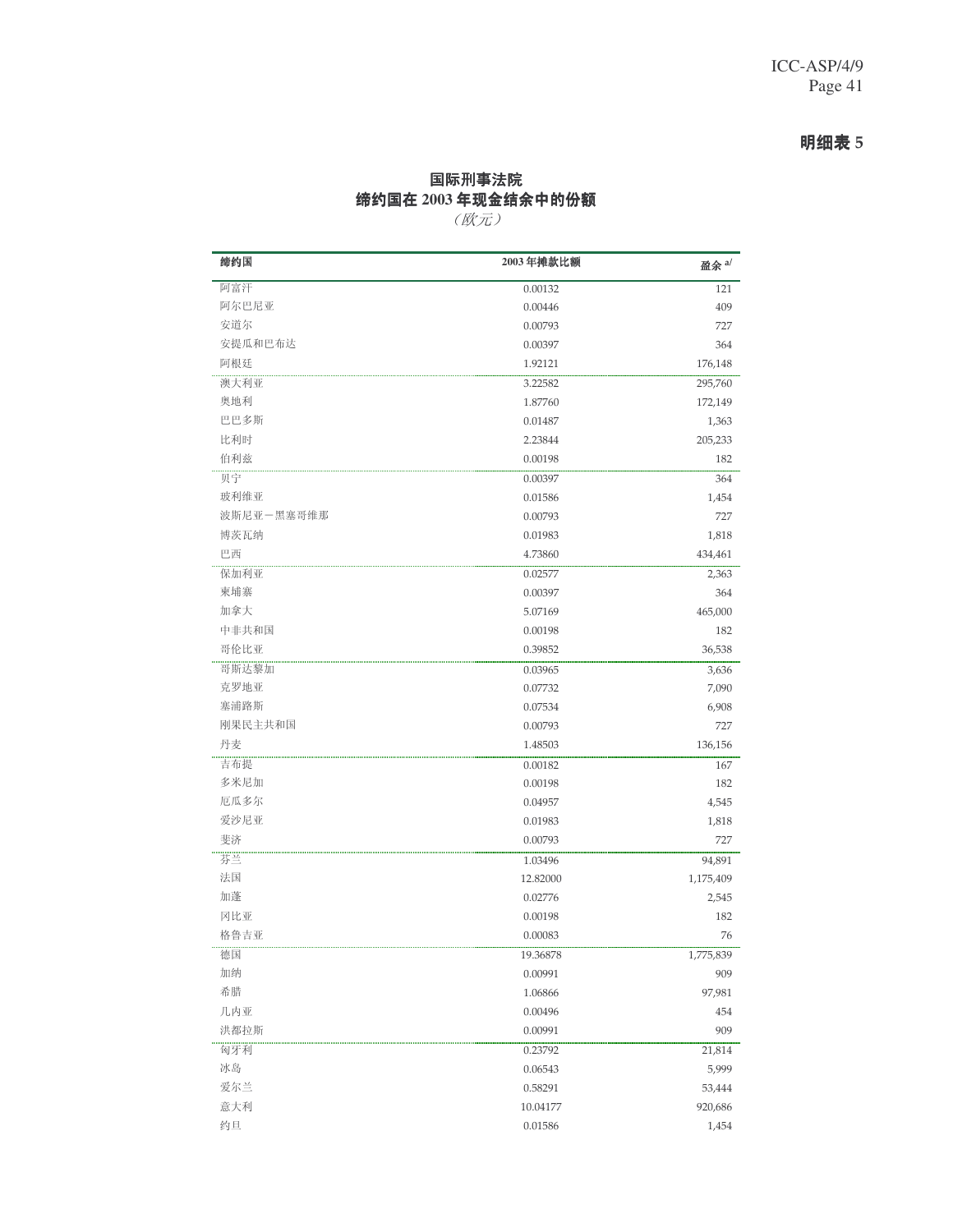| 缔约国          | 2003 年摊款比额 | 盈余 $a/$   |
|--------------|------------|-----------|
| 拉脱维亚         | 0.01983    | 1,818     |
| 莱索托          | 0.00198    | 182       |
| 列支敦士登        | 0.01190    | 1,091     |
| 立陶宛          | 0.01404    | 1,288     |
| 卢森堡          | 0.15861    | 14,543    |
| 马拉维          | 0.00397    | 364       |
| 马里           | 0.00397    | 364       |
| 马耳他          | 0.02726    | 2,500     |
| 马绍尔群岛        | 0.00198    | 182       |
| 毛里求斯         | 0.02181    | 2,000     |
| 蒙古           | 0.00198    | 182       |
| 纳米比亚         | 0.01388    | 1,272     |
| 瑙鲁           | 0.00198    | 182       |
| 荷兰           | 3.44589    | 315,938   |
| 新西兰          | 0.47783    | 43,810    |
| 尼日尔          | 0.00198    | 182       |
| 尼日利亚         | 0.13482    | 12,361    |
| 挪威           | 1.28081    | 117,432   |
| 巴拿马          | 0.03569    | 3,272     |
| 巴拉圭          | 0.03172    | 2,909     |
| 秘鲁           | 0.23396    | 21,450    |
| 波兰           | 0.74945    | 68,714    |
| 葡萄牙          | 0.91600    | 83,984    |
| 大韩民国         | 3.36411    | 308,440   |
| 罗马尼亚         | 0.11500    | 10,543    |
| 圣文森特和格林纳丁斯   | 0.00182    | 167       |
| 萨摩亚          | 0.00198    | 182       |
| 圣马力诺         | 0.00397    | 364       |
| 塞内加尔         | 0.00991    | 909       |
| 塞尔维亚和黑山      | 0.03965    | 3,636     |
| 塞拉利昂         | 0.00198    | 182       |
| 斯洛伐克         | 0.08526    | 7,817     |
| 斯洛文尼亚        | 0.16060    | 14,724    |
| 南非           | 0.80893    | 74,168    |
| 西班牙          | 4.99387    | 457,865   |
| 瑞典           | 2.03571    | 186,646   |
| 瑞士           | 2.52593    | 231,591   |
| 塔吉克斯坦        | 0.00198    | 182       |
| 前南斯拉夫的马其顿共和国 | 0.01190    | 1,091     |
| 东帝汶          | 0.00198    | 182       |
| 特立尼达和多巴哥     | 0.03172    | 2,909     |
| 乌干达          | 0.00991    | 909       |
| 联合王国         | 10.97611   | 1,006,351 |
| 坦桑尼亚联合共和国    | 0.00793    | 727       |
| 乌拉圭          | 0.15861    | 14,543    |
| 委内瑞拉         | 0.41240    | 37,811    |
| 赞比亚          | 0.00363    | 333       |
| 合计(92个缔约国)   | 100.00000  | 9,168,567 |

al 根据ICC-ASP/3/Res.4 号决议(b)的规定, 9,168,567 欧元的盈余数额将不分配 给缔约国,但将用于为应急基金供资。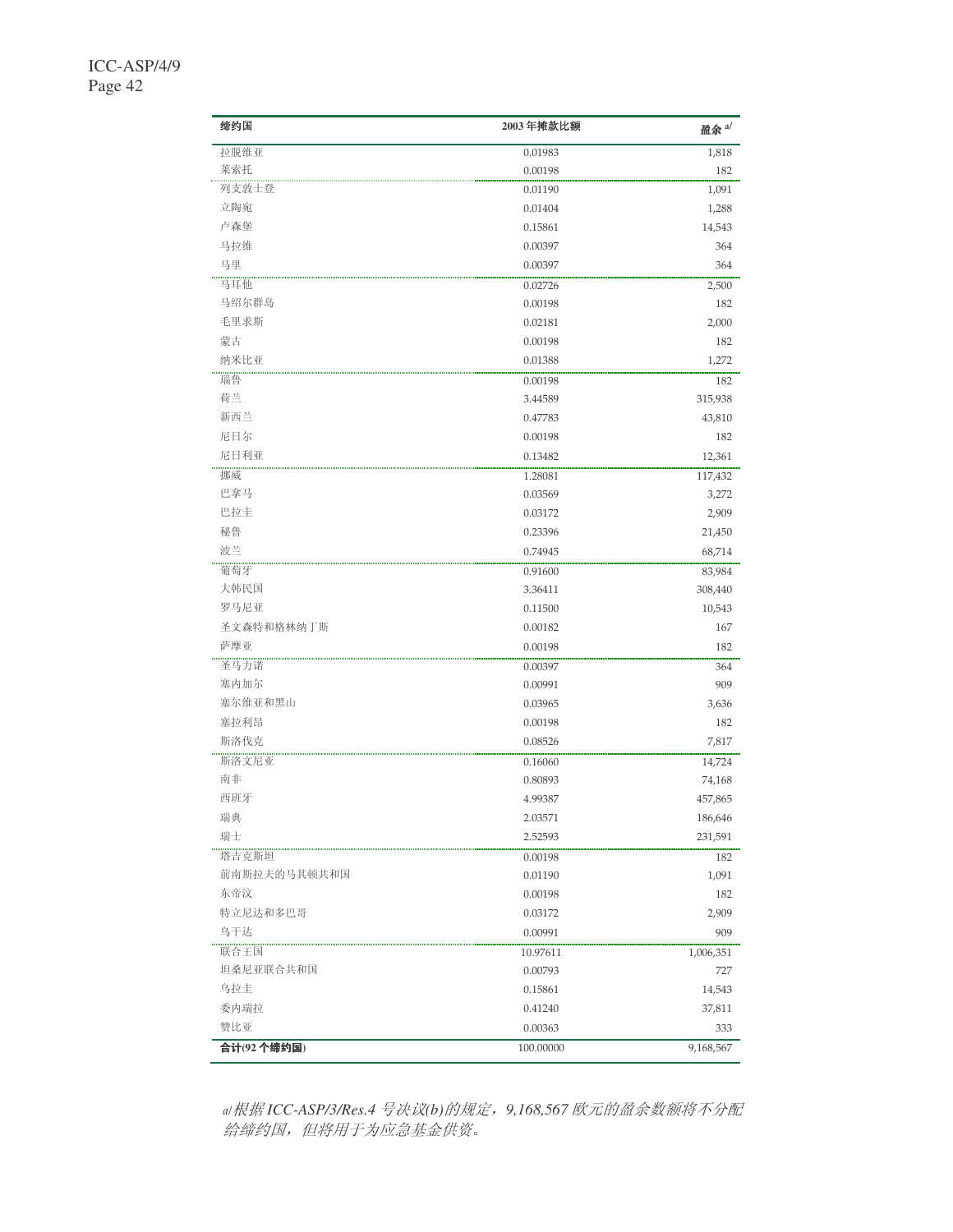#### 国际刑事法院 截至 2004年12月31日的自愿捐款状况 (欧元)

| 项目           | 捐助者    | 2004年的认捐  | 已收款额                     | 未收款额                     | 退还款                      | 为 2005年项目收<br>到的捐款 |
|--------------|--------|-----------|--------------------------|--------------------------|--------------------------|--------------------|
| 实习生和来访专业人员计划 | 欧洲委员会  | 640,110   | 640,110                  | ÷.                       | $\overline{\phantom{a}}$ |                    |
|              | 芬兰     | 195,590   | 195,590                  |                          |                          |                    |
|              | 挪威     | $\sim$    | $\overline{\phantom{a}}$ |                          |                          | 164,691            |
|              | 加拿大    | 16,074    | 16,074                   |                          | $\overline{\phantom{a}}$ |                    |
|              |        | 851,774   | 851,774                  | $\overline{\phantom{m}}$ | $\overline{\phantom{a}}$ | 164,691            |
| 最不发达国家       | 荷兰     | ٠         | 40,000                   | ٠                        | ٠                        |                    |
|              | 芬兰     |           | 20,000                   |                          |                          |                    |
|              | 联合王国   |           | 22,238                   |                          |                          |                    |
|              | 卢森堡    |           | 10,000                   |                          |                          |                    |
|              | 希腊     |           | 5,000                    |                          |                          |                    |
|              | 世界联盟   |           | 1,500                    |                          |                          |                    |
|              | 其他a/   |           | 106,508                  |                          |                          |                    |
|              | 瑞士     | 10,000    | $\overline{\phantom{a}}$ | 10,000                   |                          |                    |
|              |        | 10,000    | 205,246                  | 10,000                   |                          |                    |
| 被害人和证人图书馆    | 麦克阿瑟基金 | 41,392    | 41,392                   |                          |                          |                    |
| 被害人使命教育运动    | 欧洲委员会  | 79,885    | 79,885                   | ÷,                       | $\overline{\phantom{a}}$ |                    |
|              | 芬兰     | 24,410    | 24,410                   |                          |                          |                    |
|              |        | 104,295   | 104,295                  | ٠                        |                          |                    |
| 司法教育计划       | 加拿大    | 10,798    | 10,798                   |                          | (2,072)                  |                    |
| (普通信托基金)     | 荷兰     | 11,978    | 11,978                   |                          | (3,252)                  |                    |
|              |        | 22,776    | 22,776                   |                          | (5,324)                  |                    |
|              |        | 1,030,237 | 1,225,483                | 10,000                   | (5,324)                  | 164,691            |

a| 根据2003 年9 月 12 日 ICC-ASP/2/Res.6 号决议,联合国依照 1996 年 12 月 17 日联大 51/207 号决议关闭了为最不发达国家参与缔约国大会及其附属机构的工作而 设立的特别基金,并将相当于106,508 欧元的剩余款转给了法院。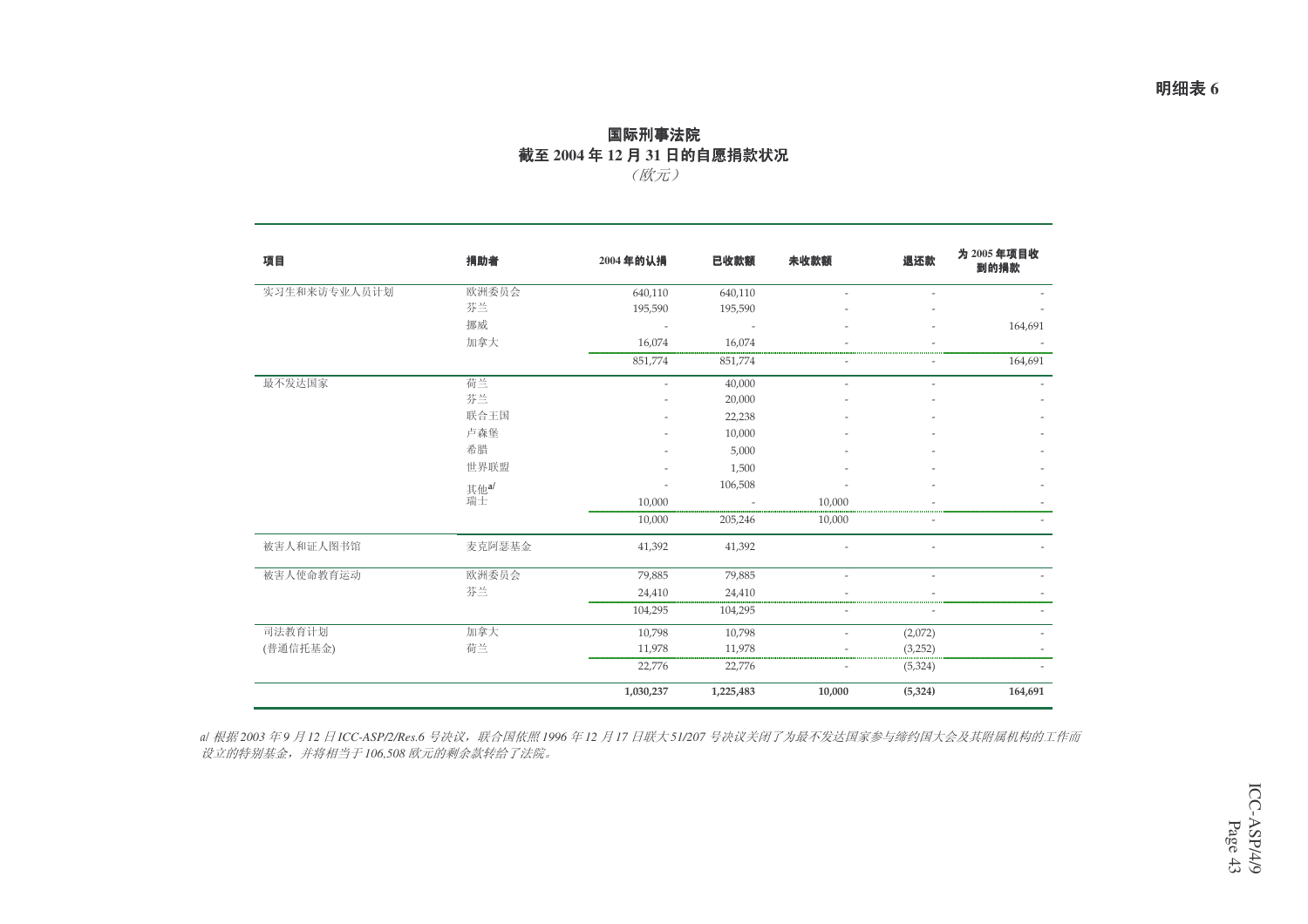ICC-ASP/4/9 Page 44

#### 国际刑事法院 截至 2004 年 12 月 31 日的信托基金状况 (欧元)

| 信托基金         | 截至1月1日                   |                          |                          |                          |                          |                          |         |
|--------------|--------------------------|--------------------------|--------------------------|--------------------------|--------------------------|--------------------------|---------|
|              | 结转余额                     | 已收款额                     | 分配款                      | 未偿债务                     | 支出合计                     | 给捐款者的退还款                 | 未支配余额   |
| 普通信托基金       | 29,786                   | 22,776                   | 17,453                   | $\overline{\phantom{a}}$ | 17,453                   | (5,324)                  | 29,785  |
| 实习生和来访专业人员计划 | $\overline{\phantom{a}}$ | 851,774                  | 499,517                  | 32,771                   | 532,288                  | $\overline{\phantom{a}}$ | 319,486 |
| 国际刑事法院机构录像   | 41,615                   | $\overline{\phantom{a}}$ | 7,083                    | $\overline{\phantom{a}}$ | 7,083                    | $\overline{\phantom{a}}$ | 34,532  |
| 被害人和证人图书馆    | $\overline{\phantom{m}}$ | 41,392                   | 15,724                   | 13,707                   | 29,431                   | $\overline{\phantom{a}}$ | 11,961  |
| 被害人使命教育运动    | $\overline{\phantom{a}}$ | 104,295                  | $\overline{\phantom{a}}$ | $\overline{\phantom{a}}$ | $\overline{\phantom{m}}$ | $\overline{\phantom{a}}$ | 104,295 |
| 最不发达国家       | $\overline{\phantom{a}}$ | 205,246                  | 49,874                   | 1,200                    | 51,074                   | $\overline{\phantom{a}}$ | 154,172 |
|              | 71,401                   | 1,225,483                | 589,651                  | 47,678                   | 637,329                  | (5,324)                  | 654,231 |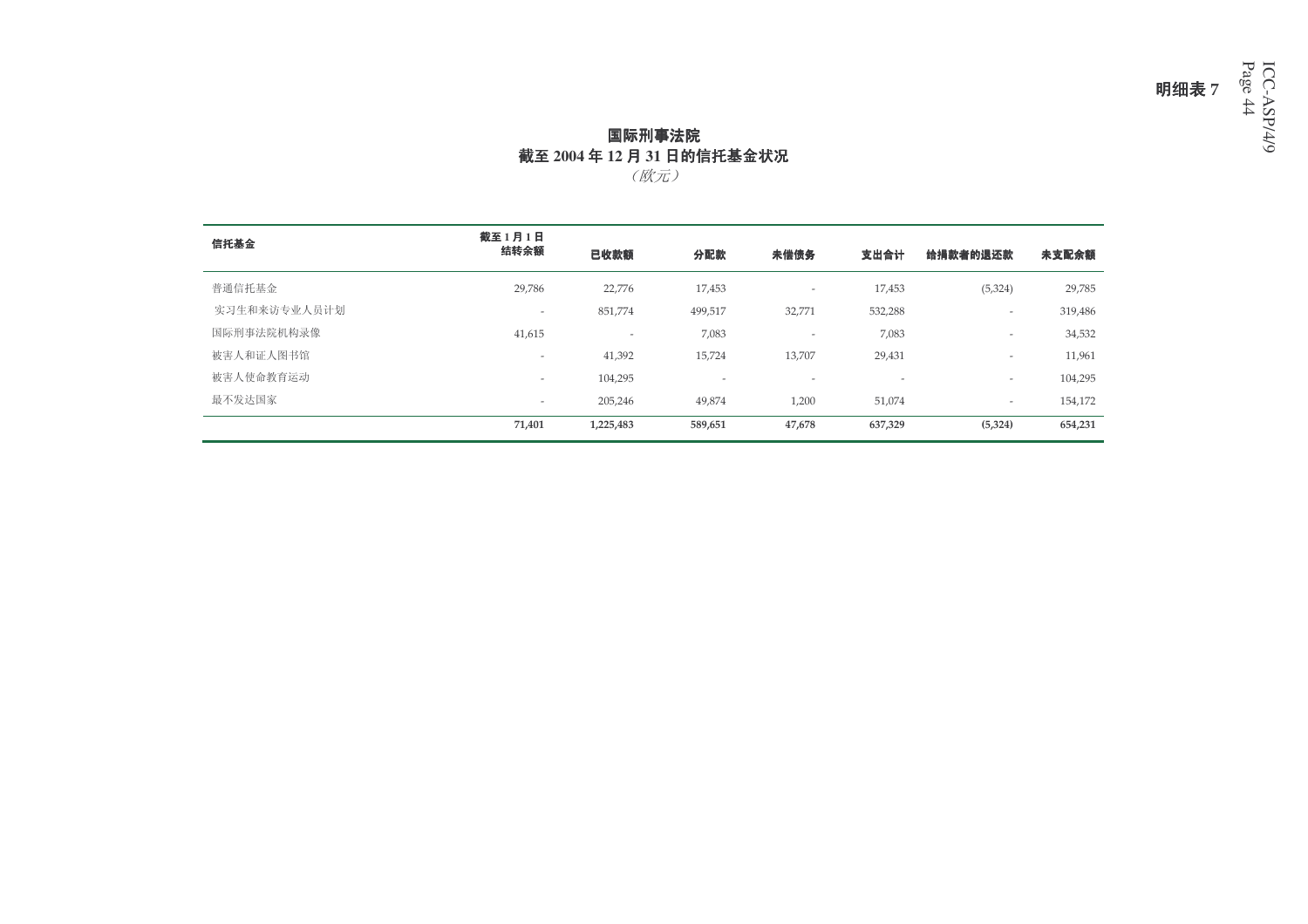## 对财务报表的说明

#### 1. 国际刑事法院及其目标

1.1 国际刑事法院是一个常设机构, 有权对受到国际关注的最严重罪行(曾正式界定的灭 绝种族罪、危害人类罪、战争罪和侵略罪)的犯罪人行使其管辖权。本法院设有四个机 关: 院长会议、分庭(一个上诉庭、一个审判庭和一个预审庭)、检察官办公室和书记官 处。本法院各机关在《罗马规约》、《程序和证据规则》以及其他有关文件规定的框架指 导下执行各自的任务。

本法院各机关的目标如下:

#### a) 院长会议

- (i) 通过管理监督、协调和合作等手段确保对本法院的适当管理:
- (ii) 监督、支持开展公正、公开和有效的诉讼,并履行分配给院长会议的所有专 属司法职能:
- (iii) 在国际舞台上代表本法院, 以此来扩大世界对国际刑事法院工作的理解和支 持。

#### **b)** 分庭

(i) 确保开展公正、有效和公开的诉讼, 保障所有当事方的权利。

#### c) 检察官办公室

- (i) 促进各国做出努力并开展国际合作, 以防止和惩罚灭绝种族罪、危害人类罪 和战争罪:
- (ii) 对灭绝种族罪、危害人类罪和战争罪进行调查和起诉;
- (iii) 促进形成对《罗马规约》原则和宗旨的普遍共识。

#### d) 书记官处

(i) 为院长会议、分庭、检察官办公室、辩护方、被害人以及证明人提供高效 高质的司法和行政支持服务。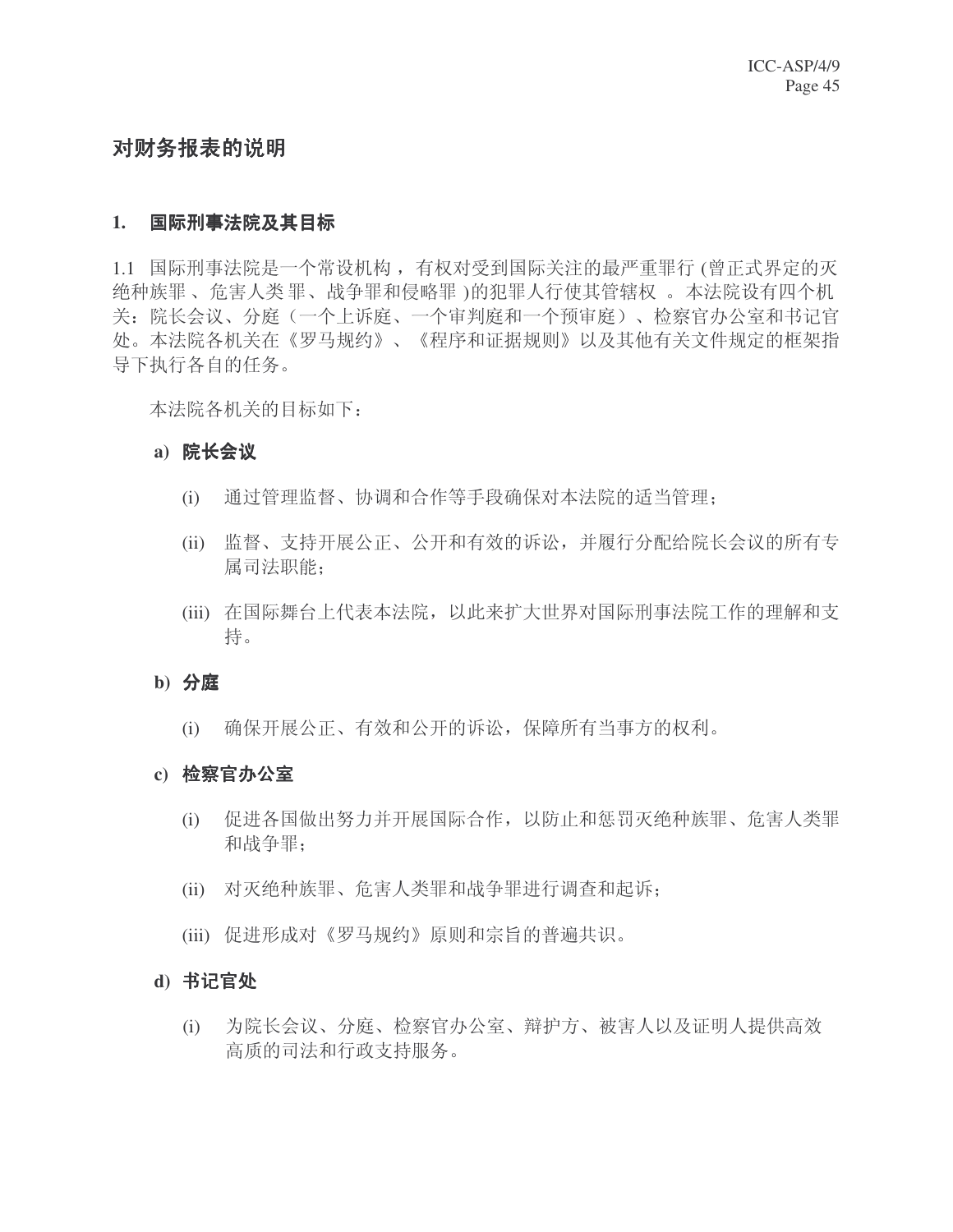#### e) 缔约国大会秘书处

- (i) 组织大会会议和大会附属机构的会议,包括主席团及预算和财务委员会的会 议;
- (ii) 在与其工作有关的所有事务上, 协助大会, 包括主席团及其附属机构, 特别 强调在时间上有效安排及在程序上正确讲行会议和磋商:
- (iii) 通过为其提供高质量的实质性服务和支持,包括技术性秘书处服务,使大会 及其附属机构能更有效地完成其使命。

#### 2. 重要财会报告政策概要

2.1 国际刑事法院的账目是根据 2002 年 9 月缔约国大会第一届会议通过的国际刑事法院 《财务条例和细则》进行管理的。国际刑事法院的账目目前符合联合国系统的会计标准。 以下说明是国际刑事法院财务报表的一个组成部分。

2.2 基金会计法: 本组织的账目是按照基金会计的方法进行管理的。缔约国大会可以为一 般或特殊目的分别设立基金。书记官长可以设立和关闭全部是自愿捐款的信托基金和特别 账户。

2.3 财政期间: 本组织的财政期间为一个日历年, 除非缔约国大会另做决定。

2.4 权责发生制: 除了下面 2.14(b)段中界定的自愿捐助外, 收入、支出、资产和负债均 以经修改的权责发生制会计法为基础。

2.5 历史成本制: 账目是按照历史成本会计法编制的, 而且不为反映出物品和服务价格变 化影响而对账目进行调整。

2.6 账目货币及对汇率波动的处理: 本组织的账目以欧元表示。以其他货币记账的 账目 要按照财务报表当日的联合国业务汇率转换成欧元。以其他货币进行的交易,按照交易当 日联合国业务汇率转换成欧元。

汇率收益/亏损按下列办法处理:

- a) 购买其他货币产生的已实现的收益/亏损记为杂项收入;
- b) 已产生的交易亏损反映在主要方案的支出中:
- c) 通过重新估价现金及其他资产和负债而产生的未实现的损益作为一款项计入资产 负债表。年终时, 累计净收益作为一款项留在资产负债表中, 而净亏损由专门的 款项支付并计作支出: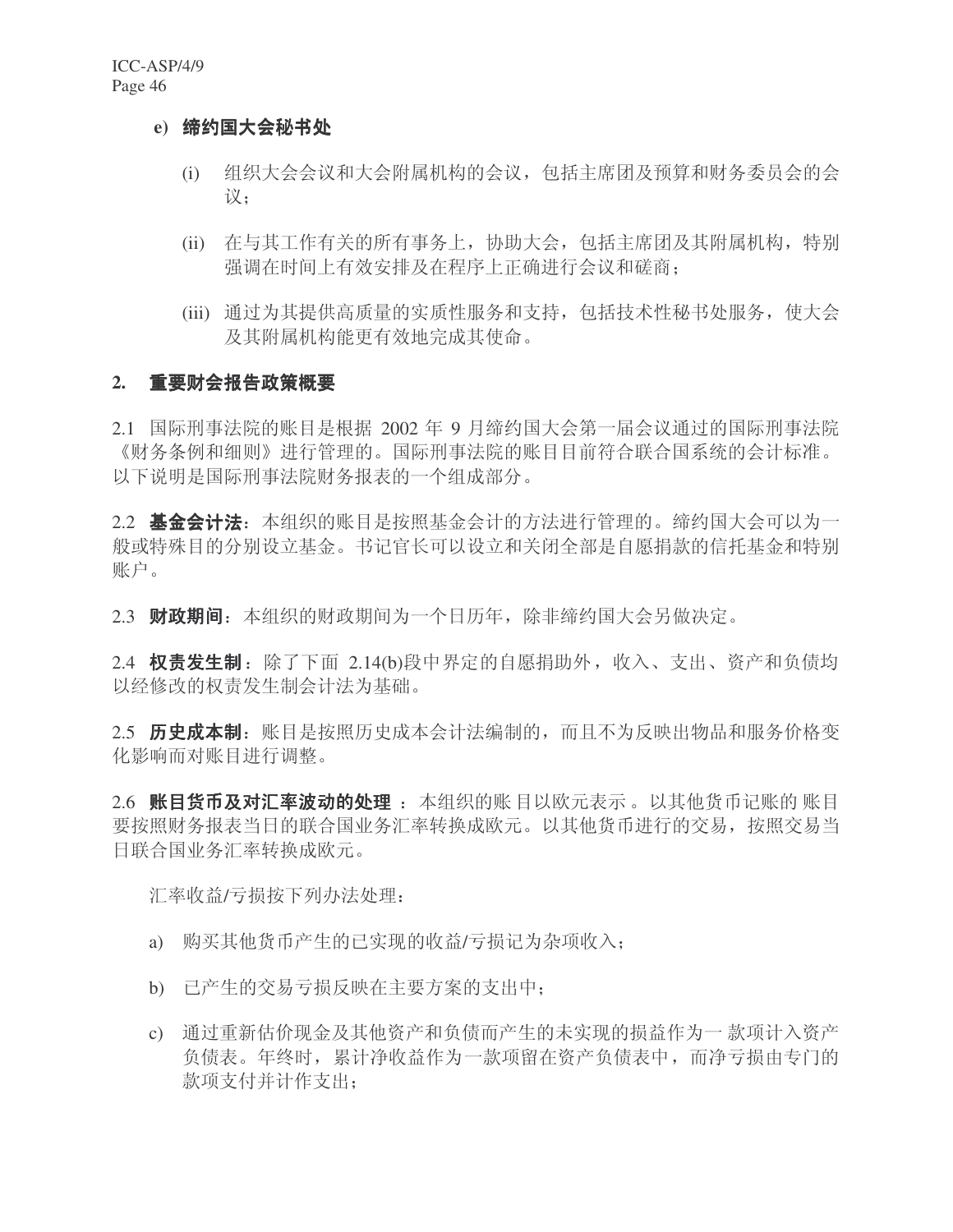d) 通过重新估价未偿债务而产生的未实现损益记为支出并在相应的方案预算中予以 调整。

2.7 普通基金的设立是为了核算本法院的费用。普通基金包括各国摊款、联合国提供的资 金、自愿捐款、杂项收入以及周转基金为支出垫付的款项。

2.8 周转基金是为确保本法院在收到摊款之前, 有资金应付短期周转问题而设立的基金。 周转基金每一财政期间的数额由缔约国大会决定,并根据财务条例 6.2, 按照用于本法院 拨款的分摊比额表进行分摊。

2.9 信托基金和特别账户是由书记官长设立和关闭的,而且信托基金和特别账户的情况 要向院长会议报告,另外还要通过预算和财务委员会向缔约国大会报告。信托基金和特别 账户依照与捐助者商定的具体条件和协定完全以自愿捐款供资。

缔约国大会可以设立全部或部分通过摊款供资的储备金账户和特别账户。

#### $2.10$  摊款:

- a) 根据财务条例 5.2, 拨款是按照联合国为其经常预算所通过的、并为反映出联合 国与本法院在成员上的差异而经过调整的分摊比额表, 由缔约国分摊;
- b) 根据财务条例 5.8, 缔约国所付款项是按照缔约国摊款表的顺序首先贷记周转基 金, 然后贷记应缴摊款;
- c) 以其他货币缴纳的摊款按交款当日汇率转换成欧元:
- d) 根据财务条例 5.10, 《罗马规约》新缔约国要为周转基金和经常预算缴纳其成为 缔约国那一年的摊款。
- 2.11 一个特定财政期间**属缔约国所有的盈余**, 来自于以下各项:
	- a) 未支配的拨款余额;
	- b) 以前财政期间债务的节余款, 或债务取消:
	- c) 新缔约国参加分摊后而产生的摊款;
	- d) 该财政年度生效的对分摊比额表的修改:
	- e) 以下 2.14(d)分段中所述杂项收入。

财政期间末出现的盈粂在从中扣除那个财政期间未缴付的任何摊款后,按照在出现盈余的 财政期间适用的分摊比额表分给缔约国。从财政期间帐目审计结束后的1月1日起,分给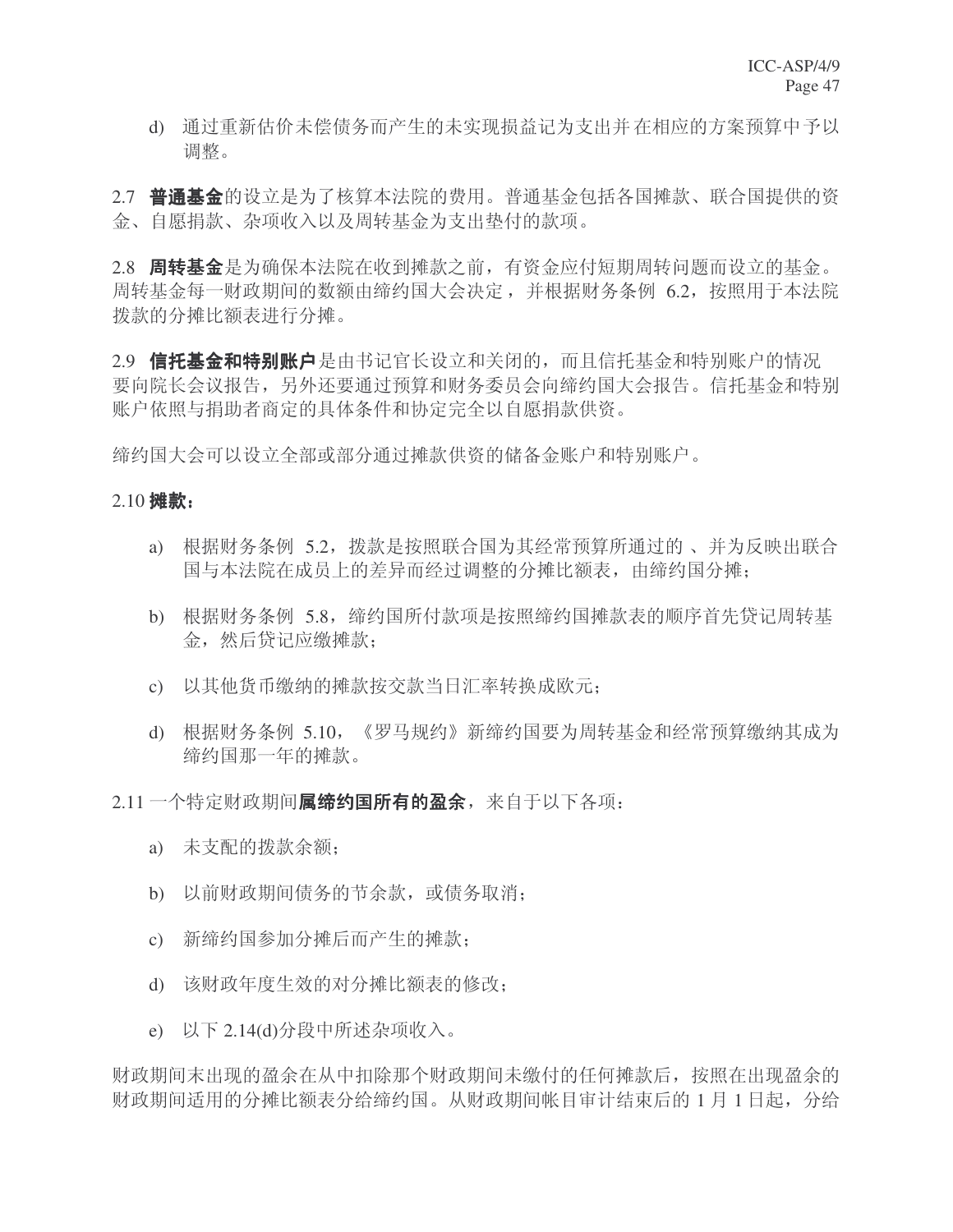缔约国的盈糸款额将交还给已缴清其该财政期间摊款的缔约国。在这种情况下,这笔款项 用于全部或部分冲抵应缴周转基金款项以及出现盈余的财政期间之后那一日历年的摊款。

2.12 未付摊款储备金: 一项数额为以前财政期间未付摊款的储备金在资产负债表中显示 为从累积盈余中的扣除款项。

2.13 预收摊款: 预收摊款在资产负债表中作为债务。预收摊款在下一个财政年度先冲抵任 何对周转基金的预缴款,后冲抵应缴摊款。

- $2.14 \, \text{kg}$ . 本组织的收入由以下部分组成:
	- a) 摊款:为了财务报表的目的,在按照通过的方案预算分摊给缔约国的款额得到缔 约国大会批准之后, 收入便被确认:
	- b) 自愿捐款: 在书面承诺于当前财政年度支付捐款的基础上记为收入, 除非事先没 有做出认捐承诺的资金, 在实际收到捐助者的捐款时记为 收入:
	- c) 联合国依照《罗马规约》第115 条第 2 款提供的经费;
	- d) 杂项收入包括:
		- (i) 以前财政期间实际支出费用的退还款项:
		- (ii) 利息收入: 包括所有计息银行账户的存款和定期存款的利息;
		- (iii) 普通基金和周转基金的投资收入:
		- (iv) 由于货币兑换或货币 升值和贬值造成的损益账目上的净正余额在财政期间 结束时计入杂项收入。净负余额记入相关的支出项目:
		- (v) 财产出售所得收益:
		- (vi) 未说明目的的自愿捐款。

### $2.15$  支出:

- a) 支出是在依照财务细则 104.1 得到了授权款项的基础上发生的。报表中的支出包 括已付支出和未偿债务:
- b) 为非消耗性财产的支出列作购置财产期间预算经费的支出而不列作资本, 非消耗 性财产的存货按历史成本入账:
- c) 同未来财政期间有关的债务按照财务细则 111.7 记在递延费用帐下。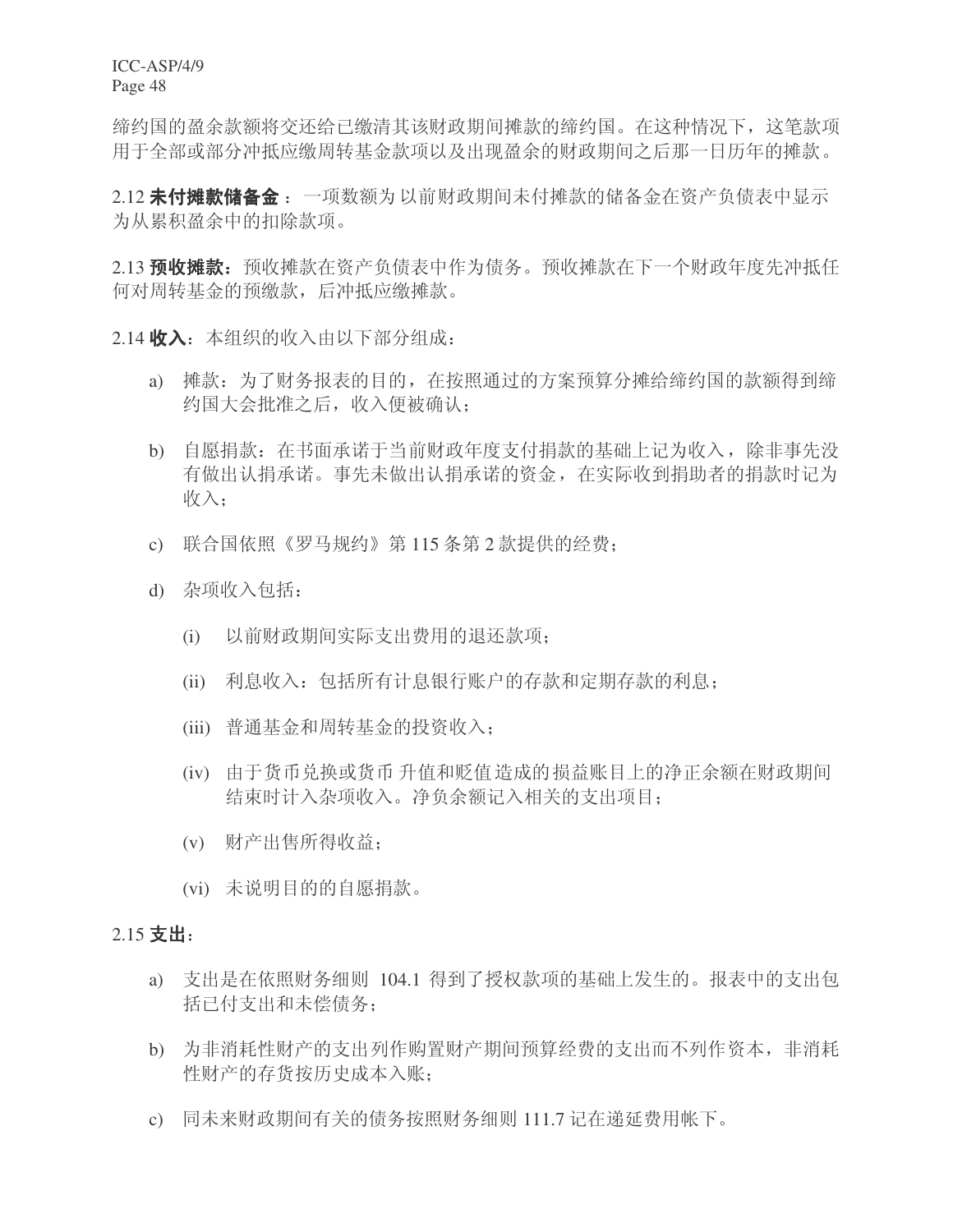2.16 未偿债务是本财政期间承付的却尚未支付的款项。这些债务都是根据正式的合同采购 定单或其他形式的承诺发生的, 或是本法院承认的负债。目前期间的债务在其所涉及的财 政年度结束后 12 个月内仍然有效。

2.17 现金和定期存款是由计息银行账户、定期银行账户和活期账户中的资金构成。

#### $2.18$  递延费用包括:

- a) 在其所涉及的财政期间之前就已形成的债务记录为递延费用, 将在获得了有关拨 款和资金后计入其中;
- b) 不适合记入当前财政期间而要作为支出计入下一个财政期间的支出项目:
- c) 预付教育补助金中假设与财务报表当日结束的学年有关的部分, 仅在本资产负债 报表中算作递延费用。在得到必要的应享权利证明之前, 全额预付款一直记在本 法院官员和工作人员应收账款中,得到证明之后计入预算账户而且结清预付款。

2.19 递延收入包括对未来财政期间的认捐款项以及其他已收到但尚未挣到的收入。

2.20 本法院以前和当前财政期间承付款记为未偿债务。当前期间的债务在与其有关的财政 期间结束之后 12 个月内一直有效。为未来财政期间承付的款项记为递延费用。

2.21 不确定债务, 如果有的话, 则在财务报表说明中予以公布。

 $2.22$  联合国合办工作人员养恤基金: 根据缔约国大会 ICC-ASP/1/Decision 3 号决定和联合 国大会 2003 年 12 月 23 日通过的 58/262 号决议, 国际刑事法院自 2004 年 1 月 1 日起成为 联合国合办工作人员养恤基金成员。该基金为国际刑事法院的工作人员提供退休金、死亡 抚恤金、残疾津贴和有关福利。

这一养恤基金是确定养恤金数额的注资计划。本组织对该养恤基金的财务义务包括按联合 国大会确定的比率缴付的应计养恤金薪酬 15.8%的规定款额, 以及根据养恤基金条例第 26 条支付其为弥补任何精算短缺而应分摊的款项。只有大会根据在估值之日对养恤金资 金情况做出的精算评估,确定有需要付款以弥补短缺并援引第 26 条规定时,才应支付这 种款项。

在编写本报告时, 联合国大会未曾援引这一规定。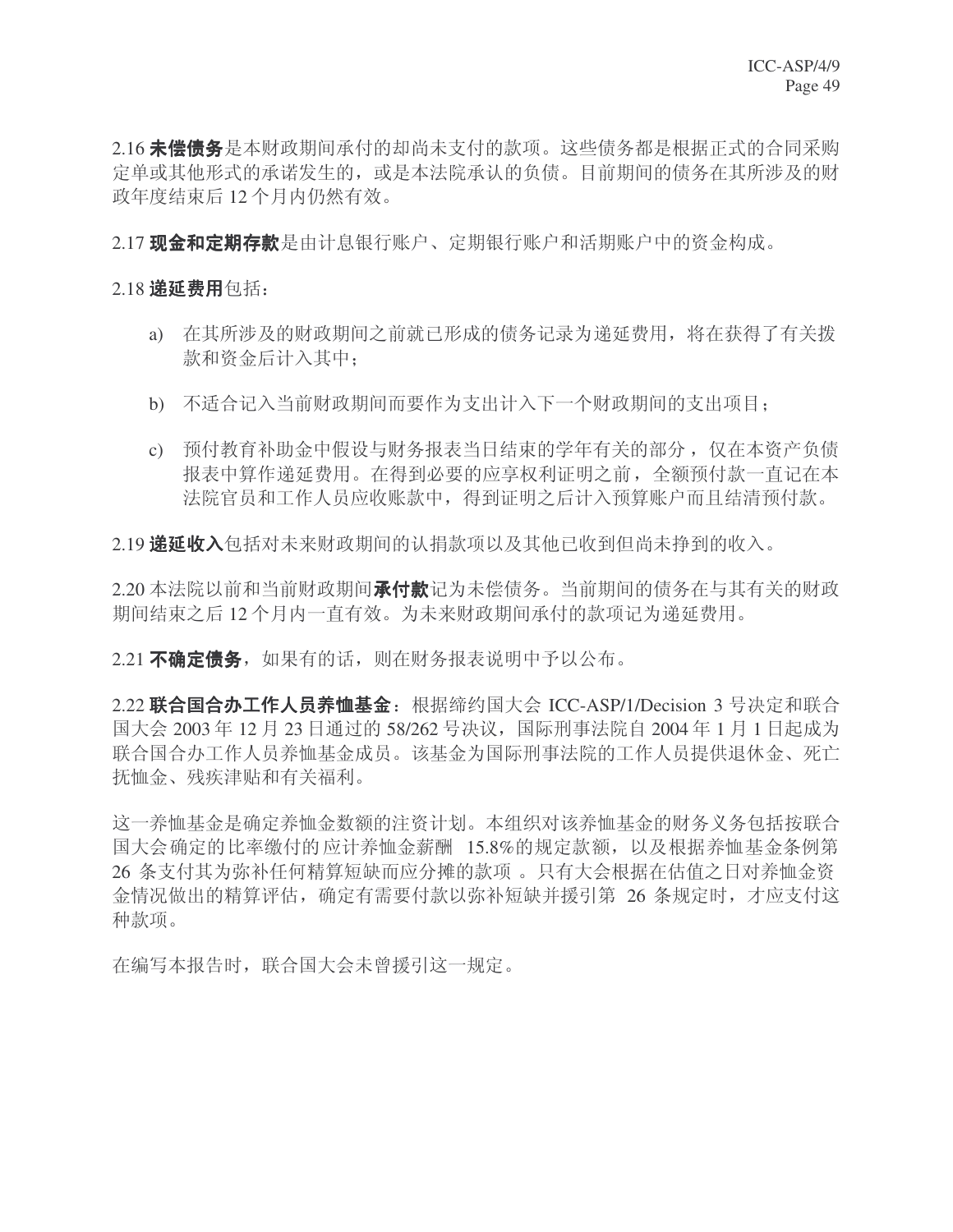ICC-ASP/4/9 Page 50

#### 3. 国际刑事法院 (报表 I-IV)

3.1 国际刑事法院是根据《国际刑事法院罗马规约》于 1998 年 7 月 17 日成立的,当时 120 个参加关于建立国际刑事法院的联合国全权代表外交会议的国家通过了该《规约》。 本法院是一个由以下机关组成的独立常设司法机构:

- a) 由院长和第一、第二副院长组成的院长会议。
- b) 由上诉庭、审判庭和预审庭组成的分庭。上诉庭由院长和其他四名法官组成。审 判庭由不少于六名的法官组成, 预审庭也是如此。
- c) 检察官办公室作为本法院的一个单独机关独立行事, 负责对本法院管辖权内的犯 罪讲行调杳和起诉。
- d) 负责以下工作的书记官处:
	- i) 为本法院提供非司法性支持和行政服务:
	- ii) 为法庭事务提供司法支持:
	- iii) 管理法院内部安全;
	- iv) 落实援助被害人、见证人和辩护方并保障其权利的机制。
- e) 秘书处为大会及其主席团 、证书委员会 、预算和财务委员会 、侵略罪特别工作 组, 以及根据大会的明确决定, 大会可能建立的任何附属机构, 提供独立的实质 性服务以及行政和技术协助。

为 2004 财政期间的目的, 拨款分为四个主要计划: 司法部门(院长会议和分庭), 检察 官办公室、书记官处和缔约国大会秘书处。

3.2 本组织的财政期间是一个日历年, 然而根据缔约国大会第 ICC/ASP/1/Res.12 号决 议, 作为例外, 本法院第一个财政期间为 2002年9月1日至 2003年12月31日。第二个 财政期间是从 2004 年 1 月 1 日至 12 月 31 日的一年。

3.3 报**表**Ⅰ 报告本财政期间收入与支出及储备金和资金余额变化的状况。其中包括当前期 间收支相抵后盈余的计算以及以前期间对收入或支出所做的调整。

3.4 **报表 Ⅱ** 显示 2003年 12 月 31 日资产、负债、储备金和资金余额的状况。非消耗性财 产的价值没有计入资产(见说明 2.15(b))。

3.5 报表 III 是现金流量概要报表, 编制时采用了国际会计标准7中的间接方法。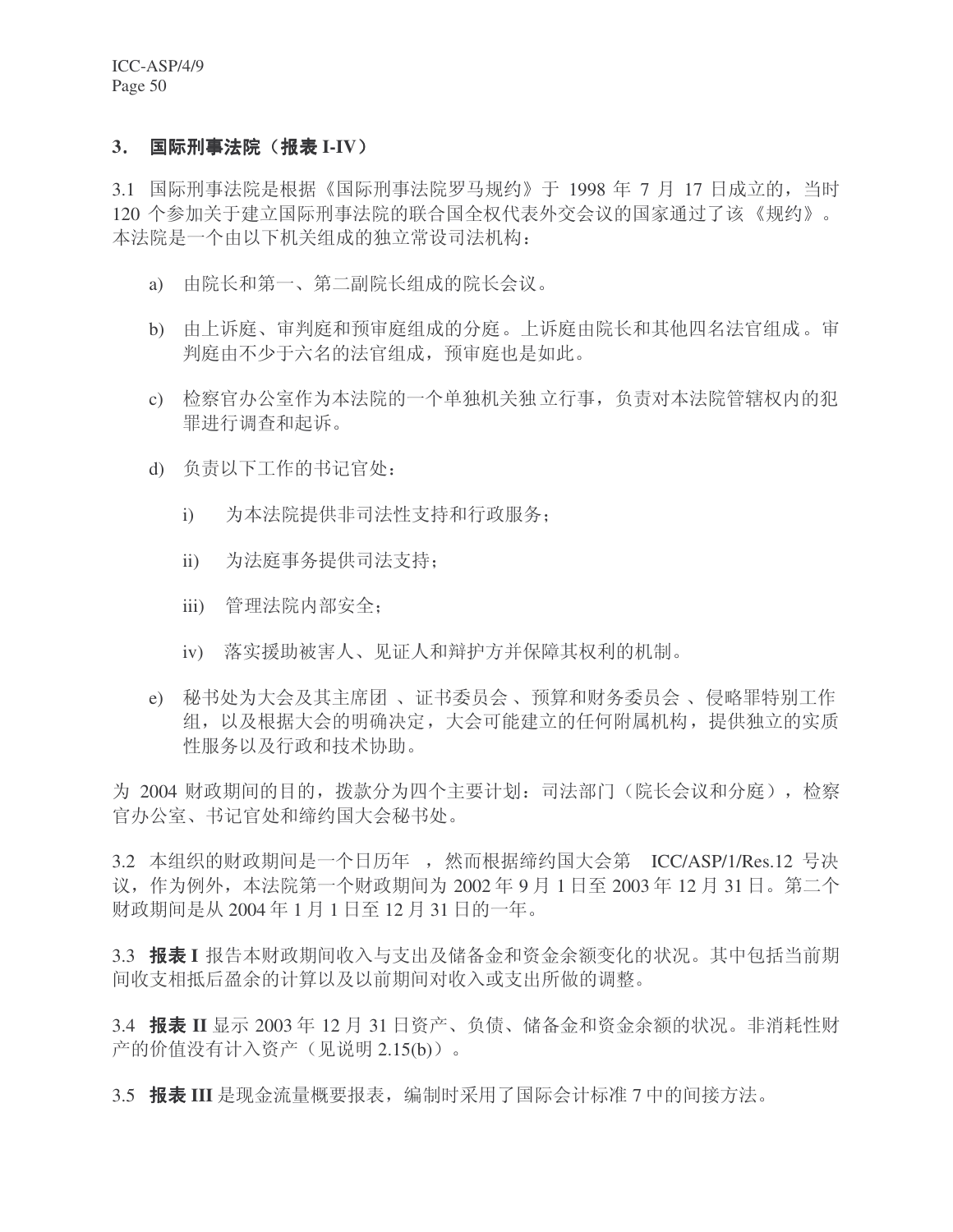3.6 报表 IV 报告了本财政期间核定拨款的支出情况。

#### 4. 普通基金和周转基金

4.1 各国摊款: 缔约国大会在其第 ICC/ASP/2/Res.1 号决议中, 为 2004 年 1 月 1 日至 12 月 31 日的财政期间核定筹集拨款总额 53,071,846 欧元。截至 2004 年 12 月 31 日, 《罗马 规约》有97个缔约国。

4.2 利息收入: 718,759 欧元的利息表示本法院从普通基金和周转基金银行账户所获利 息,以及联合国信托基金中用于成立国际刑事法院的资金所产生的利息。

4.3 杂项收入: 杂项收入总计 82,122 欧元, 代表以下方面:

表 1: 杂项收入明细

| 杂项收入                 | 数额 (欧元) |
|----------------------|---------|
| 在以前财政期间发生支出的返还款      | 23,472  |
| 因货币兑换、货币升值或贬值及取整的净收益 | 5,748   |
| 因与养恤基金相关的货币升值的净收益。)  | 52,902  |
| 合计                   | 82,122  |

a) 因与养恤金相关的货币升值的净收益: 如去年财务报表所报告的, 国际刑事法院 与联合国合办工作人员养恤基金签署了协定,据此工作人员参加基金的年限,在 2004年1月1日之前在国际刑事法院任职的——届时国际刑事法院加入了该养恤 基金, 将被该养恤基金承认。工作人员在本组织应付份额之外所缴付的数额存在 活期账户中, 并在 2004 年付给了联合国合办工作人员养恤基金。 鉴于应交给联 合国合办工作人员养恤基金的份额是以美元为基础的,而活期账户是欧元的,国 际刑事法院获得了由于欧元升值在缴付给基金数额上的收益。由于升值从国际刑 事法院应缴份额获得的那部分收益为 52,902 欧元。

4.4 支出:支出合计 43,510,117 欧元,其中包括已付支出 31,713,889 欧元和未偿债务 11,796,228 欧元. 支出明细见下表 2。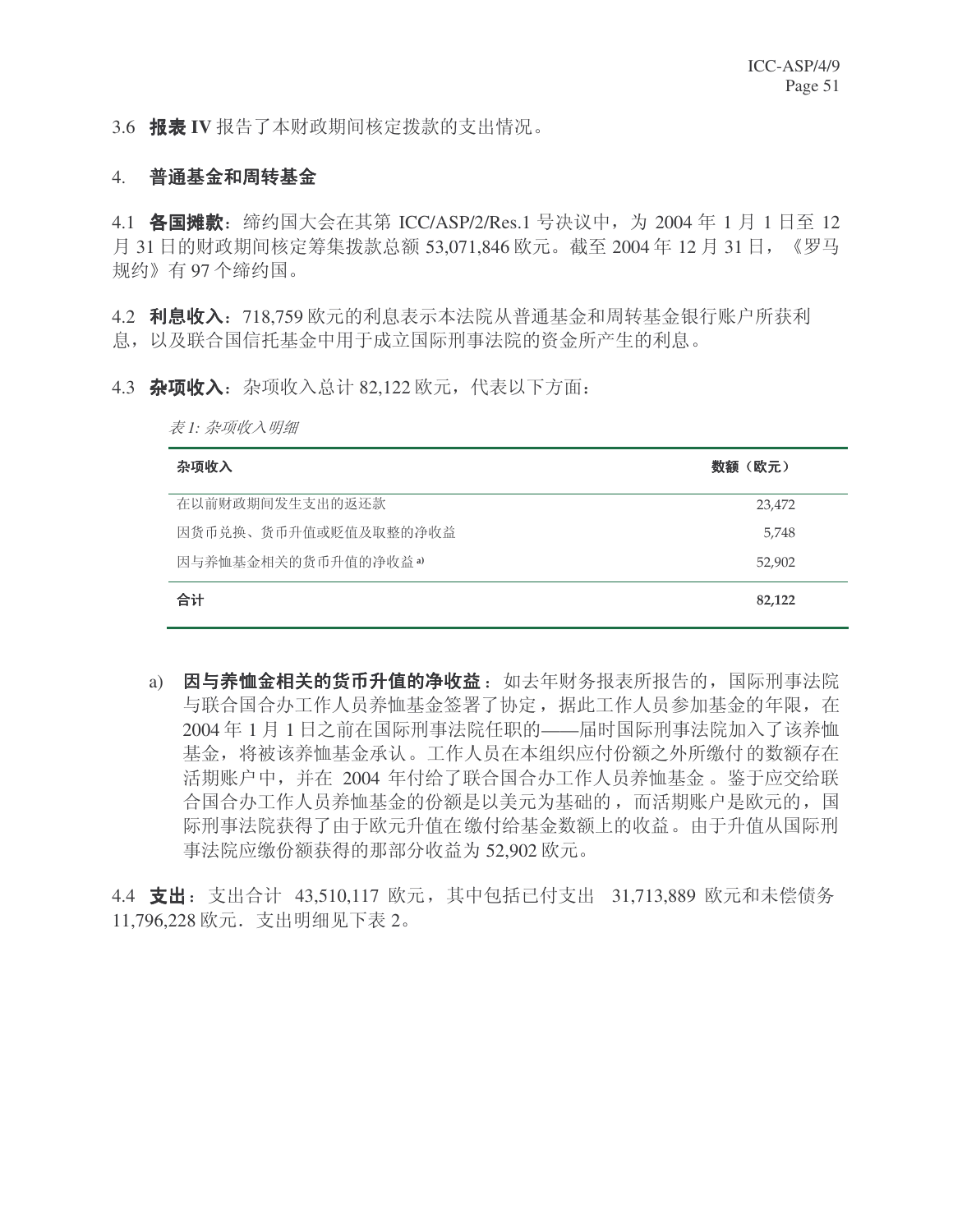| 支出分类      | 拨款额        | 已付         | 未偿债务       | 支出合计       |
|-----------|------------|------------|------------|------------|
| 薪酬及其他人员费用 | 29,930,119 | 22,523,259 | 235,146    | 22,758,405 |
| 旅行和招待费    | 2,320,300  | 1,058,467  | 223,704    | 1,282,171  |
| 合同性服务     | 12,706,427 | 3,085,992  | 3,613,925  | 6,699,917  |
| 业务费       | 2,325,100  | 1,212,646  | 685,338    | 1,897,984  |
| 购置费       | 5,789,900  | 3,833,525  | 7,038,115  | 10,871,640 |
| 合计        | 53,071,846 | 31,713,889 | 11,796,228 | 43,510,117 |

表 2: 支出明细 (欧元)

4.5 以前期间债务的节余或取消: 由于在债务结余或债务的取消数额为 1,074,931 欧元, 对前一期间的债务 (7.341,614 欧元) 的实际付款额为 6.266,683 欧元。

4.6 周转基金: 缔约国大会通过其第 ICC/ASP/2/Res.1 号决议为 2004 年 1 月 1 日至 12 月 31 日的财政期间设立了数额为 4,425,000 欧元的周转基金, 与前一财政期间相比, 净增 2,509,300 欧元。

4.7 应收各国摊款: 摊款未付额 10,258,340 欧元包括以前财政期间应缴付的 1,842,670 欧 元和 2004年应缴付的 8,415,670 欧元(见明细表1)。已从缔约国收到的超出应缴数额的 摊款 254,677 欧元计入了预收摊款(见下面说明 4.12)。

4.8 其他应收摊款指的是周转基金的未缴款。截至 2004 年 12 月 31 日, 未缴款为 217,830 欧元(明细表 2 和 3)。

4.9 截至 2004 年 12 月 31 日从信托基金到普通基金的基金间**应收账款余额**为 5.153 欧 元。

4.10 其他应收账款详细地列于下面表 3。

| 应收账款    | 数额(欧元)    |
|---------|-----------|
| 政府(增值税) | 859,511   |
| 工作人员    | 311,458   |
| 销售商     | 132,524   |
| 累计利息    | 204,942   |
| 其他      | 13,133    |
| 合计      | 1,521,568 |

表 3: 其他应收账款明细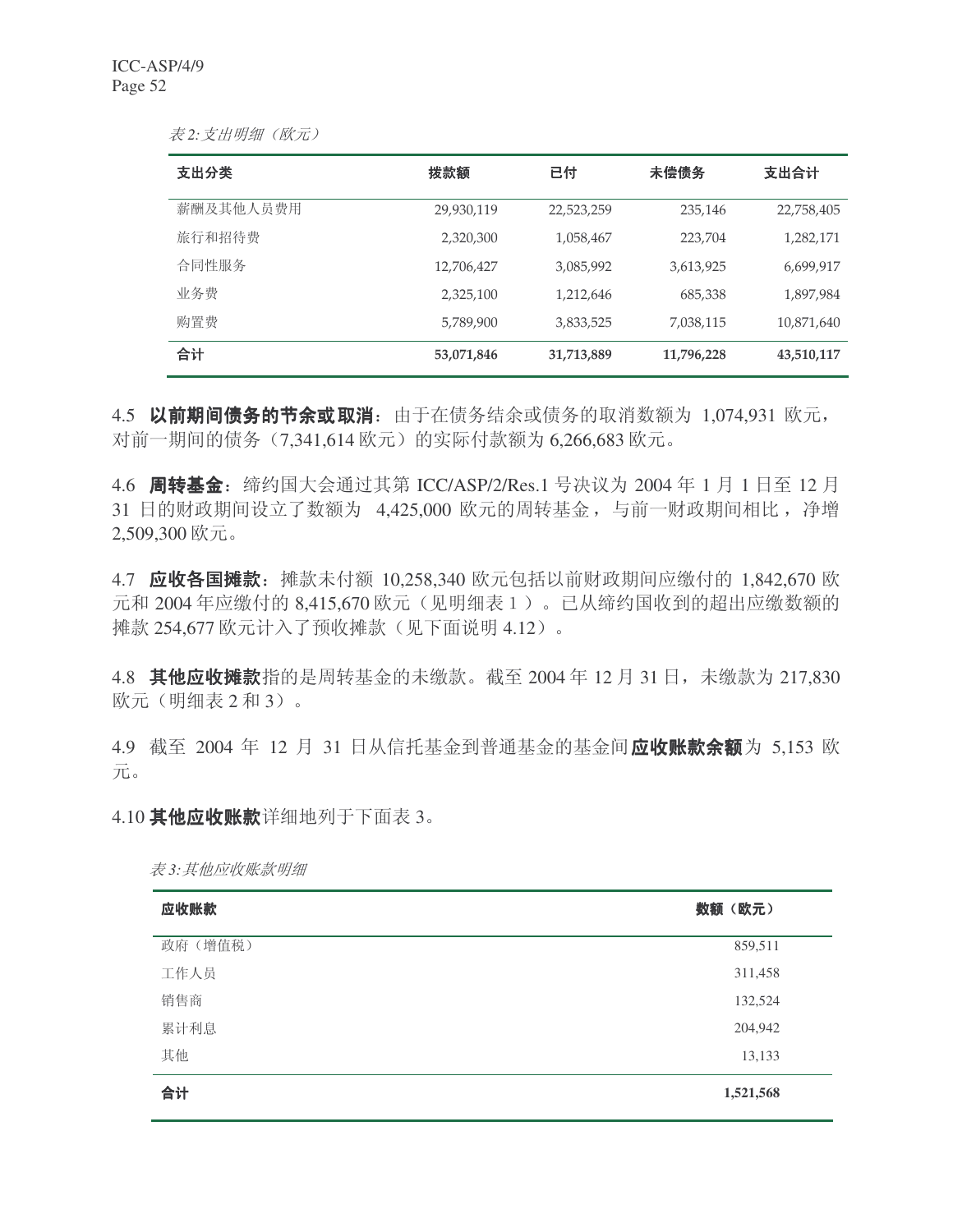4.11 预付教育补助金:递延费用包括预付教育补助金中假设与 2004 年 12 月 31 日已完成 的学年有关的那一部分, 其数额为105.533 欧元。

4.12 预收摊款或付款: 收到缔约国交来的将放在下一个财政期间的款项共计 3,879,992 欧 元。其中包括:

- a) 缔约国预付的 2005 年摊款 3,625,315 欧元。
- ь 在新缔约国参加分摊之后收到的超过 2004 年摊款的部分 254,677 欧元。
- 4.13 其他应付账款的详细情况见下面表 4。

表 4: 其他应付账款明细

| 应付账款                      | 数额(欧元)  |
|---------------------------|---------|
| 工作人员                      | 3,373   |
| 销售商                       | 1,524   |
| 累计遣返补偿金 <sup>a)</sup>     | 267,198 |
| 来自方案支持费用的盈余 <sup>b)</sup> | 34,153  |
| 其他                        | 309     |
| 合计                        | 306,557 |

- a) 累计遣返补偿金: 国际征聘的工作人员在从法院离职时有权获得的以其服务年限 计算的搬迁遣返补偿金。截至 2004 年 12 月 31 日本组织应付的补偿金累计数额 为 267,198 欧元。
- b) 来自计划支持费用的盈余: 在 2004 年期间信 托基金收取的计划支持费用为 34,153 欧元。

4.14 未付摊款储备金: 1,842,670 欧元这一数额是前财政期间未付摊款(见明细表 1), 从 来自2002-2003年应分配给缔约国的现金结余的累计结余中扣除(见明细表4和5)。

#### 5. 信托基金

5.1 自愿捐款: 已认捐的和 / 或为 2004 年项目收到的捐款数额为 1.235.483 欧元。截至 2004 年 12 月 31 日 (见明细表 5) 已收到 1.225.483 欧元, 尚未收到已认捐的 10,000 欧 元。

5.2 利息收入: 20.486 欧元是从信托基金的银行账户获得的利息。

5.3 对捐助者的退还款: 为捐助者退还了 5,324 欧元, 是超出完成的具体项目所需要的数 额。

5.4 其他可收帐款: 从信托基金在银行的账户挣到的、但尚未收到的 4,466 欧元的利息。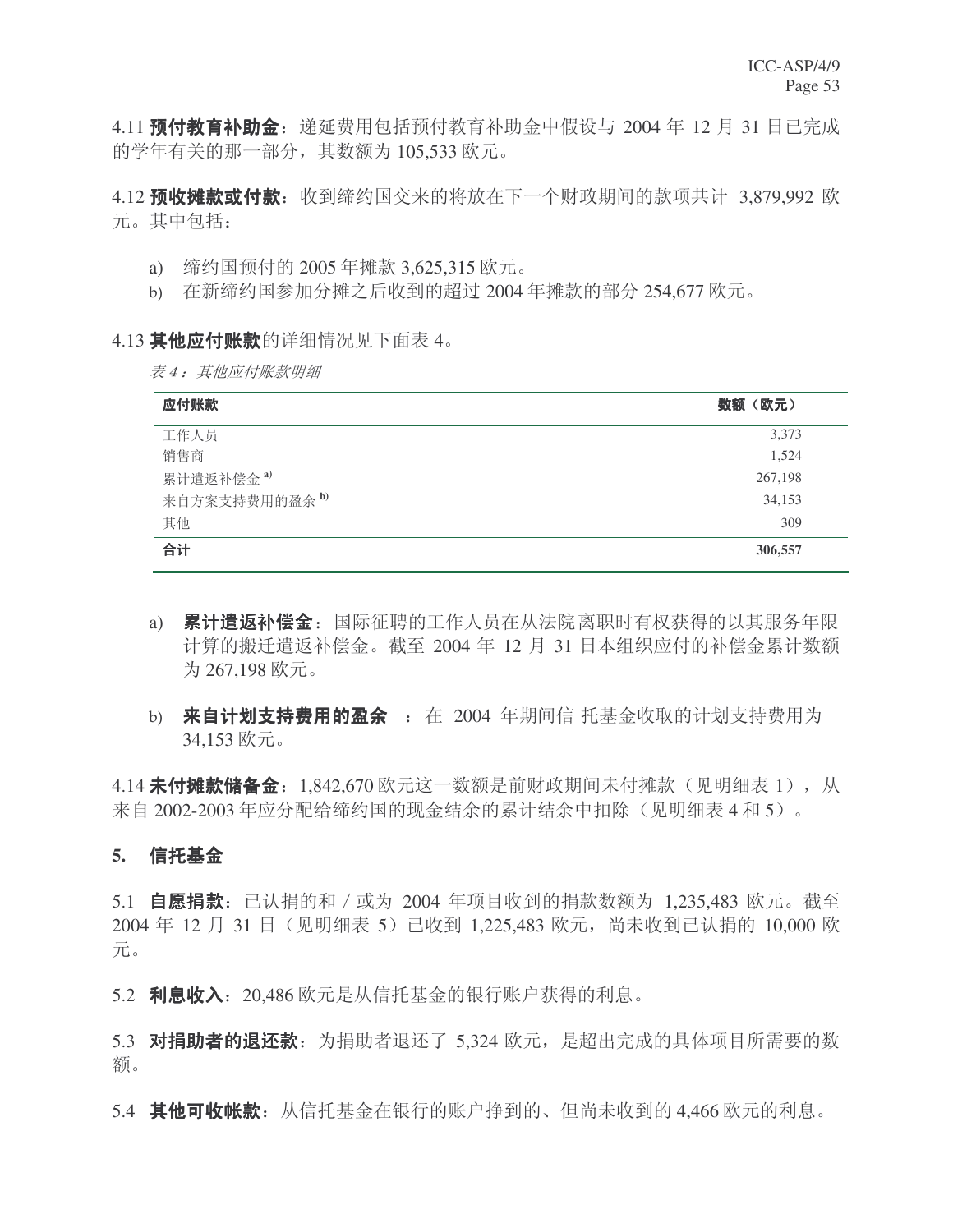ICC-ASP/4/9 Page 54

5.5 为 2005年项目提前收到的摊款数额为 164,691 欧元。

5.6 基金间应付账款余额: 截至 2004 年 12 月 31 日, 信托基金和其他基金之间应付账款 净余额为 21,559 欧元——5,153 欧元应付给普通基金及 16,406 欧元应付给被害人信托基 金。这两个基金的账目是分开的。

#### 6. 非消耗性财产

6.1 下面的表 5 提供了 2004 年 12 月 31 日算作历史成本的非消耗性财产概要。根据国际 刑事法院目前的会计政策, 非消耗性财产不算作本组织的固定资产, 但是购置时直接计入 预算。

| 表 5: |  | 非消耗性财产概要 |  |
|------|--|----------|--|
|      |  |          |  |

| 资产管理分类        | 2004年1月1日<br>期初余额 | 购置 / 调整   | 有待注销的<br>款项 $a$ ) | 2004年12月<br>31日期末余额 |
|---------------|-------------------|-----------|-------------------|---------------------|
| 信息技术 / 通信设备   | 201,821           | 438,722   | (1,485)           | 639,058             |
| 信息技术 / 数据处理设备 | 583,644           | 892,740   | (4,255)           | 1,472,129           |
| 警卫设备          | 172,081           | 331,581   |                   | 503,662             |
| 一般服务设备        | 271,831           | 276,291   | (3,797)           | 544,325             |
| 车辆和运输设备       | 77,023            | 170,721   | (159)             | 247,585             |
| 其他设备          |                   | 106,245   |                   | 106,245             |
| 合计            | 1,306,400         | 2,216,300 | (9,696)           | 3,513,004           |

a) 在本财政期间没有批准注销任何项目。但是, 前一财政期间的价值 3,823 欧元的 项目及价值 9,696 欧元的项目, 即价值总计为 13,519 欧元的款项有待注销。财产 注销有待于根据财务条例细则 110.2 成立的一个财产调查委员会的批准。

6.2 除上述外, 国际刑事法院账目记录中包括下列从自愿捐助者得到的非消耗性财产: